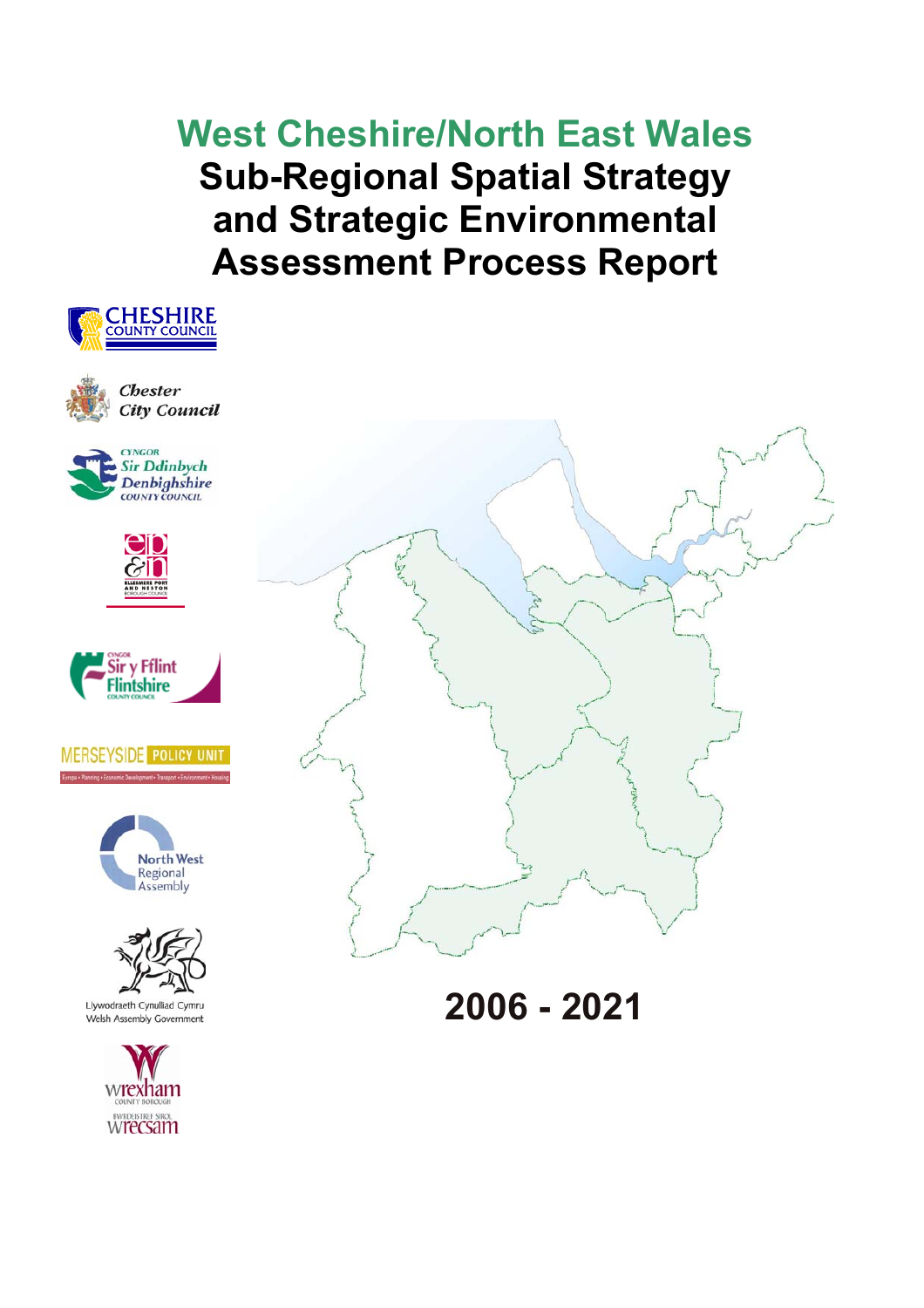# *Contents*

## *Page*

| $\mathbf{I}$ and $\mathbf{I}$ |                                                                   |  |
|-------------------------------|-------------------------------------------------------------------|--|
| $\mathbf{II}$                 |                                                                   |  |
| Ш                             |                                                                   |  |
| IV                            |                                                                   |  |
| $\mathbf V$                   |                                                                   |  |
| VI                            |                                                                   |  |
|                               |                                                                   |  |
|                               |                                                                   |  |
|                               | Appendix 3 - Strategic Environmental Assessment Process Report 80 |  |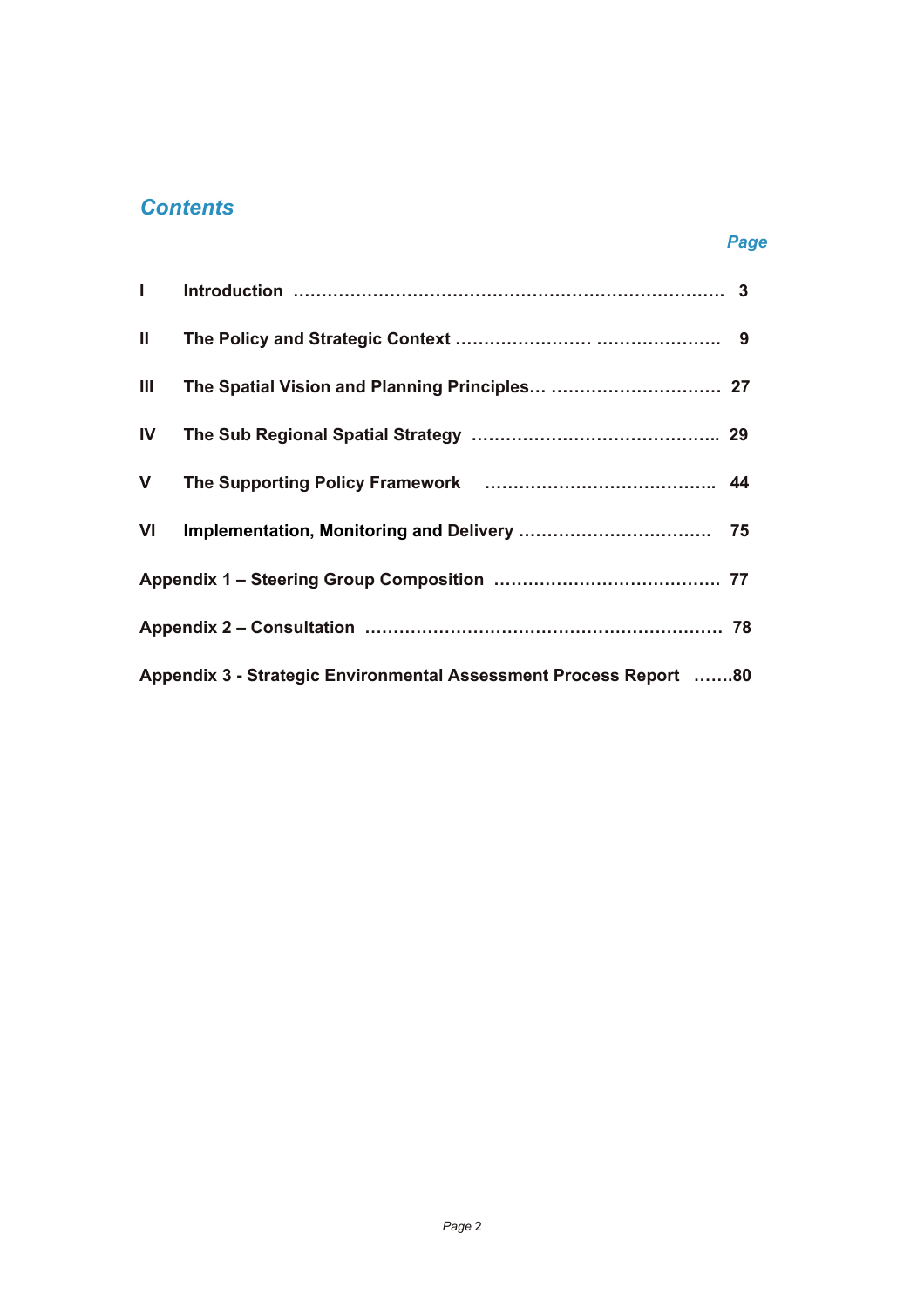# **I- Introduction**

North East Wales and West Cheshire is thriving, but a buoyant economy is accompanied by its own challenges.

The West Cheshire \ North East Wales Sub Regional Spatial Strategy provides a nonstatutory framework for greater cross-border co-operation and development between North East Wales and West Cheshire over the next 15 years. This Strategy marks the first major contribution towards implementing the Wales Spatial Plan and the North West Plan (- Submitted Draft Regional Spatial Strategy for the North West of England) at the sub regional level<sup>1</sup>.

It will support integrated spatial policy and development at a local level on both sides of the border., as such it is an excellent example of cross border co-operation between a range of agencies delivering tangible benefits for the people who live and work in the area.

The sub-region encompasses a core area of Chester and Ellesmere Port and Neston in England, together with Flintshire and Wrexham in North Wales. A 'wider reference area' has also been identified. This includes Denbighshire, the Wirral and the Frodsham-Helsby sub-area of Vale Royal, Warrington and Halton.

The work undertaken represents a significant step forward in cross-border cooperation, the Strategy follows six years of work by a partnership of organisations and local authorities within the sub-region, including:

- Welsh Assembly Government (including the former Welsh Development Agency);
- North West Regional Assembly;
- Cheshire County Council;
- Chester City Council:

l

Denbighshire County Council;

 $1$  At the time of finalising this sub regional spatial strategy (Autumn 2006), the Examination in Public of the Submitted Draft RSS for North West England was about to start, as a consequence of the RSS process it is recognised that the sub regional spatial strategy may need to be reviewed at a future date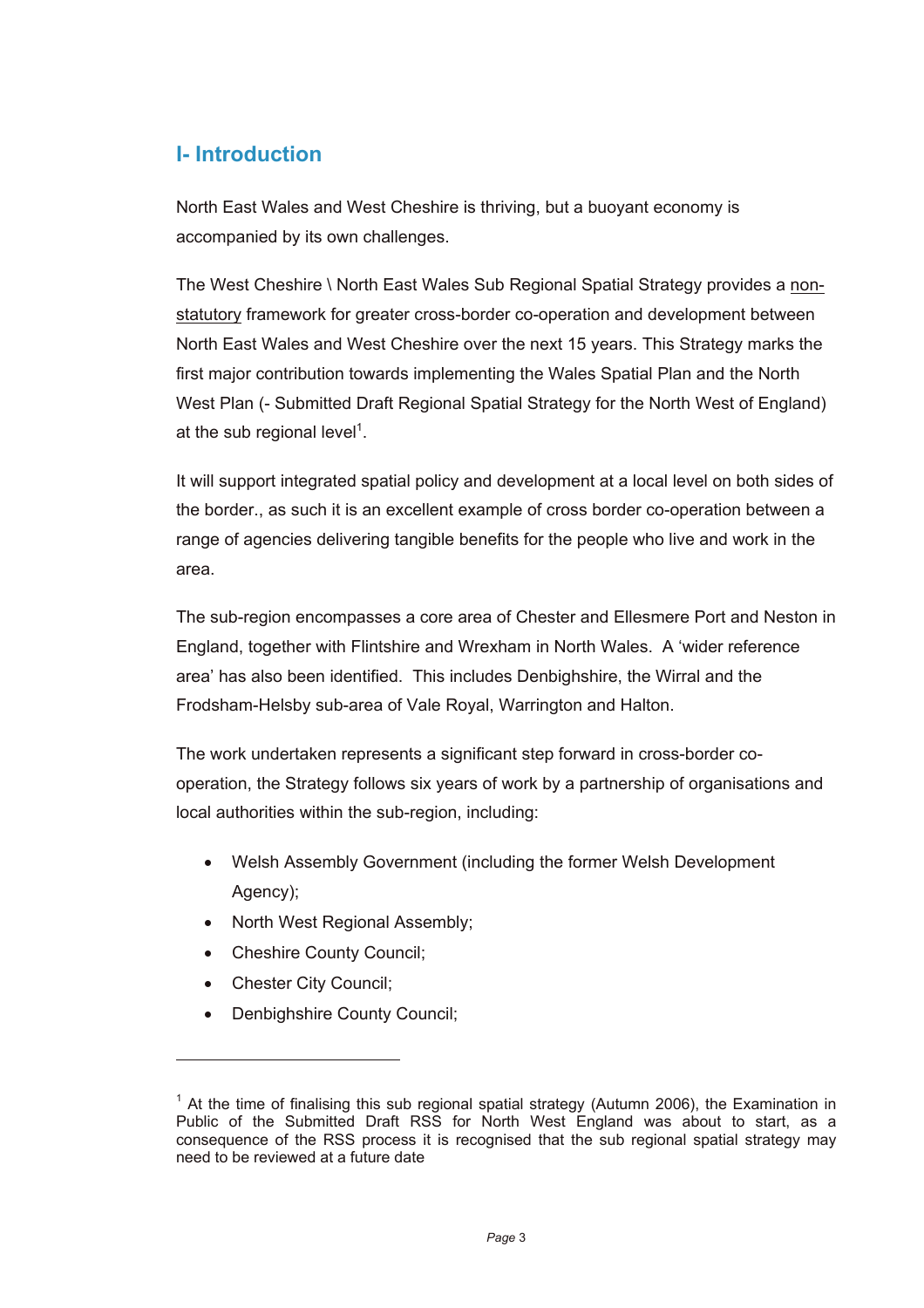- Ellesmere Port and Neston Borough Council;
- Flintshire County Council;

 $\overline{a}$ 

- Merseyside Policy Unit; and
- Wrexham County Borough Council.

Education & Learning Wales (ELWa) were also closely involved in its preparation<sup>2</sup>.

The Strategy has evolved from a report undertaken by GVA Grimley<sup>3</sup> that was published in 2004, which assessed the economic, planning, housing and transport issues facing the sub-region. It also highlighted the issues to be overcome in ensuring the sub-region developed in a sustainable way. This was then developed into a draft strategy by Hyder Consulting, and PriceWaterhouseCoopers during 2005<sup>4</sup>.

In line with statutory requirements, the preparation of the Sub-Regional Spatial Strategy has been accompanied by a Strategic Environmental Assessment (SEA), and Appropriate Assessment under the EU Habitats Directive<sup>5</sup>, which have been used both to appraise and to inform the preparation and development of the strategy.

The final version of the strategy has also taken account of the outcomes of a public consultation exercise which took place in early 2006.

A key test of how successful the sub region will be in achieving its ambitions will be the extent to which spatial development of the sub region adopts the principles of sustainable development. These are set out, in the UK Sustainable Development Strategy $<sup>6</sup>$ , as being to achieve the twin goals of living within environmental limits, and</sup> ensuring a strong, healthy and just society, by means of achieving a sustainable economy, promoting good governance and using sound science responsibly. Four shared priorities for UK action flow from this:

 $2$  NWDA is not a member of the Steering Group and is therefore not party to this report, although it has attended a number of steering group meetings as an observer

<sup>&</sup>lt;sup>3</sup> "West Cheshire - North East Wales Sub Regional Study", GVA Grimley, 2004

<sup>&</sup>lt;sup>4</sup> "Draft West Cheshire / North East Wales Sub Regional Strategy", Hyder Consulting, and PriceWaterhouseCoopers, 2005

<sup>5</sup> European Communities (1992) Council Directive 92/43/EEC on the conservation of natural habitats and of wild fauna and flora ("Habitats Directive") see http://europa.eu.int/comm/environment/nature/nature\_conservation/eu\_nature\_legislation/habita ts\_directive/index\_en.htm

 $6$  "Securing the Future – delivering UK Sustainable Development Strategy" Defra, 2005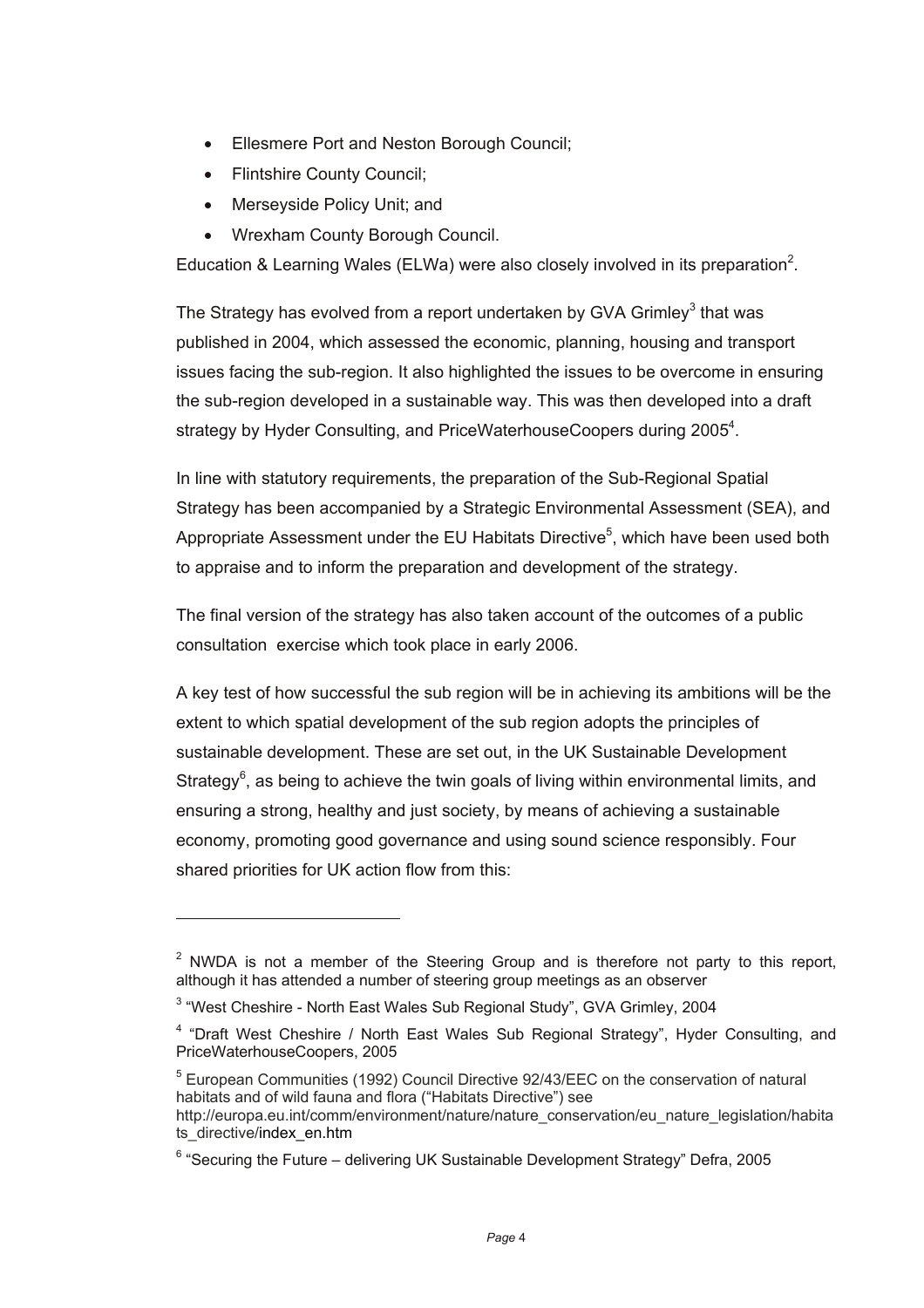- Sustainable production and consumption;
- Climate change and energy;
- Natural resource protection and environmental enhancement; and
- Sustainable communities.

Sustainable development is at the heart of the strategy. This is in part driven by the wealth of natural and built heritage within the sub region. The need to protect and enhance this is paramount, and principally includes the protection of important internationally designated nature conservation sites, but also biodiversity at the local scale, locally distinctive landscapes, built heritage, Welsh culture and distinctiveness, and resource use. The sub-region also needs to recognise the effects of our changing planet, for example through the need to accommodate flooding and impacts of climate change, and reducing global impacts of climate change through reduction of carbon dioxide emissions, and living within environmental limits.

Within this context the sub regional spatial strategy sets out a broad vision that has been developed for the sub-region,

*"The West Cheshire and North East Wales sub-region will be an area able to compete successfully in the regional, national and global marketplace, where the area's special characteristics are pursued to the benefit of both the sub-region and the Liverpool city-region, where the strengths of individual centres are recognised and enhanced within environmental limits, where the desire to pursue economic growth is intertwined with the need to realise social inclusivity and facilitate environmental protection and enhancement in order to achieve the ultimate goal of sustainable development, where the distinctiveness of the local environment is appreciated and conserved, and where quality of life of the residents of the sub-region is paramount."* 

The broad spatial planning principles underpinning the Sub-Regional Spatial Strategy are to:

- Create a clear identity for the sub-region whilst safeguarding the distinctive characteristics within it,
- Strengthen existing settlements and communities and help combat social exclusion;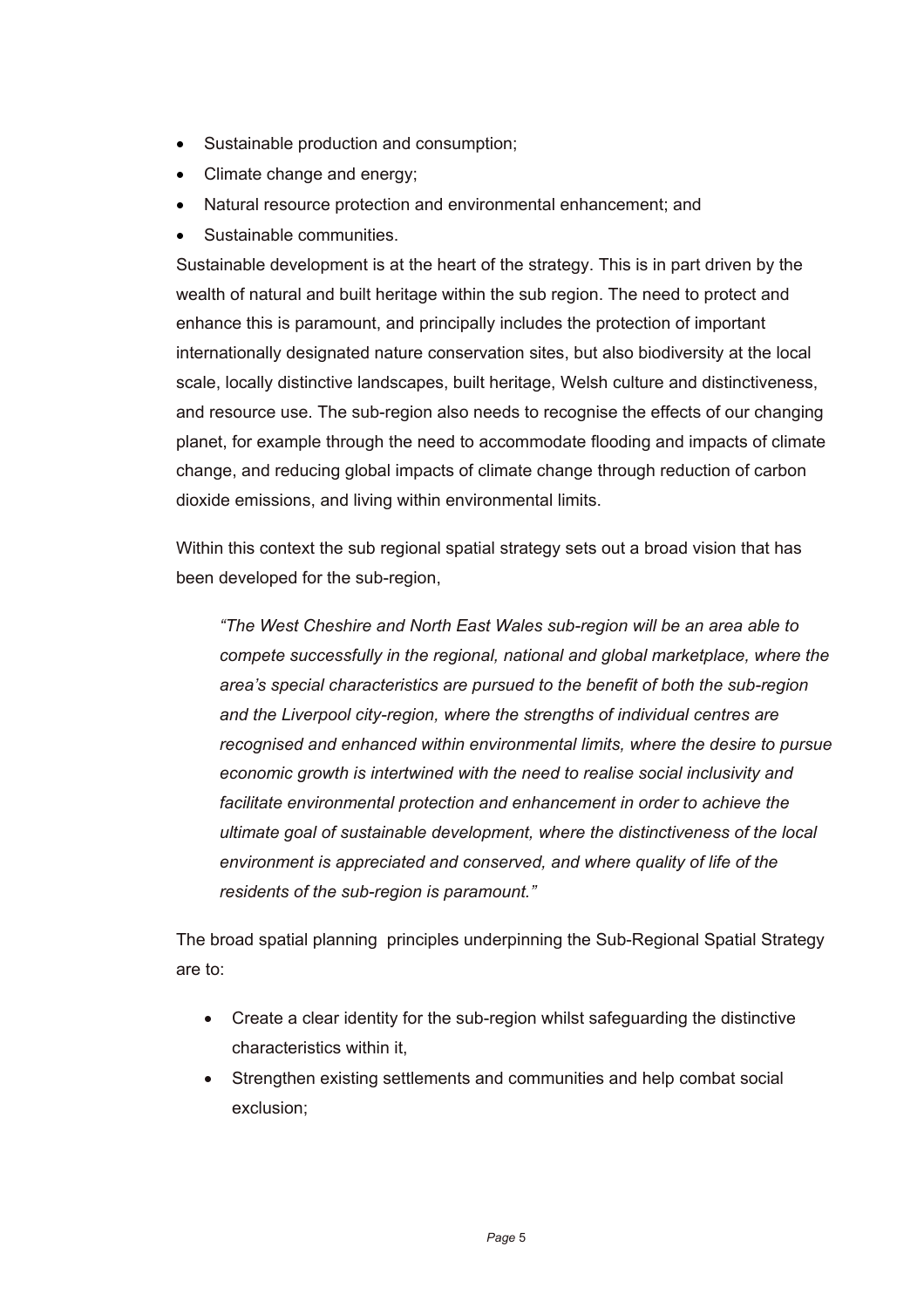- Ensure that, where feasible, the essential infrastructure and the community facilities required to support and complement new developments are provided through obligations placed upon the developers of land with higher value uses;
- Reduce the need to travel within the sub-region through the careful location of housing, employment, and retail;
- Enhance the external competitiveness of the sub-region by building on existing successes and identifying future opportunities to widen the economic base;
- Further develop the skills base of the labour force;
- Take proactive steps to improve the environment through the redevelopment of brownfield sites and major environmental improvements along the Dee Estuary
- Protect and enhance the environmental assets of the sub-region, including the natural, built and coastal environments;
- Promote and develop an integrated transport system for the sub-region, and connecting into the wider area., with an important role for public transport
- Give attention to rural regeneration where this is needed

The Sub-Regional Spatial Strategy is supported by a more detailed framework of principles, relating to key areas such as housing, the economy, the environment, transport and leisure and tourism. The main spatial strands of the Strategy are:

- Supporting the existing strategic centres within the sub-region;
- Focusing on areas in need of regeneration;
- Enhancing links between areas of opportunity and areas of need; and
- Placing emphasis on existing and future roles of settlements and centres within the sub-region.

The framework of principles will enable the implementation of the Strategy at various levels – regional, sub-regional and at local level. A Framework for Joint Action accompanies the Strategy and provides further information on implementation, monitoring and delivery. This framework will provide a means for ongoing research and studies that will feed into a rolling delivery of the strategy and more importantly help to facilitate the cross-border working proposed herein. A key aspect of this will be the creation of sub-committees to the steering group which will have responsibilities for progressing integrated approaches to, for example, housing allocations, waste management and environmental management.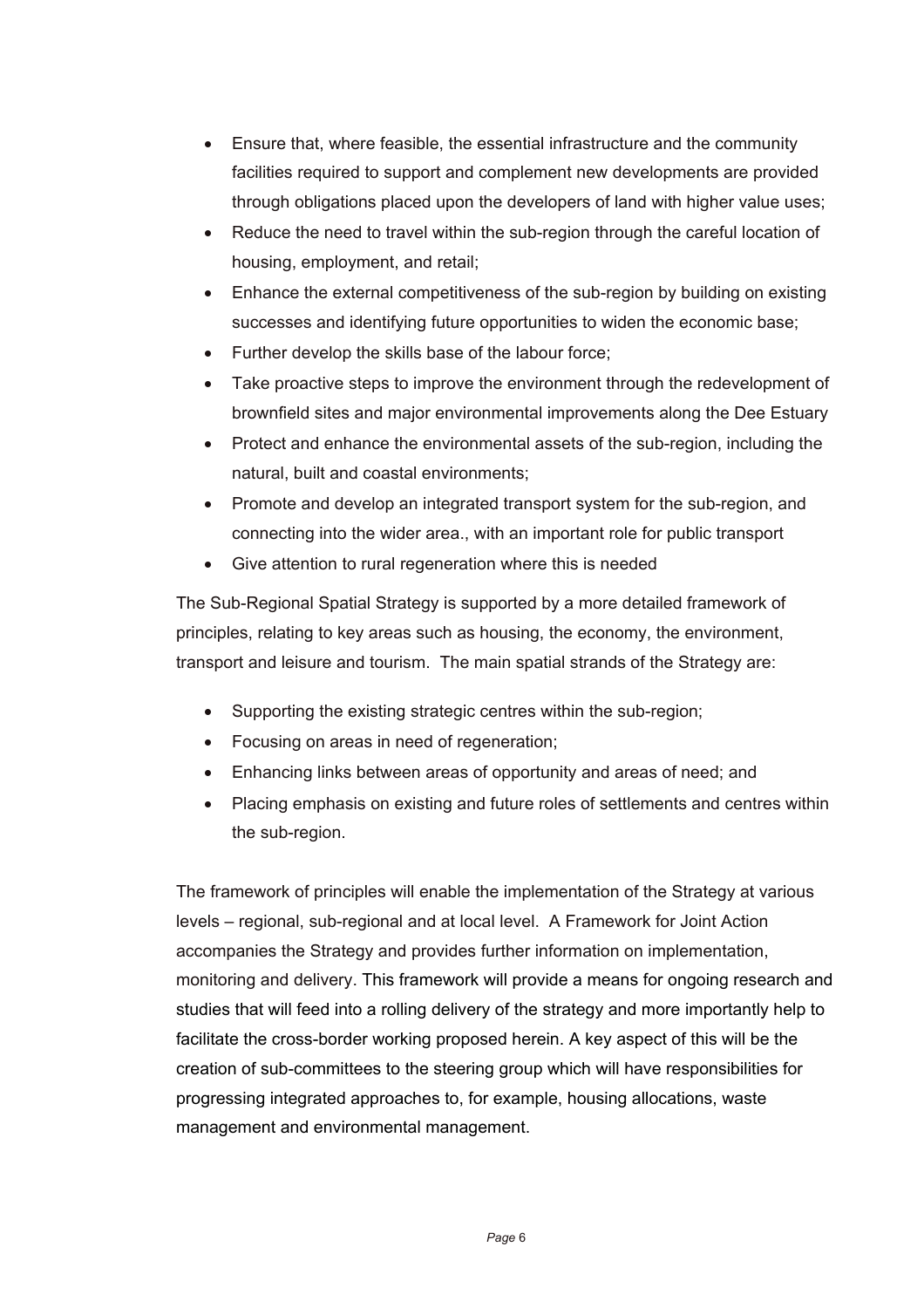The sub regional spatial strategy covers a wide range of issues, which will be of relevance both across different themes and locations, therefore it is important that it is read as a whole.

The development of the strategy has provided an input into the development of the Wales Spatial Plan<sup>7</sup> and the North West Plan<sup>8</sup> (– Submitted Draft Regional Spatial Strategy for the North West of England). Future reviews and changes in content to either of these documents will necessitate the need to review the sub regional spatial strategy, in addition to any review instigated as an outcome of it monitoring and implementation. In addition Provided it is in conformity with the North West Plan (North West RSS) or Wales Spatial Plan, it will form part of each authority's evidence base and could be used in support of individual policies in Local Development Frameworks and Local Development Plans (in England and Wales respectively).

It should be noted that this strategy does not allocate specific sites for development as a Local Development Framework or Local Development Plan might, but instead provides integrated, guiding spatial principles for development at the sub-regional level, that should be considered when preparing development plans ant the local authority level.

 $\overline{a}$ 

<sup>&</sup>lt;sup>7</sup> "Wales Spatial Plan", National Assembly of Wales, 2004

<sup>&</sup>lt;sup>8</sup> "The North West Plan - Submitted Draft Regional Spatial Strategy for the North West of England", North West Regional Assembly , 2006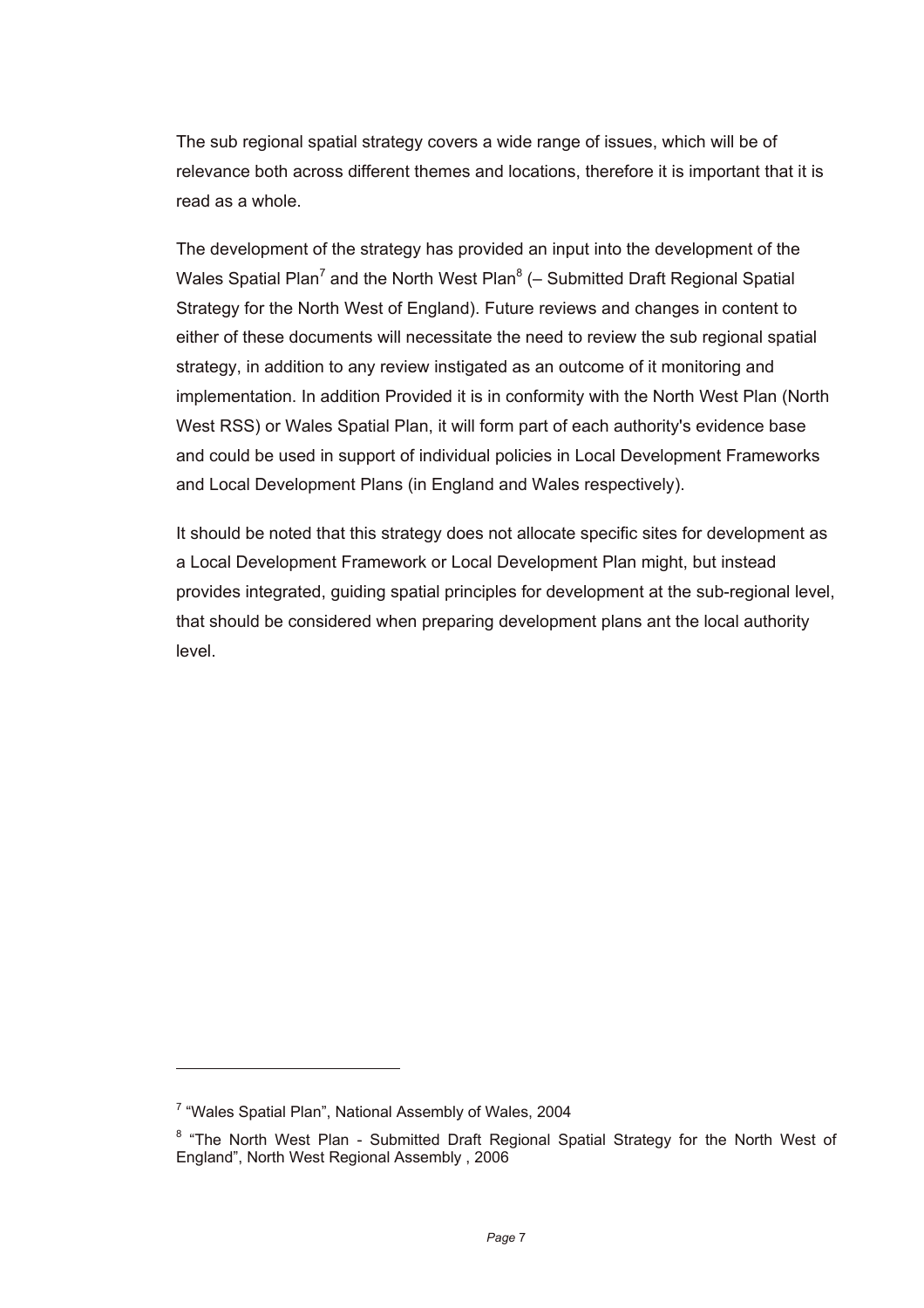**Diagram 1 - Policy Relationships** 

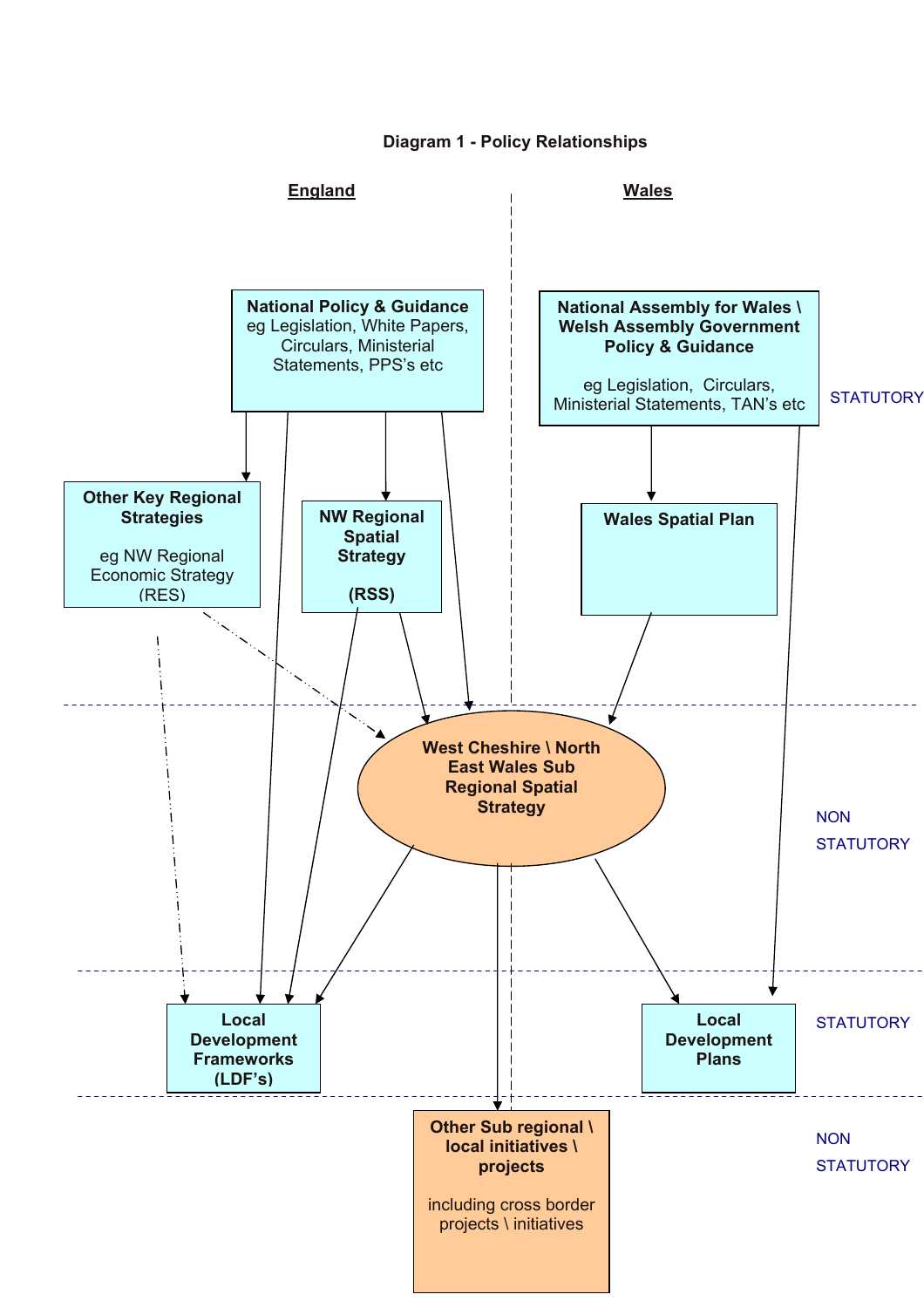# **II- The Policy and Strategic Context**

The Sub-Regional Spatial Strategy sits within a framework provided by the Wales Spatial Plan and Regional Spatial Strategy for the North West of England (RSS13RPG13) (formerly called Regional Planning Guidance 13))<sup>9</sup>, both of which are statutory documents. While the objectives of this regional framework are a critical starting point in the preparation of the Sub-Regional Spatial Strategy, the aim of the Strategy is both to inform the new emerging Regional Spatial Strategy for the North West of England and subsequent reviews of the Wales Spatial Plan, and also take account of the wording of both these higher level documents. The preparation of the Strategy has also been mindful of the emerging 'Northern Way' City Regions (in particular the Liverpool and Manchester City Regions), the North West Regional Economic Strategy documents<sup>10</sup>, and the North Wales Economic Development Strategy<sup>11</sup>.

The strategic objectives of the Wales Spatial Plan include building sustainable communities, valuing the environment, increasing and spreading prosperity and achieving sustainable accessibility. The Wales Spatial Plan also provides strategic direction for individual spatial areas of Wales, including North East Wales – Border and Coast. The plan also emphasises the need to give appropriate and sympathetic consideration to the employment and regeneration needs of the rural hinterland, otherwise there are likely to be increased issues relating to commuting, eg climate change, air quality, congestion etc.

The vision for North East Wales is – 'an area harnessing the economic drivers on both sides of the border, reducing inequalities and improving the quality of its natural and physical assets'. In essence, the aim of the plan for North East Wales is to widen the effective catchment for jobs, to link areas in need of regeneration to areas of strong economic demand but high environmental pressures.

 $\overline{a}$ 

<sup>&</sup>lt;sup>9</sup> "RPG13 Regional Planning Guidance for the North West ", GONW, March 2003.

<sup>&</sup>lt;sup>10</sup> Northwest Regional Economic Strategy 2006-2009", Northwest Regional Development Agency 2005

<sup>&</sup>lt;sup>11</sup> "A Winning North Wales - the North Wales Development Strategy", North Wales Economic Forum 2004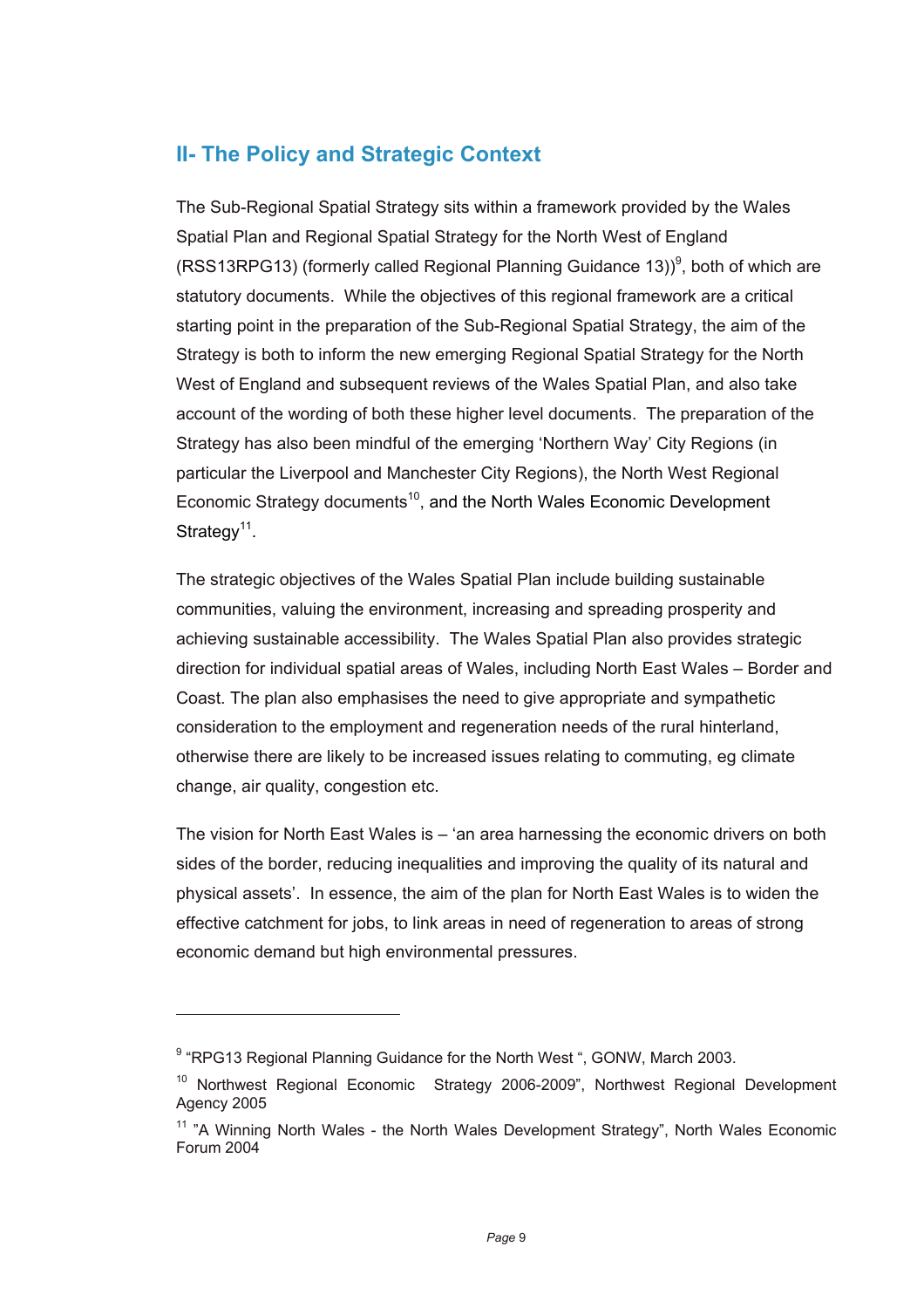More specifically, it proposes that:

- An effective integrated transport system is essential to the continued good performance of the area;
- The area will operate in a way that maintains and enhances the facility of international gateways and corridors;
- Constructive cross-border relationships will continue to play a fundamentally important role in the success of the area and will be fostered;
- Deeside will continue to be an important location for major employment generating investment;
- The wider area's tourism offer should be expanded to capture higher values, reflecting the high quality environment and its heritage;
- Wrexham should be promoted as a main regional centre with a complementary function to Chester with other centres being developed in ways which provide a network of appropriate services; and
- Areas of potential conflict between environmental issues and development aspirations need to be identified with the aim to develop win-win situations. Areas of environmental quality can represent opportunities as well as possible constraints.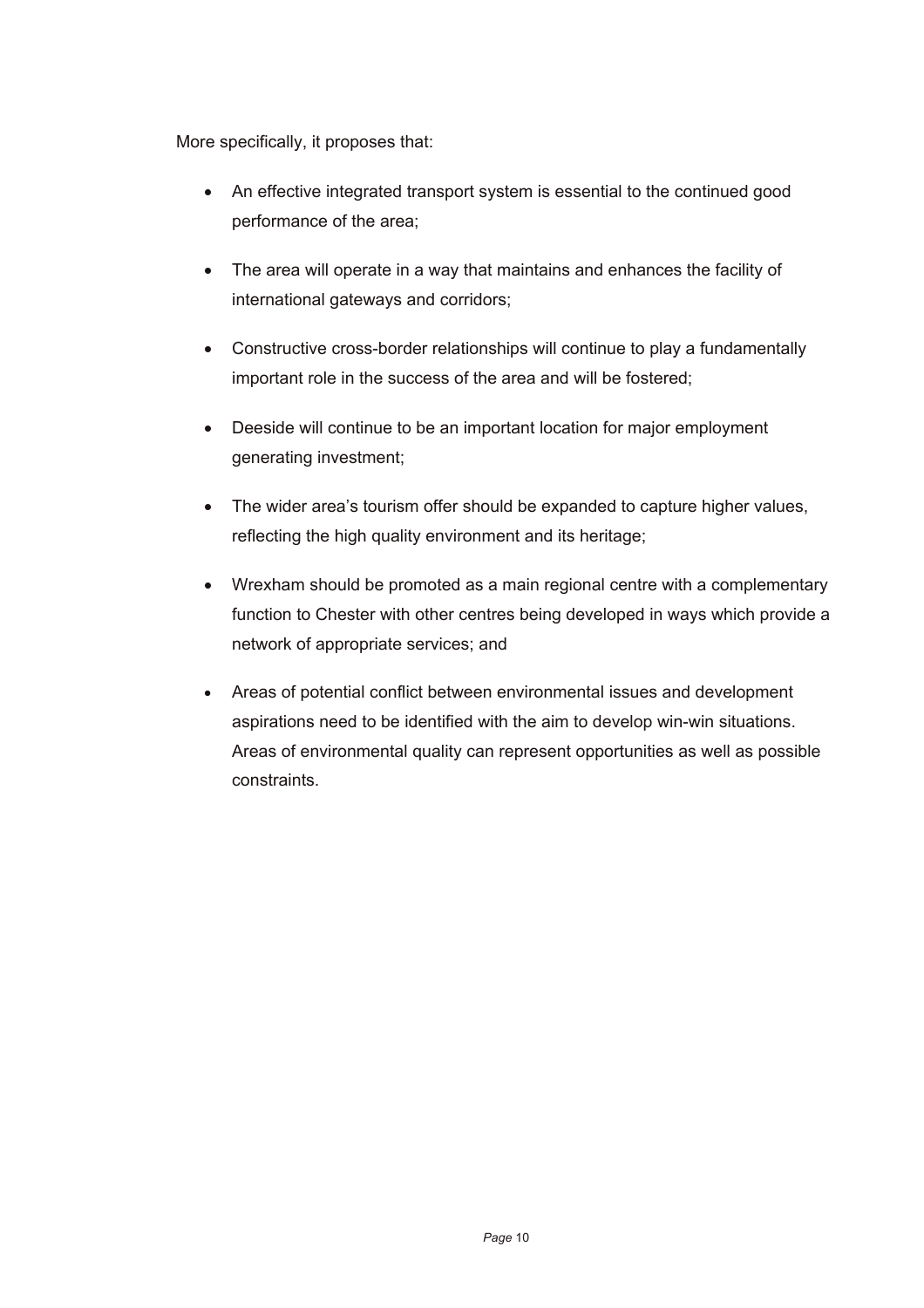The current Regional Spatial Strategy for the North West (RSS13) sets out key themes relating to the achievement of greater economic competitiveness and growth together with social progress, sustaining and reviving the region's rural communities and the rural economy, ensuring a better image for the region and high environmental and design quality, and creating an accessible region, with an efficient and fully integrated transport system. Policy SD5 highlights the need for cross-border working and study in the North east Wales-West Cheshire area. The following policies of the spatial development framework are relevant to the sub region: SD2 (North West Metropolitan Area); SD3 (Key towns and cities outside the North West Metropolitan Area) and SD4 (Maintaining Urban Form and Setting and the treatment of North Cheshire. This has then been developed as part of the ongoing process to prepare Regional Spatial Strategy for North West England, through a number of policies including a specific one for the sub region LCR4. The submitted Draft RSS will be the subject of an Examination in Public in Autumn2006 \ Winter 2007, and when the final version of RSS is published in late 2007, this sub regional strategy will need to be reviewed to take account of its final wording.

### *EU regional policy*

EU regional policy is important for the sub-region in two main respects:

- It provides a framework under which public sector aid and incentives can be offered to private sector organisations, but it also restricts; and
- It raises the question of what can be done by way of aid and incentives in particular areas of West Cheshire/North East Wales.

Changes in the designation of the Assisted Areas in the sub-region have resulted in the loss of regional grant status in major towns like Wrexham and its key employment centres. The EU has already announced that the areas within the UK that have Tier 2 Assisted Area status will be reduced significantly past 2006 – partly as a reflection of the new accession countries to the EU and the need to promote economic development there. This will undoubtedly have an impact on parts of the sub-region, notably Wrexham and Ellesmere Port. (In summer 2006, work has been ongoing by Government to produce a new Assisted Areas map for post 2006)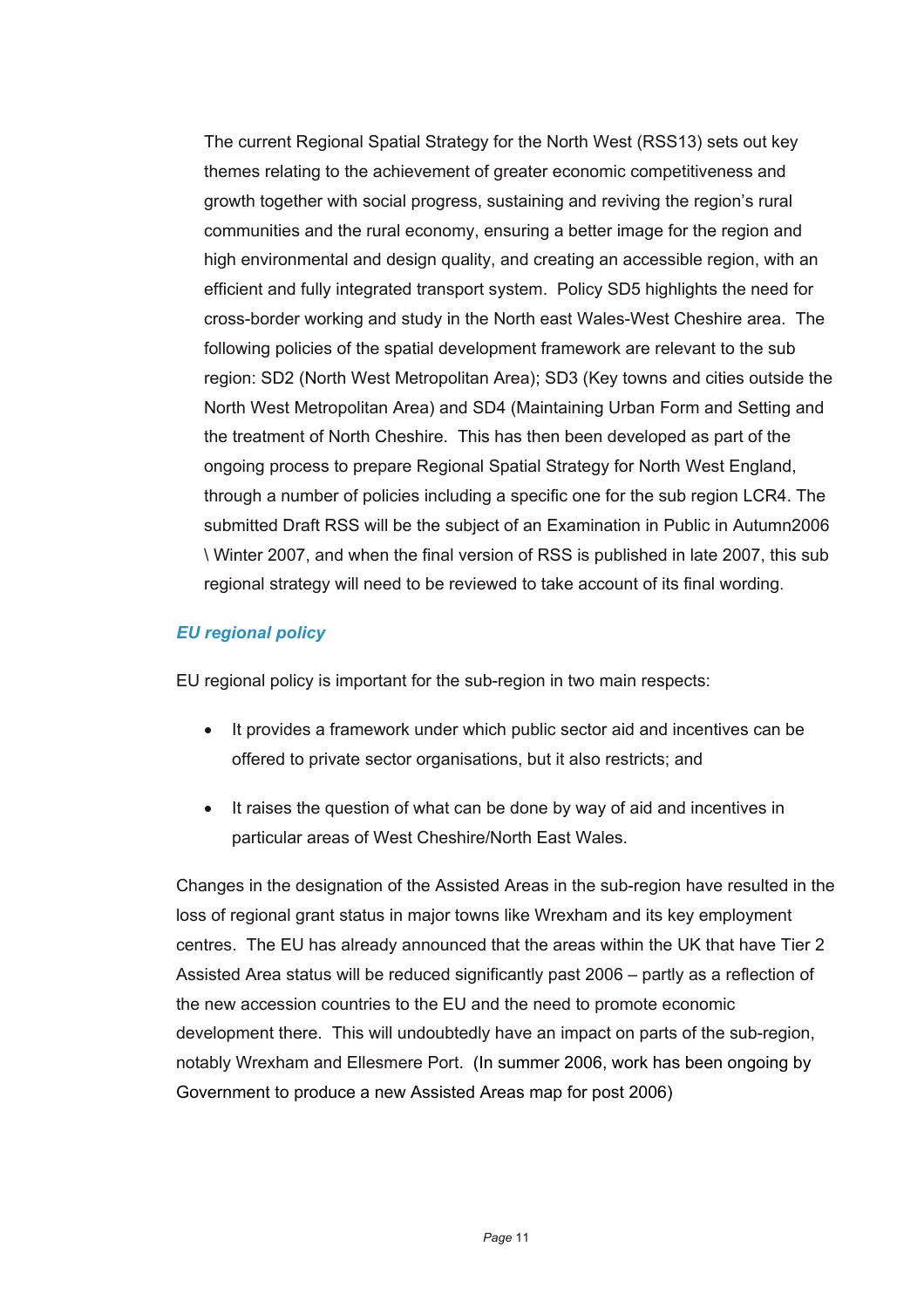The West Cheshire/North East Wales sub-region is not likely to escape the national curtailment of areas with Assisted Area status. This could affect not just the investor appeal – especially if areas close to its borders retain such status – but also the ability of public sector organisations to take intervening actions to promote economic growth and development.

In relation to the EU programme period 2007-2013, Denbighshire will continue to fall within a Tier 1 Assisted Area (at least initially) and will benefit from 'convergence' funding as part of the West Wales and the Valleys area.

### *Strategic context*

The GVA Grimley study provided the main evidence base for the strategy. This included a SWOT analysis (see Table 1) for the sub-region which highlighted a number of key factors relevant to the future. If no intervening actions are taken, they could significantly influence (and constrain) the future development of the sub-region. Of special relevance are:

- The central economic importance of Chester and Wrexham;
- The sharp contrast in the distribution (and growth prospects) of manufacturing and service industries;
- The tightening of the labour market and the related skills issue:
- The insufficient supply of residential land to meet projected demand, compounded by a lack of affordable housing; and
- The high environmental quality of the sub-region, including a number of designated sites of international importance, which afford protection and enhancement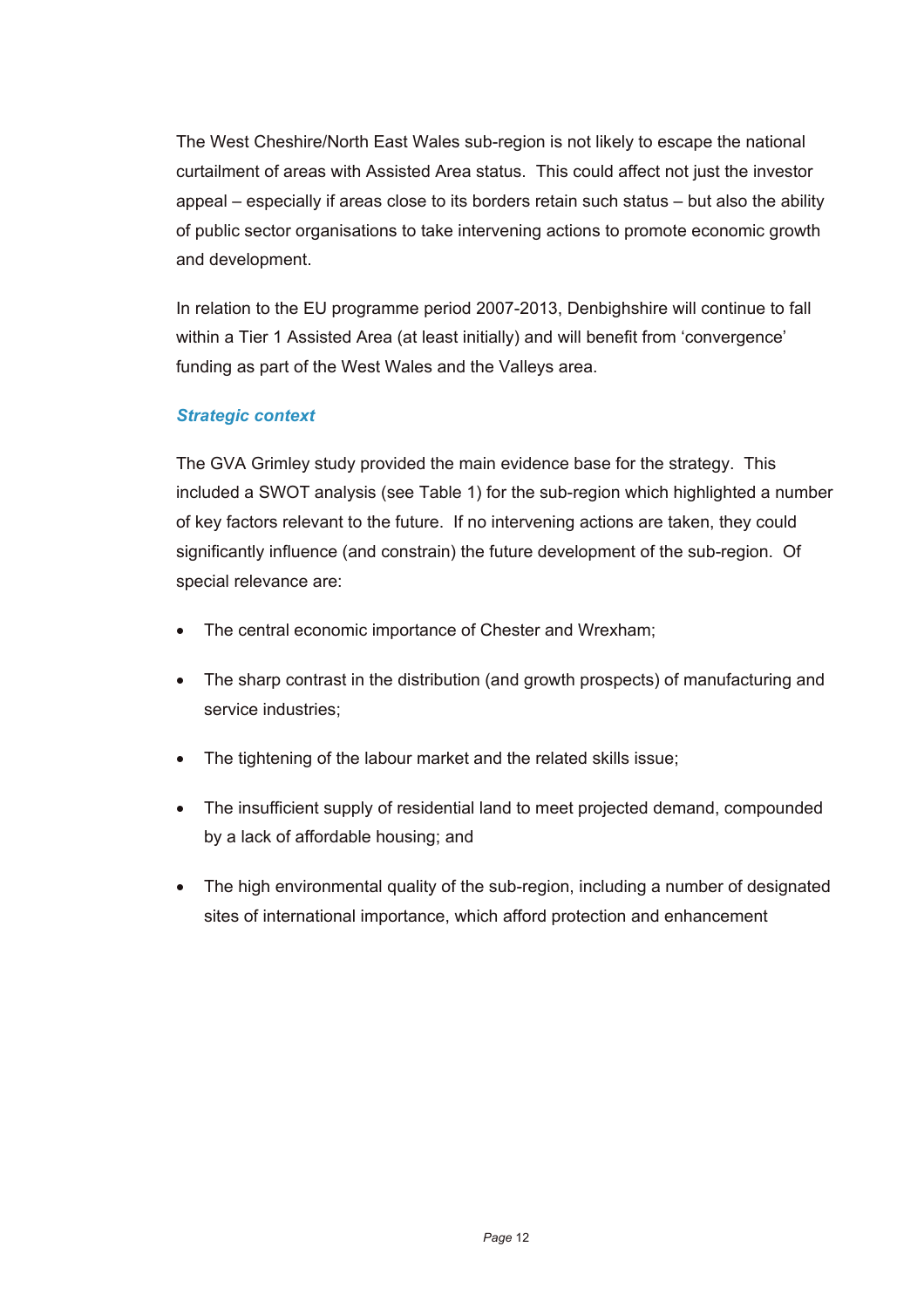## *SWOT analysis of the sub-region*

| <b>Strengths</b> |                                                                                                                                                                                                                                                                               | <b>Weaknesses</b>             |                                                                                                                                                                                                                                                                  |
|------------------|-------------------------------------------------------------------------------------------------------------------------------------------------------------------------------------------------------------------------------------------------------------------------------|-------------------------------|------------------------------------------------------------------------------------------------------------------------------------------------------------------------------------------------------------------------------------------------------------------|
| $\circ$          | Well connected to the national and international<br>motorway and trunk road networks including<br>Euroroute 22, providing access to airports and<br>ports, and rail accessibility to the principal urban<br>settlements;                                                      | $\circ$<br>$\circ$<br>$\circ$ | Heavy peak-time congestion at junction of<br>M56/M53 and in A55/A483 junction;<br>Links to south have issues, eg A51 !links to the<br>M6<br>Environmental constraints including fluvial flooding                                                                 |
| $\circ$          | Sub-region is part of a dynamic growth corridor<br>from Dublin to Sweden, as part of the Trans-<br>European network;                                                                                                                                                          |                               | affecting the environs of the Dee Estuary,<br>extending from Deeside into Chester; and<br>compounding effect of green belt coverage around<br>Chester;                                                                                                           |
| $\circ$          | Major regional centres: City of Chester – major city<br>centre offering 'gild-edged profile' in terms of<br>economic and tourism offer and administrative<br>centre for Cheshire, Wrexham - major regional<br>retail centre and the principal urban centre in North<br>Wales; | $\circ$<br>$\circ$            | Coastal and fluvial flooding issues are very<br>evident<br>Declining population in Ellesmere Port and<br>Neston, with projected population decline to 2021<br>in Chester, Ellesmere Port and Neston and Wirral;                                                  |
| $\circ$          | Internationally significant nature conservation area<br>at the Dee Estuary, with nationally important<br>designations at Mersey Estuary and Clwydian<br>Range;                                                                                                                | $\circ$<br>$\circ$            | <b>Chester and Ellesmere Port and Neston</b><br>experiencing significant net out-migration;<br>Average house prices in Chester are more than<br>six times the average income for Chester                                                                         |
| $\circ$          | Population growth across the sub-region<br>(particularly in Flintshire and Wrexham) with stable<br>population projected in 2021 – providing a 'critical<br>mass' of population, particularly of those of working<br>age (25 to 64);                                           | $\circ$                       | residents; house price increases have been<br>highest in Flintshire and Wrexham;<br>Tenure becoming increasingly dominated by the<br>owner-occupier sector across the sub-region -<br>decreasing social housing stock exacerbating<br>problems of affordability; |
| $\circ$          | Extremely buoyant housing market across the sub-<br>region in terms of average values and declining<br>vacancy rates;                                                                                                                                                         | $\circ$                       | Insufficient supply of residential land to meet<br>projected demand, particularly in Flintshire;                                                                                                                                                                 |
| $\circ$          | Good variation in the supply of house types across<br>the sub-region – particularly High demand for new-<br>build detached and apartments;                                                                                                                                    | $\circ$                       | Pockets of deprivation and unemployment evident<br>across the sub-region, with particular<br>concentrations in Ellesmere Port and Wrexham<br>(and parts of Wirral and Denbighshire);                                                                             |
| $\circ$          | Generally an extremely successful and prosperous<br>area epitomised by low unemployment, increasing<br>economic activity and rising average GDP;                                                                                                                              | $\circ$                       | Gender differentials in employment prospects -<br>over one-third of male employment is<br>concentrated in manufacturing, whilst female                                                                                                                           |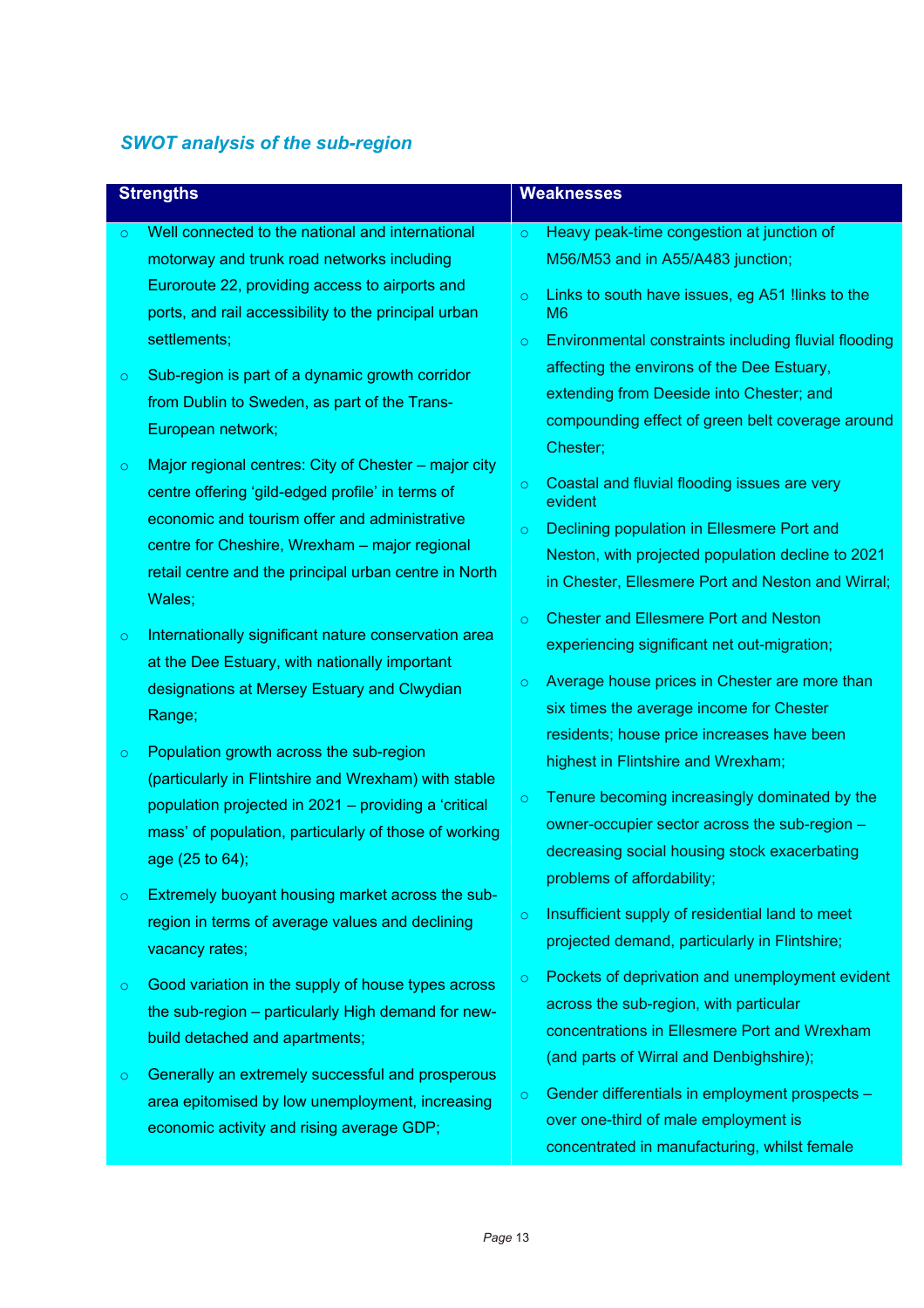|                                                                                                                                                                                                                                                                                                                                                                                                                                                                                                                                                                                                                              | <b>Weaknesses</b>                                                                                                                                                                                                                                                                                                                                                                                                                                                                                  |  |
|------------------------------------------------------------------------------------------------------------------------------------------------------------------------------------------------------------------------------------------------------------------------------------------------------------------------------------------------------------------------------------------------------------------------------------------------------------------------------------------------------------------------------------------------------------------------------------------------------------------------------|----------------------------------------------------------------------------------------------------------------------------------------------------------------------------------------------------------------------------------------------------------------------------------------------------------------------------------------------------------------------------------------------------------------------------------------------------------------------------------------------------|--|
| Sector strengths in automotive, chemical<br>$\circ$<br>engineering and tourism/retail and (secondary)<br>financial services, food and aerospace;<br>$\circ$<br>A strong dichotomy within the Core Study Area<br>$\circ$<br>whereby the bulk of industrial activity is located in<br>$\circ$<br>Flintshire, Wrexham and Ellesmere Port and<br>Neston and by contrast, almost one-half of all<br>manufacturing);<br>business activity in the service economy is<br>$\circ$<br>concentrated in Chester;<br>Large supply of employment land, particularly in<br>$\circ$<br>Ellesmere Port and Neston, Flintshire and<br>Wrexham; | employment is concentrated in those sectors<br>which are expected to grow (services);<br>High incidence of churning taking place in terms of<br>business registrations and de-registrations;<br>Growing mismatch of qualified students meeting<br>the requirements of the target sectors (particularly<br>Particular weakness is that the supply of<br>employment land is constrained by site readiness<br>and the quality of sites available, particularly in<br>Flintshire, Wrexham and Chester. |  |

|            | <b>Opportunities</b>                                       | <b>Threats</b> |                                                        |
|------------|------------------------------------------------------------|----------------|--------------------------------------------------------|
|            | Opportunity to increase transport accessibility to key     |                | Continuation of decline in population in English       |
|            | ports (Mostyn, Holyhead and Twelve Quays) and              |                | districts undermines the housing market, the           |
|            | airports (in particular Manchester)                        |                | delivery of key public services and the vitality and   |
|            | Proposals to improve the rail network within the sub-      |                | viability of urban centres;                            |
|            | region – particularly potential electrification of part of | $\circ$        | Continuing trend of net in-migration in Flintshire (in |
|            | Wrexham-Bidston line and Shotton Chord, which              |                | particular), Wrexham (from English authorities) and    |
|            | would link the Wrexham Bidston line with the North         |                | Denbighshire leads to loss of local identity;          |
|            | <b>West Coast line;</b>                                    |                | Threat to housing market renewal initiative in Wirral  |
|            | Opportunity to co-ordinate and enhance bus demand          |                | from increasing rate of net out-migration;             |
|            | responsive transport service across the sub-region;        | $\overline{O}$ | Lack of affordable housing in the sub-region is        |
| $\circ$    | To increase joint-working in those cross border target     |                | projected to increase with over-heating markets,       |
|            | sectors, through the development of a cross border         |                | particularly in Chester;                               |
|            | cluster/sector strategy;                                   | $\overline{O}$ | With business de-registrations increasing and          |
| $\bigcirc$ | With the sub-region at (almost) full employment, the       |                | registrations remaining static then this points to a   |
|            | emphasis should be in reducing economic inactivity,        |                | potential net decline in stock, which appears to be    |
|            | which invariably is linked to areas of deprivation,        |                | impacting on the retail sector in particular;          |
|            | addressing this requires a long term regeneration          | $\circ$        | Long term change (1994 - 2002) in business stock       |
|            | strategy;                                                  |                | in financial sector has remained static in the core    |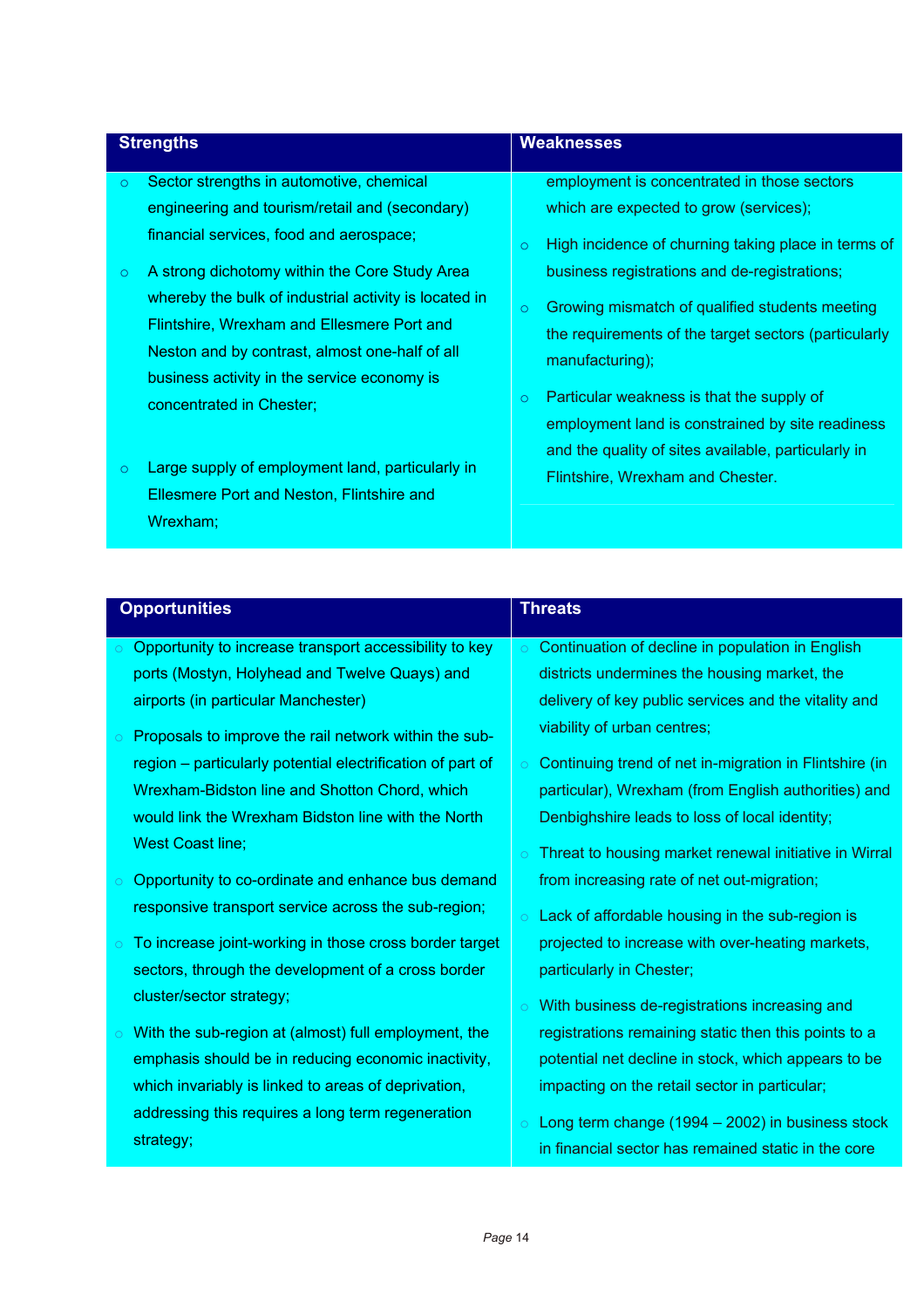| <b>Opportunities</b>                                                                                                                                                                                                                                                                                                                                                                                                                                                                                                        | <b>Threats</b>                                                                                                                                                                                                                                                                                                                                                                                                                                                                                                           |
|-----------------------------------------------------------------------------------------------------------------------------------------------------------------------------------------------------------------------------------------------------------------------------------------------------------------------------------------------------------------------------------------------------------------------------------------------------------------------------------------------------------------------------|--------------------------------------------------------------------------------------------------------------------------------------------------------------------------------------------------------------------------------------------------------------------------------------------------------------------------------------------------------------------------------------------------------------------------------------------------------------------------------------------------------------------------|
| Requirement for a more co-ordinated approach to<br>$\circ$<br>addressing the skills supply mismatch;                                                                                                                                                                                                                                                                                                                                                                                                                        | study area, yet has grown by over a fifth in the<br>wider reference area;                                                                                                                                                                                                                                                                                                                                                                                                                                                |
| Opportunity for key agencies to co-ordinate their<br>$\circ$<br>approach to bringing forward employment sites for<br>development across the sub-region to meet the<br>needs of the cross border target sectors – delivering<br>sites for high level services in the short term in<br>Ellesmere Port and Wrexham where short term<br>constraints in Chester exist: and delivering sites for<br>mainstream and high tech manufacturing in<br>Ellesmere Port, where short term constraints in<br>Flintshire and Wrexham exist; | $\circ$ With the economy at (almost) full employment and<br>with economic activity being particularly<br>concentrated in the most deprived areas, then this<br>points to an extremely tight labour market – this will<br>inevitably be a barrier to future economic growth<br>opportunities and will lead to increasing travel to<br>work journeys;<br>$\circ$ Area has a high concentration of manufacturing<br>with specialist skill requirements, yet the education<br>system is delaying the introduction of skilled |
| Opportunity for a co-ordinated approach to bring<br>$\bigcirc$<br>forward range of sites in the medium term and long<br>term to meet the needs of the cross border target<br>sectors (inc. inter alia, Saighton Camp, Warren Hall,<br>Northern Gateway (Deeside)). Opportunity to promote<br>environmental enhancements and living within<br>environmental limits being at the heart of the sub-<br>region's development                                                                                                    | employees and the flow of new labour is<br>increasingly being met by young /unqualified<br>people;<br>Degree of economic exposure evident, particularly<br>in the manufacturing sectors, where a small<br>number of very large companies account for almost<br>all employment/output and a degree of global<br>exposure in the financial services sector.                                                                                                                                                                |
| Opportunity to link to Liverpool's European Capital of<br>Culture status in 2008                                                                                                                                                                                                                                                                                                                                                                                                                                            |                                                                                                                                                                                                                                                                                                                                                                                                                                                                                                                          |

## *Table 1 Adapted from GVA Grimley*

### *Key issues*

At a more detailed level, the consultation process revealed the need to integrate the identified issues of economy, housing, the environment, social inclusion, and travel and movement. These elements are interrelated and conflicts can occur between them which need to be addressed.

#### *The economy*

Key economic priorities to be addressed are: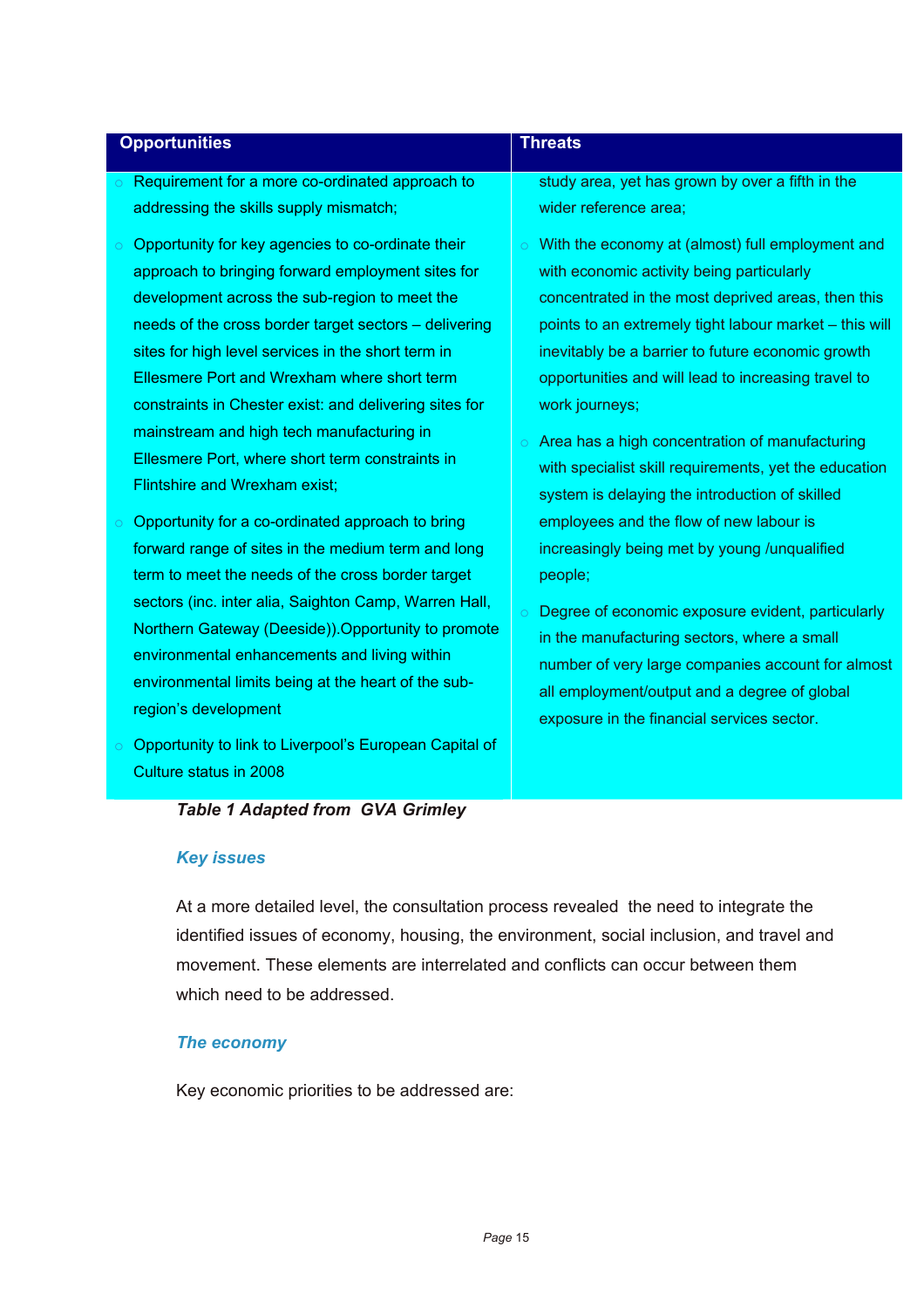- Improving the business infrastructure, particularly transport links within and around the region;
- Expanding the training and skills programmes;
- Raising the quality of the property offer, especially to meet the changing requirements of industry and commerce and the general move towards a service sector economy;
- Changing the focus of the tourism/retail offer towards adding value and quality;
- Strengthening links between business and education (both schools and higher education institutions);
- Increasing the availability of ripe, quality employment sites to match the economic priorities: and giving increased emphasis to the role of microbusinesses, indigenous growth and local supply networks.

With some notable exceptions like Chester, there is an overall problem of low perception of the sub-region as an investment location. This is reinforced by the relatively weak investment yields evident in many parts of the sub-region. All of this impacts on the ability to attract private investment. However, as Deeside has demonstrated, viable development – without grant support – can be achieved with the right strategy and the right product for the marketplace.

### *Drivers of future investment and key location factors*

A key element of the new Sub-Regional Spatial Strategy is to identify the drivers of future investment and, where relevant to the declared economic objectives and priorities of the sub-region, to suggest measures and actions which should be taken to address them.

Recent trends and current market evidence suggest:

• That 'new' greenfield inward investments are likely to be much smaller in scale then in the past couple of decades – and most of these investments are likely to be in the service sector.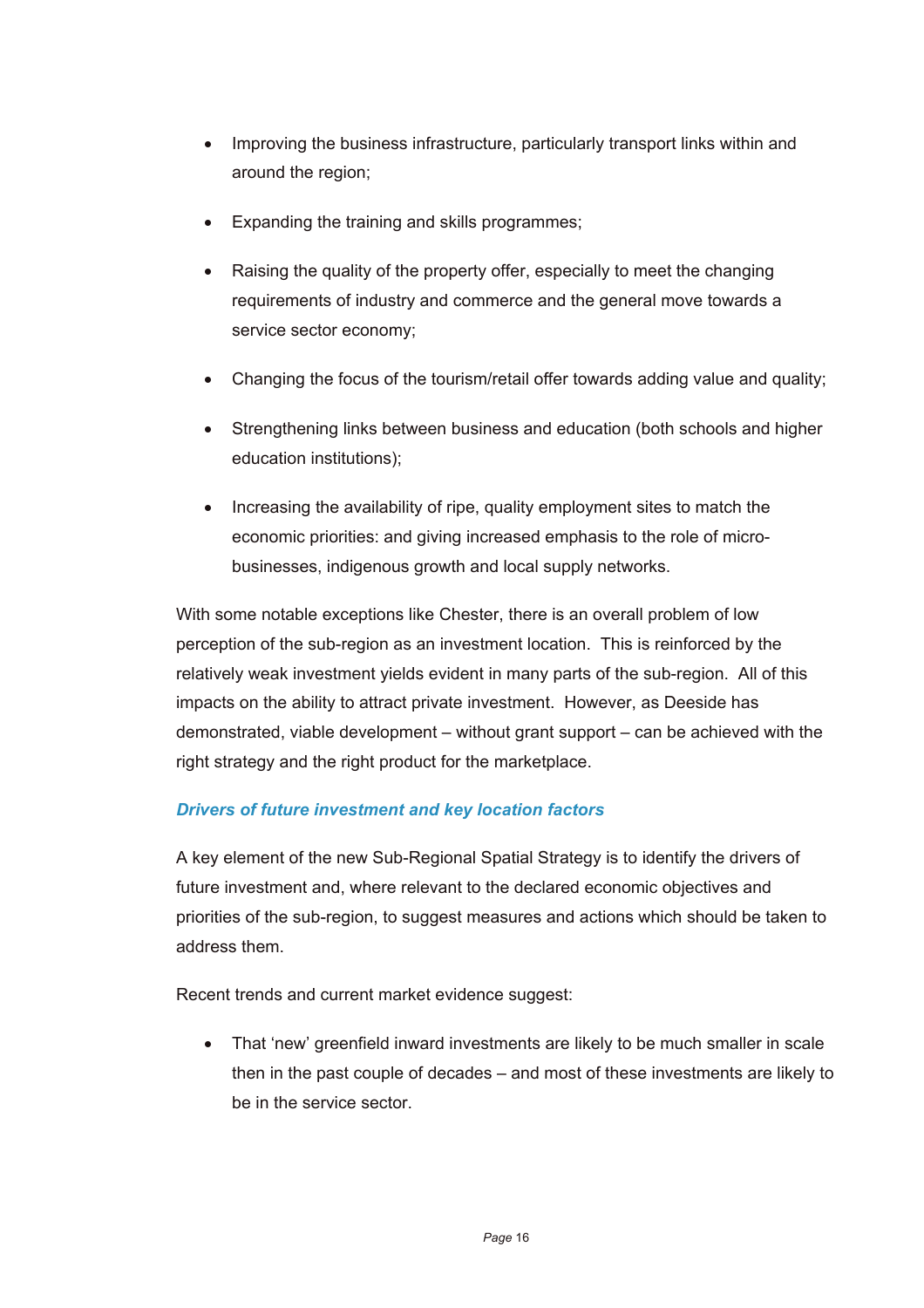- Prospects for new large-scale manufacturing investments face tough competition from other parts of the UK, mainland Europe, and the rapidlygrowing economies of China and India.
- There are likely to be both significant opportunities and challenges for attracting re-investments (in both the manufacturing and service sectors).
- As competition increases, the sub-region must inevitably focus increasingly on higher value added activities and services.
- The investor offer both for attracting new 'greenfield' investments and for harnessing re-investments – must be increasingly upgraded to reflect the new market conditions. This applies especially to the regeneration areas within the sub-region.
- There will be an increasing need to encourage investment and job opportunities from indigenous companies and firms within the sub-region, but again recognising that, especially for the larger scale investments, competition with other parts of the UK and other countries is often involved.

A recent report<sup>12</sup> by leading economic forecasters Cambridge Econometrics on the North West's economy reinforces this analysis by predicting that:

- The most dynamic business sector to be business services over 2005-2015;
- By 2015 financial and business services is forecast to account for nearly one fifth of the region's output and becoming the principal source of economic growth;
- In the long-term further restructuring will be necessary in manufacturing, leading to the loss of a considerable number of jobs;
- Some parts of services are increasingly under competitive pressure from less expensive labour abroad and this is likely to curb employment growth.

l

<sup>&</sup>lt;sup>12</sup> "Business Forecasts Northwest" Northwest Regional Development Agency, May 2005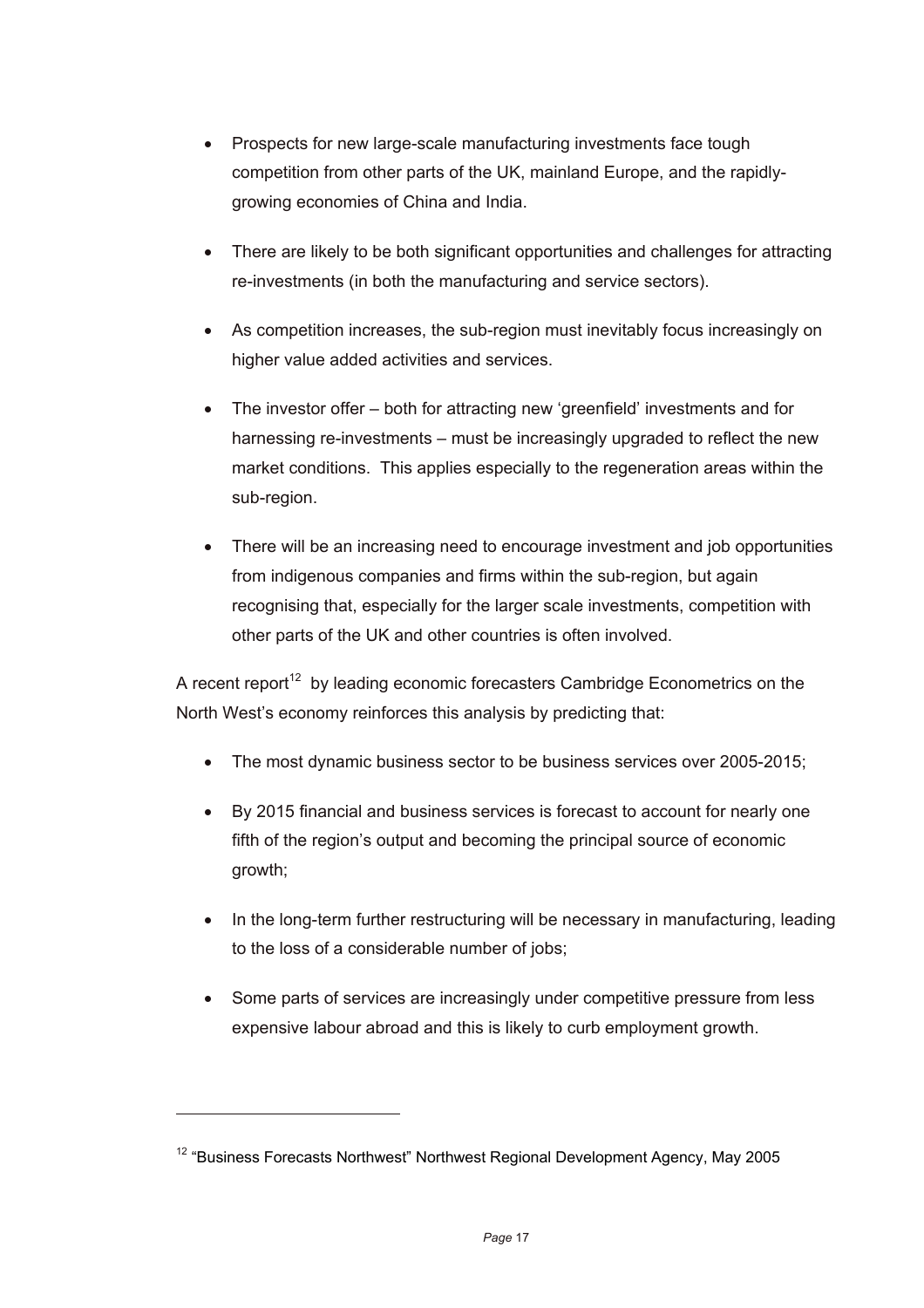From a Welsh perspective, the forecasters highlighted Wales' persistent lagging in the UK in GVA growth and the disparities between the Welsh regions. Fastest growing sectors are predicted to be financial and business services and transport and communications.

## *Key location factors*

For both inward and indigenous investors, market experience and evidence highlights the significance of a relatively small number of key location factors which tend to drive and influence investment decisions in particular sectors of economic activity (see Table 2 below). For each of these, it should be noted that the value of the physical environment should also be a key locational factor, not only in terms of creating a high quality investment offer, but also in terms of protecting particularly sensitive environments and accommodating the impacts of climate change, for example flooding.

Of special relevance to the future strategy are the relatively high value added activities that tend to be concentrated in:

- Emerging industries;
- High tech manufacturing; and
- High level services.

| <b>Groupings of Economic</b><br><b>Activities</b> | Key common requirements                                                         |
|---------------------------------------------------|---------------------------------------------------------------------------------|
| "Emerging Industries"                             | High propensity to cluster<br>$\bullet$                                         |
| Media/Multi-media<br>۰                            | Access to leading technologies and an innovative<br>٠<br>environment            |
| Biotechnology<br>۰                                | Presence of Universities, researchers and skilled<br>$\bullet$<br>labour        |
| Nanotechnology<br>۰                               | Susceptible to catalyst initiatives and Government<br>$\bullet$<br>support      |
|                                                   | Prestige locations in a quality environment<br>$\bullet$                        |
|                                                   | Excellent infrastructure and accessibility to<br>$\bullet$<br>customers/markets |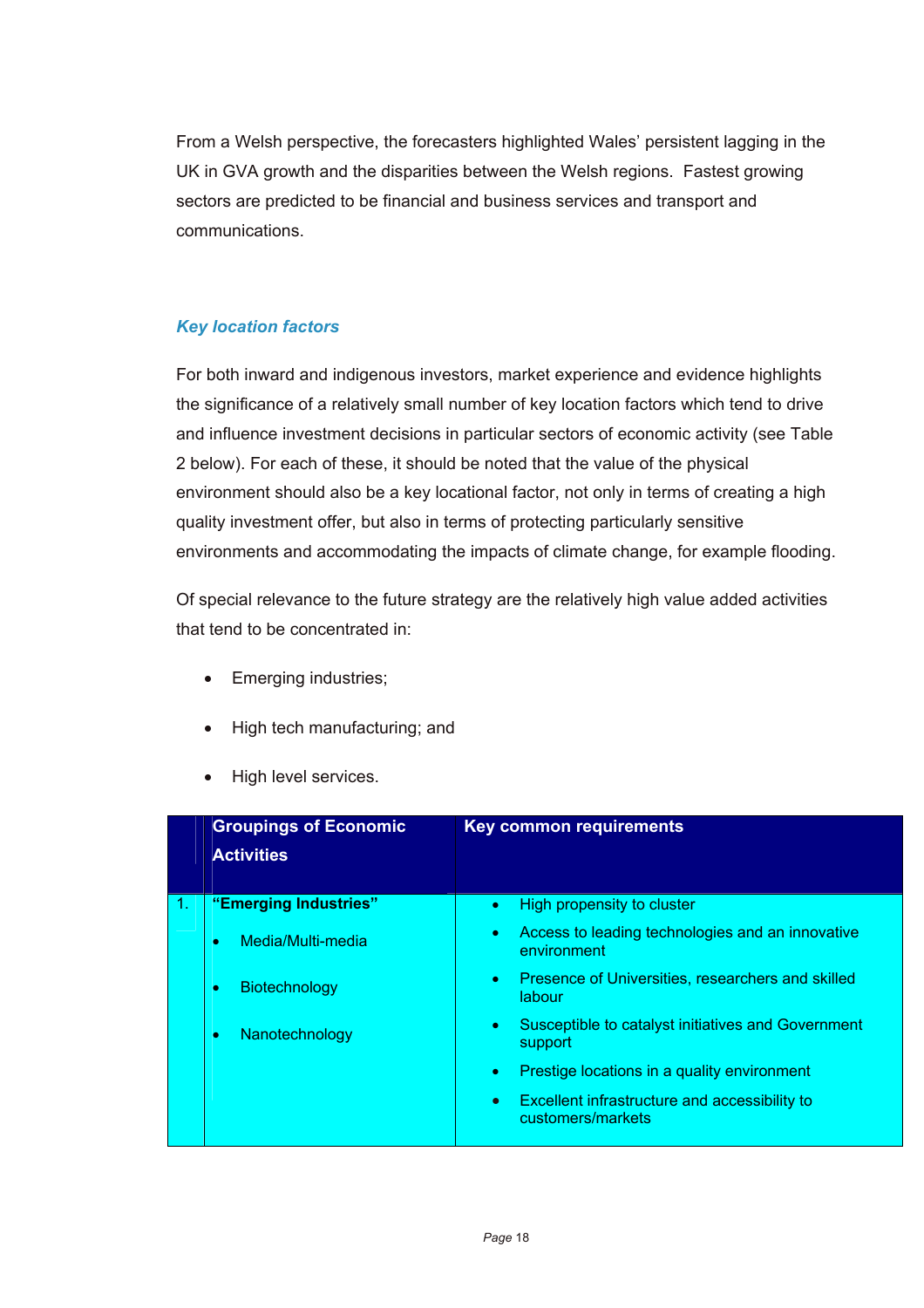|          | <b>Groupings of Economic</b>                                                                                                                                                                                                                                                                                                                                                                                                                                           | <b>Key common requirements</b>                                                                                                                                                                                                                                                                                                                                                                                                                                                                                                                                                                                                                                                                                                                                                                                                                      |
|----------|------------------------------------------------------------------------------------------------------------------------------------------------------------------------------------------------------------------------------------------------------------------------------------------------------------------------------------------------------------------------------------------------------------------------------------------------------------------------|-----------------------------------------------------------------------------------------------------------------------------------------------------------------------------------------------------------------------------------------------------------------------------------------------------------------------------------------------------------------------------------------------------------------------------------------------------------------------------------------------------------------------------------------------------------------------------------------------------------------------------------------------------------------------------------------------------------------------------------------------------------------------------------------------------------------------------------------------------|
|          | <b>Activities</b>                                                                                                                                                                                                                                                                                                                                                                                                                                                      |                                                                                                                                                                                                                                                                                                                                                                                                                                                                                                                                                                                                                                                                                                                                                                                                                                                     |
|          |                                                                                                                                                                                                                                                                                                                                                                                                                                                                        |                                                                                                                                                                                                                                                                                                                                                                                                                                                                                                                                                                                                                                                                                                                                                                                                                                                     |
| 2.<br>3. | "High Tech Manufacturing"<br>Semiconductors<br>$\bullet$<br><b>Telecoms equipment</b><br>$\bullet$<br><b>Pharmaceutical &amp; fine</b><br>٠<br>chemicals<br><b>Advanced materials</b><br>٠<br>Aerospace<br>$\bullet$<br>"High Level Services"<br><b>IT services and software</b><br>$\bullet$<br><b>HQ</b> functions<br>$\bullet$<br><b>R&amp;D</b><br>٠<br><b>Financial and business</b><br>٠<br>services<br><b>Telecoms services</b><br>٠<br>Publishing<br>$\bullet$ | <b>Existing skill base vital</b><br>$\bullet$<br>Access to large and growing markets and key<br>$\bullet$<br>customers<br>Track record in attracting high tech manufacturing<br>٠<br>Sensitive to differences in operating costs and<br>$\bullet$<br>tax/incentives<br><b>High quality communications</b><br>٠<br>Fast track, purpose-built premises with full<br>$\bullet$<br><b>Government support</b><br>Appropriate skills availability<br>٠<br>Rapid market access<br>٠<br>Propensity to cluster in IT & Software, HQ and R&D<br>$\bullet$<br>Low operating costs becoming increasingly important<br>$\bullet$<br>Access to advanced technologies & University<br>$\bullet$<br>research for R&D<br>High quality facilities in a prestige location for HQ<br>٠<br>functions<br>Wide variety of countries, but concentration within<br>$\bullet$ |
| 4.       | "Mainstream Manufacturing"<br><b>Electronics &amp; Office Machines</b><br>$\bullet$<br><b>Plastics and Rubber</b><br>$\bullet$<br>Automotive assembly and<br>$\bullet$<br>components<br><b>Medical Devices</b><br>$\bullet$<br><b>Textiles and Food</b><br>$\bullet$<br>processing<br>Wood & paper<br>$\bullet$<br>products/packing<br><b>Mechanical engineering</b><br>$\bullet$                                                                                      | countries<br>Quality market, labour & supplier access<br>$\bullet$<br><b>Operational cost sensitivity</b><br>$\bullet$<br>Increasing requirement for an educated and skilled<br>$\bullet$<br>workforce<br>High quality infrastructure and logistics is essential<br>$\bullet$ .<br>Prefer high quality locations with a good track record<br>$\bullet$<br>in industry<br>Favourable regulations governing labour laws,<br>٠<br>operating, etc<br>Can be sensitive to grants and other incentives<br>٠<br>Shift to high quality emerging markets with large<br>$\bullet$<br>marketsLess well suited to environmentally sensitive<br><b>locations</b>                                                                                                                                                                                                 |
| 5.       | "Office Services"<br>Call centres & shared service<br>٠<br>centres<br><b>Back office</b><br>$\bullet$                                                                                                                                                                                                                                                                                                                                                                  | Appropriate labour availability vital<br>$\bullet$<br>Increasingly cost sensitive<br>$\bullet$<br>Multi-lingual language skills often critical<br>$\bullet$<br>Access to customer (internal as well as external) can be<br>$\bullet$<br>important                                                                                                                                                                                                                                                                                                                                                                                                                                                                                                                                                                                                   |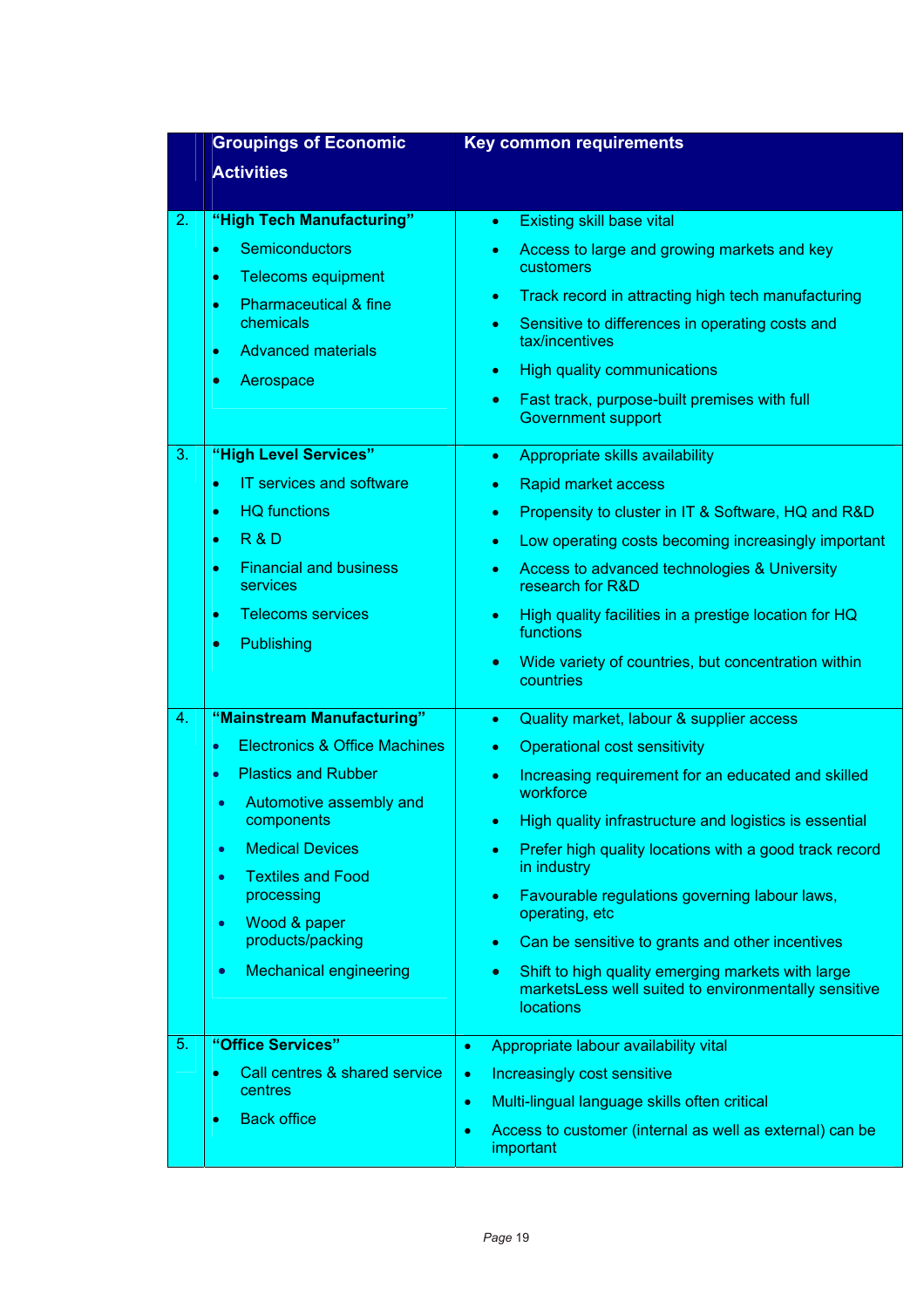|                 | <b>Groupings of Economic</b>                           | <b>Key common requirements</b>                                                         |
|-----------------|--------------------------------------------------------|----------------------------------------------------------------------------------------|
|                 | <b>Activities</b>                                      |                                                                                        |
|                 |                                                        |                                                                                        |
|                 | <b>Government agencies</b><br>$\bullet$                | Good quality ICT and physical infrastructure is also a<br>$\bullet$<br>requirement     |
|                 |                                                        | Prestige locations not essential; can be grants sensitive<br>$\bullet$                 |
|                 |                                                        | Can be influenced by IPA initiatives to support the sector<br>$\bullet$                |
| $6\phantom{1}6$ | "General Services"                                     | Market (customer) access critical<br>$\bullet$                                         |
|                 | <b>Transport logistics and</b><br>٠<br>distribution    | Infrastructure and logistics also critical for distribution<br>$\bullet$<br>activities |
|                 | Printing<br>۰                                          | Skilled labour availability is important<br>٠                                          |
|                 | <b>Healthcare support services</b><br>۰                | <b>Cost sensitive</b><br>$\bullet$                                                     |
|                 | <b>Trade centres/building</b><br>$\bullet$<br>services | Purpose built facilities and large sites is also important<br>$\bullet$                |
| 7.              | "Leisure and Tourism"                                  | Market (customer) access and growth potential is critical<br>$\bullet$                 |
|                 | <b>Hotels</b><br>٠<br><b>Attractions</b><br>۰          | Labour availability is also a consideration, including<br>$\bullet$<br>language skills |
|                 |                                                        | Regulations governing construction and operation<br>$\bullet$                          |
|                 |                                                        | Infrastructure quality and logistics<br>$\bullet$                                      |
|                 |                                                        | Quality and attractiveness of the environment (rural or<br>$\bullet$<br>urban)         |
| 8.              | "Processing Industries"                                | Accessibility to large growth markets and key customers<br>$\bullet$                   |
|                 | Paper and pump<br>٠                                    | Adjacent to natural resources<br>$\bullet$                                             |
|                 | <b>Mineral products</b><br>٠                           | Good quality road, rail and port infrastructure and logistics<br>٠                     |
|                 | <b>Forestry products</b><br>۰                          | Low operating costs<br>$\bullet$                                                       |
|                 | <b>Major foodstuffs</b><br>۰                           | Appropriate labour force                                                               |
|                 | Oils processing<br>۰                                   | Presence of related and supporting industries<br>$\bullet$                             |
|                 | <b>Extractive Industries</b><br>٠                      | Pro-business regulations<br>٠                                                          |
|                 | <b>Steel and Aluminium</b><br>$\bullet$                | Substantial and reliable water and power requirements<br>٠                             |
|                 |                                                        | Less well suited to environmentally sensitive locations<br>$\bullet$                   |

**Table 2** *Adapted from PricewaterhouseCoopers* 

## *Housing*

Existing links between housing and employment are relatively poor in the sub-region. This is a relationship that needs to be emphasised, with journeys to work a key consideration in the location of future developments.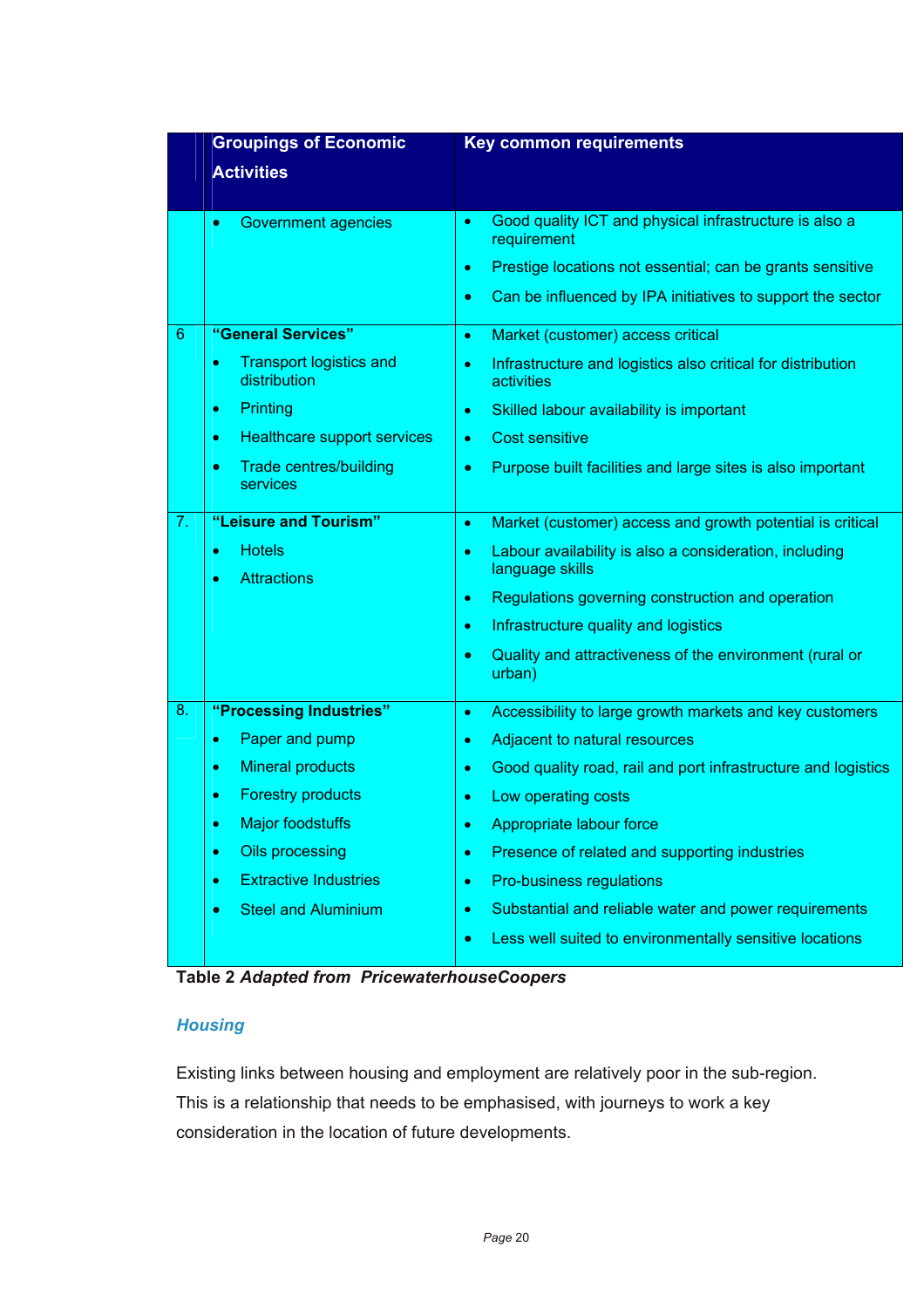There are opportunities from a market demand and sustainability perspective for identifying a smaller number of larger, strategic mixed-use locations, or at least housing sites closely related to strategic employment sites, within the sub-region for housing and employment growth. This would be in line with the recent housing consultation paper by the Office of the Deputy Prime Minister of pursuing a more market-led approach to planning and development<sup>13</sup>, although it should be noted that this consultation paper is applicable only to England and has been a cause for considerable debate since its publication.

Housing affordability is an issue across the sub-region and is the result of the rapid increase in house prices relative to household incomes, exacerbated by increased demand for housing in certain areas and changing lifestyle needs. Emerging housing demand studies for the North West (including research undertaken by Nathaniel Lichfield and Partners in 2005<sup>14</sup>) have shown that Chester suffers particularly in terms of levels of housing need, in particular with regard to affordability. However, it is important to note that affordability problems are not solely confined to Chester, and are present throughout the sub-region to varying degrees. Both Ellesmere Port and Wrexham experience significant affordability problems, as a result partly of the impact of the dynamics of the Chester housing market, and spreading demand for housing outside of the immediate Chester area into the wider sub-region, leading to rapidly increasing property prices.

#### *The environment*

l

The natural environment should be viewed as a considerable asset for the sub-region in terms of ecological, landscape character, recreation and tourism interest.

 $13$  Draft PPS3 – Consultation Paper on a New Planning Policy Statement 3 (PPS3)- Housing" ODPM December 2005

<sup>&</sup>lt;sup>14</sup> "North West Household Growth Estimates Study" prepared by Nathaniel Lichfield & Partners for North West Regional Assembly, 2005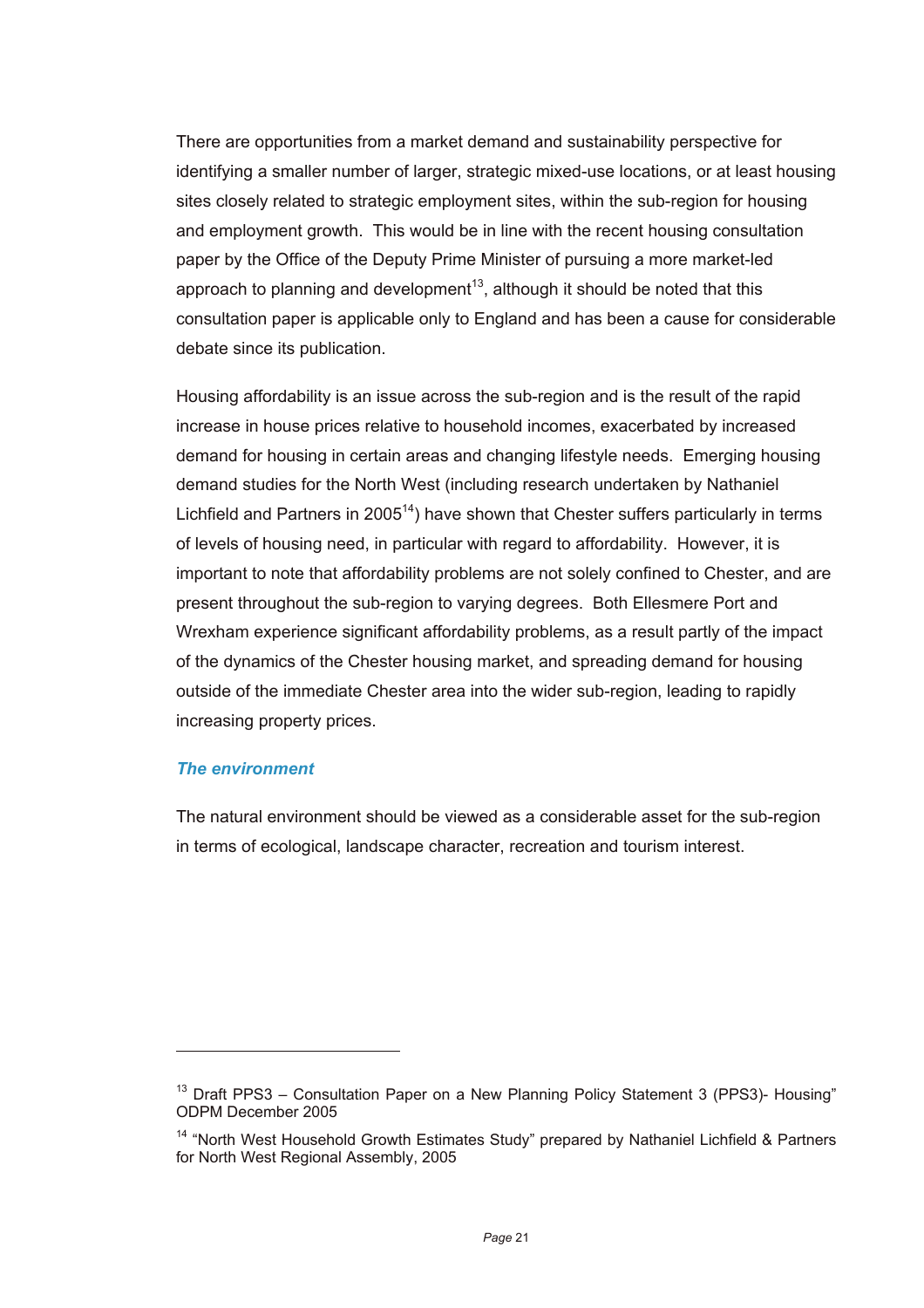The sub-region includes significant areas protected by green belt and green barrier designations, and by national and international environmental protection designations. These include an Area of Outstanding Natural Beauty, eight Special Areas of Conservation (SACs) or possible SACs and four Special Protection Areas (SPAs) or potential SPAs and three Ramsar sites or proposed Ramsar sites, in addition to a large number of further national and local key environmental designations. The internationally designated nature conservation sites within issues for the sub-region are illustrated below and include:

- Alyn Valley Woods/Coedwigoedd Dyffryn Alun SAC
- **Berwyn and South Clwyd Mountains/ Berwyn a Mynyddoedd de Clwyd SAC**
- Berwyn SPA
- **Deeside and Buckley Newt Sites SAC**
- **Halkyn Mountain/Mynydd Helygain SAC**
- River Dee and Bala Lake/Afon Dyfrdwy a Llyn Tegid SAC
- Dee Estuary/ Aber Dyfrdwy possible SAC (pSAC), SPA, potential SPA (pSPA), Ramsar and proposed Ramsar (pRamsar) site
- **Mersey Narrows and North Wirral Foreshore pSPA**
- Mersey Estuary SPA and Ramsar site
- Midland Meres and Mosses Ramsar Phase 2
- Fenn's, Whixall, Bettisfield, Wem and Cadney Mosses SAC Johnstown Newt Sites SAC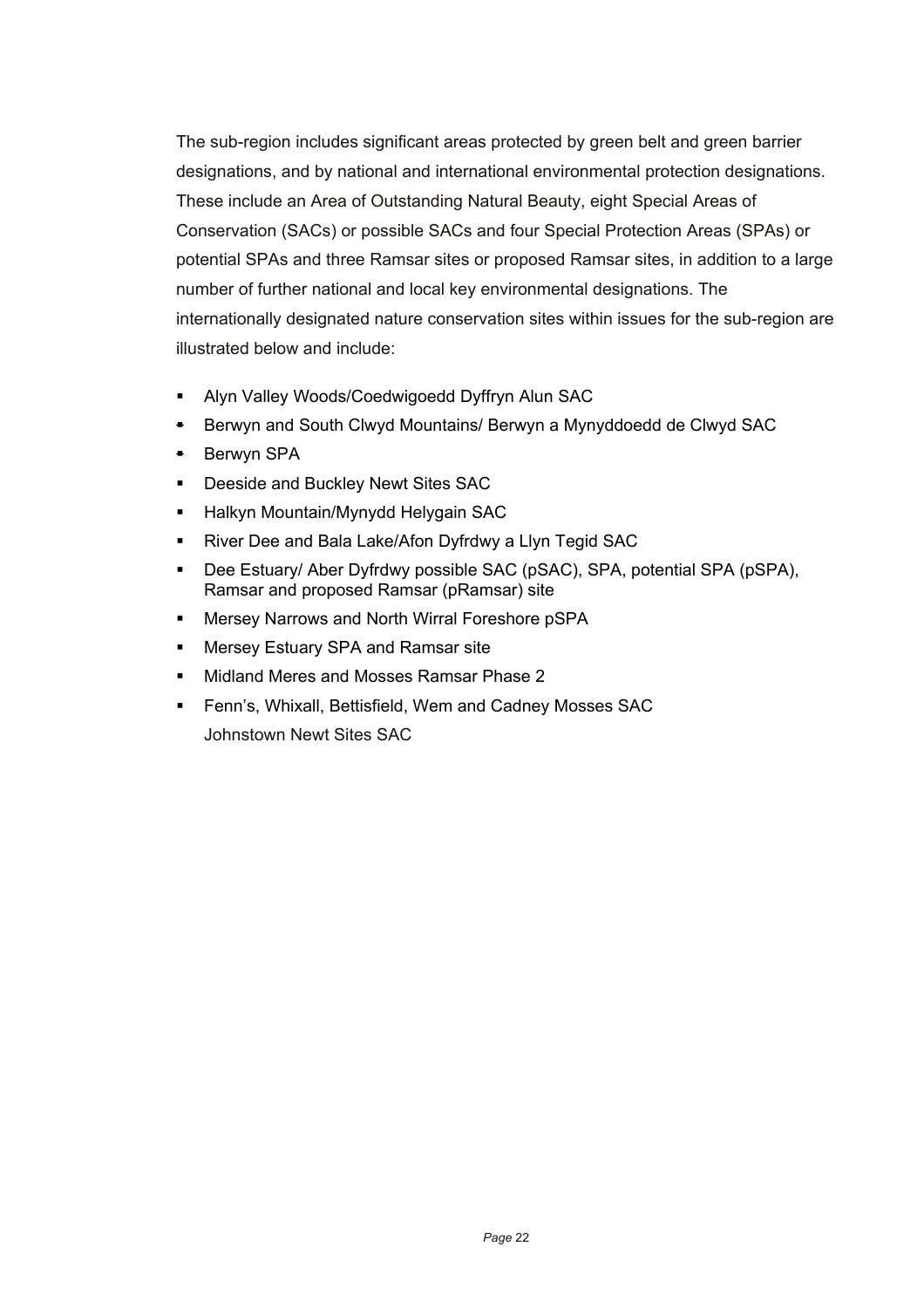

#### Diagram 2

The key is to live within our environmental limits. This will affect factors such as accommodating flood-risk, the protection of the coastal/marine zone, climate change; biodiversity and habitat loss,; deterioration of built and archaeological heritage and the decline of local distinctiveness, including Welsh language and culture. Development threats to environmental assets are diverse and derive from, for example, direct physical loss, pollution, landscape impact, habitat fragmentation and climate change. Spatial decisions will affect transport and commuting activity and environmental considerations such as brownfield land use and contaminated land, strategic flood risk, water resources management, waste management, and relationships with social wellbeing must be accounted for. Transport and communications links have a strong role to play in living within environmental limits. This is discussed further below.

#### *Social inclusion*

The sub-region includes areas in need of physical and economic regeneration, including pockets of deprivation within areas otherwise perceived as affluent such as Chester. The sub-region is also in close proximity to areas of very high deprivation in Merseyside, in particular Birkenhead.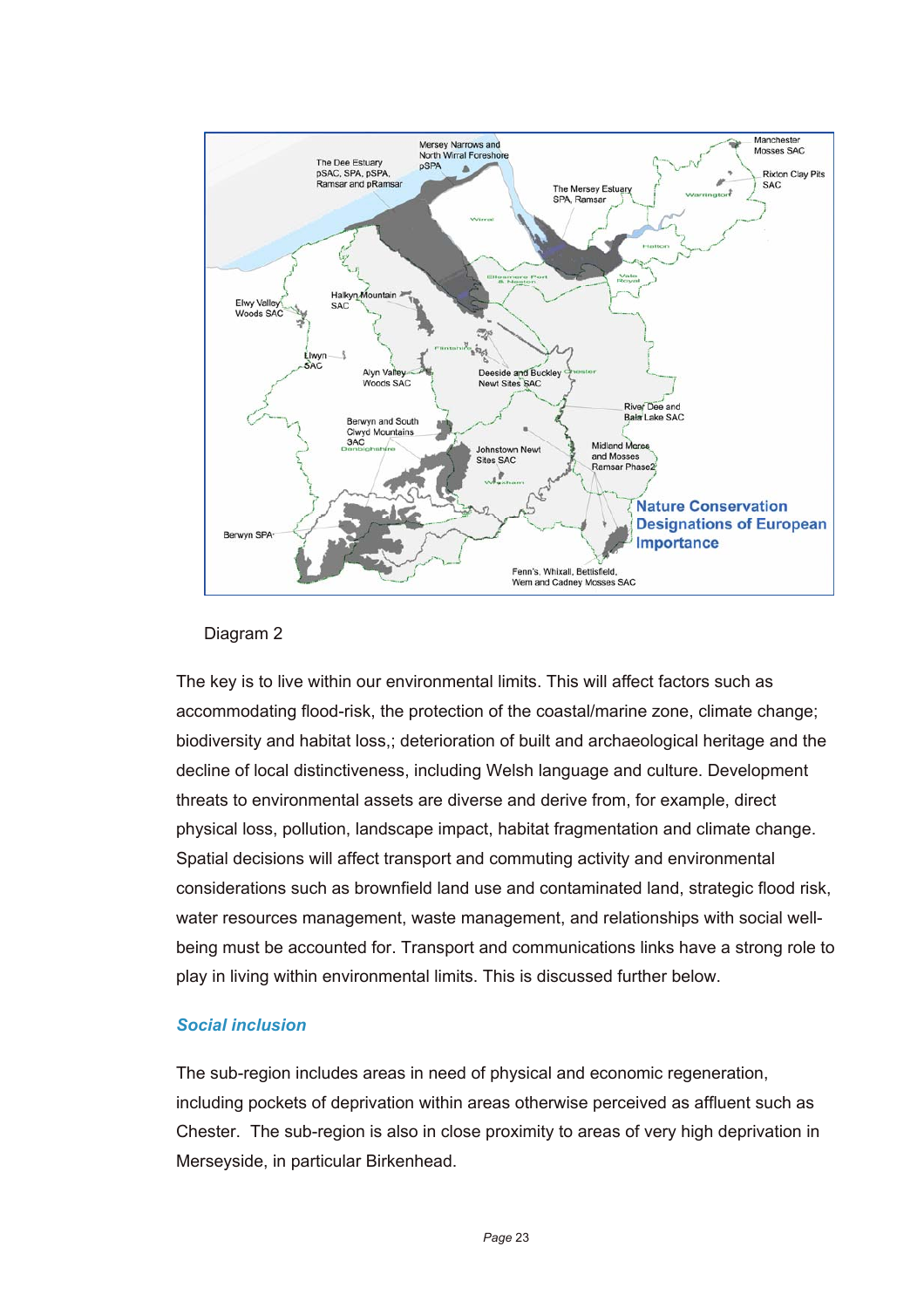The key to better social inclusion is a fundamental improvement in the investor offer and appeal of the disadvantaged areas – rather than just broad community regeneration measures. Targeted and focused interventions have worked well in areas like Speke and demonstrate the value of combining specific investment measures (e.g. Estuary Business Park) with wider measures to improve the environment and infrastructure. An important element of the strategy is to choose particular locations/sites to act as growth points in the regeneration areas.

Within this context, the rural hinterland plays an important role in servicing the strategic centres and the needs of these rural areas with respect to social issues, should not be overlooked.

## *Travel and movement*

Whilst connections within and beyond the sub-region are good, the issue is one of increasing traffic congestion at key junctions and the capacity and service level of the local rail network.

There is a need to improve transport and accessibility within the sub-region so that labour can more easily move between areas of need and areas of opportunity and that goods can easily reach markets. Spatial planning decisions can reduce the need to travel. Analysis of travel patterns, flows and journey distances, can produce measures based on demand management, such as car park pricing and availability, or availability of public transport. These themes are explored further within the Framework for Joint Action.

Better integration of transport systems is required to facilitate this, particularly rail and bus networks. Accessibility by public transport must be a key criterion for choosing future development sites, and increased emphasis should be placed on developing new and improved public transport links, rather than just relying on existing network links.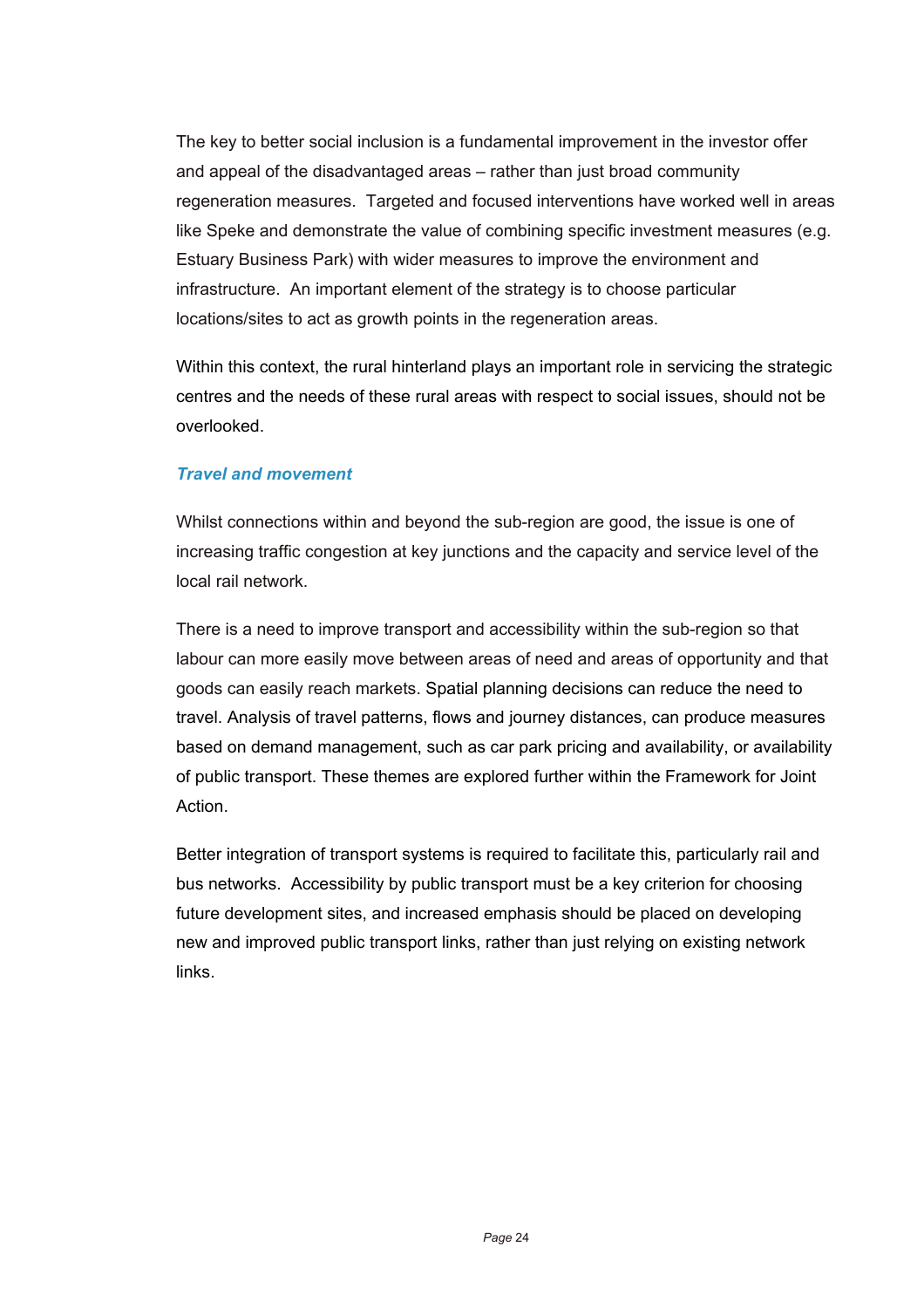The West Cheshire North East Wales Sub-Region has a relatively good highway network of motorways and dual carriageway A roads linking the major centres of population and links to the M6 motorway and thus to the conurbations in the north west and west North West and West Midlands. While the main network links (M53, M56, A55, A483, A548 and A550) are generally satisfactory, there are capacity hotspots – namely, congestion at key junctions which need to be addressed. There are access issues with regard to important traffic generators such as Wrexham Industrial Estate and Mostyn Dock, and also concerns about the capacity of the A483 to cater for significant new development. [Note that promotion of expansion at Mostyn, has the potential to put pressure on the integrity of the Dee Estuary pSAC, SPA and Ramsar site. The provisions of ENV2 ensure that any expansion would be conditional upon the Appropriate Assessment requirements being fulfilled]. There is a need to ensure that investment to provide adequate capacity on key highway routes is sufficient to cope with the growth in economic prosperity of the sub-region, not constrain it, and that improvement proposals should be implemented where necessary.



Diagram 3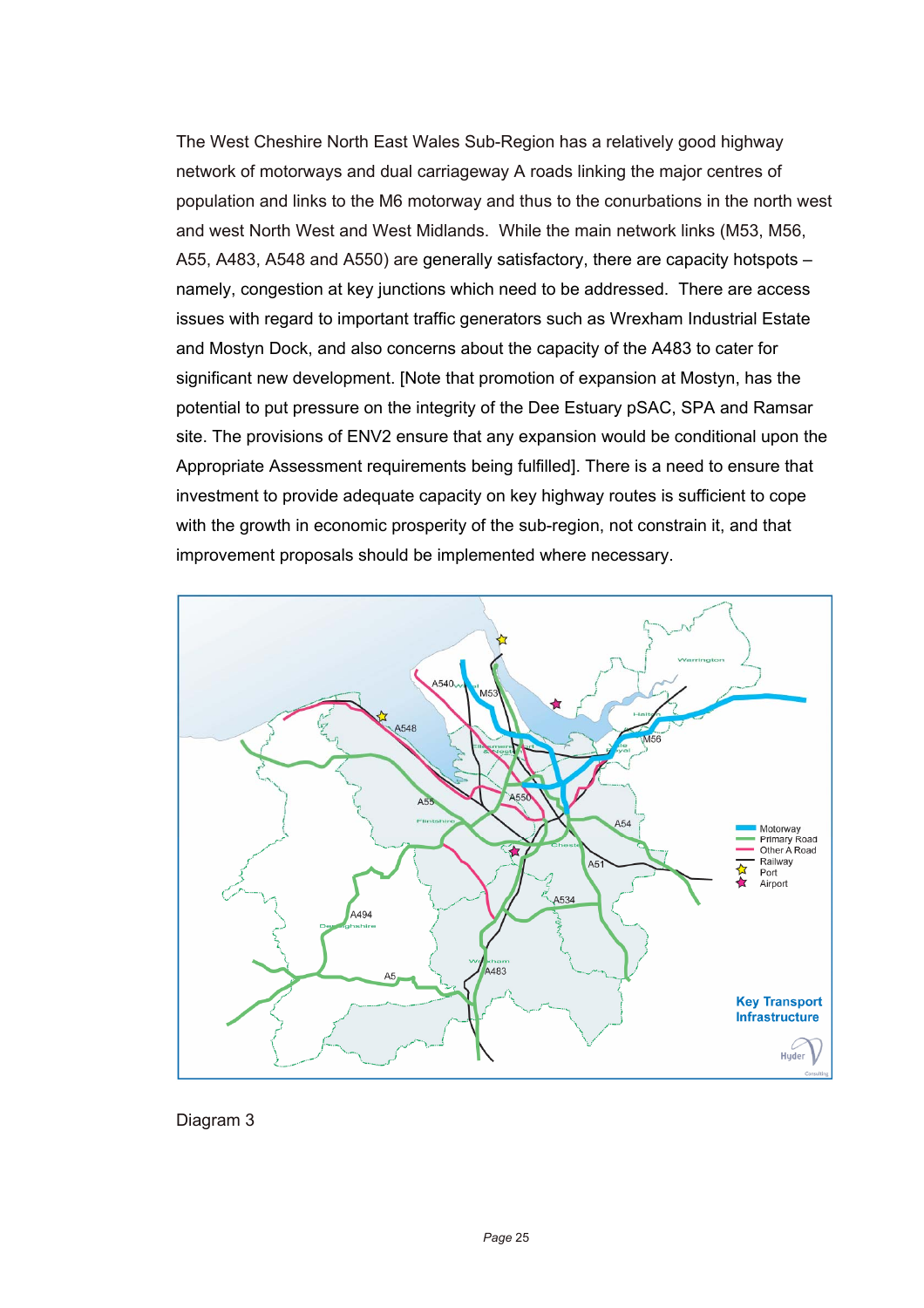The area includes the strategic Crewe – North Wales line, but also a significant local network linked to Merseyside which is not currently fully exploited. The electrification of the Wrexham-Bidston line would provide a significant opportunity for the sub-region in the future. However, the bus will remain the main form of public transport for the subregion. The implementation of bus priority and other support measures are being developed and further initiatives are being considered by Taith (the North Wales Transport Consortium), Cheshire County Council and in the Mersey Dee Alliance Strategy. A large part of the sub-region is rural and has all the associated public transport accessibility problems. Park and Ride has developed around the main urban area of Chester, but there is the potential for a more strategic approach to park and ride locations serving not just town and city centres but strategic employment sites and other significant traffic generators.

Manchester Airport is the major international airport serving the region, but there is a growing importance of the Liverpool John Lennon Airport. There is a need to provide good service links (all modes) to both these airports. The proposed Mersey Gateway crossing would be a major benefit with regard access from the sub-region to Liverpool Airport. Notwithstanding the proximity to Manchester and Liverpool, there is also a need to investigate the possibility of improved air transport links from within the subregion. There are, however, environmental consequences of increased air travel in the form of noise and carbon emissions, and these should be considered alongside any plans for expansion.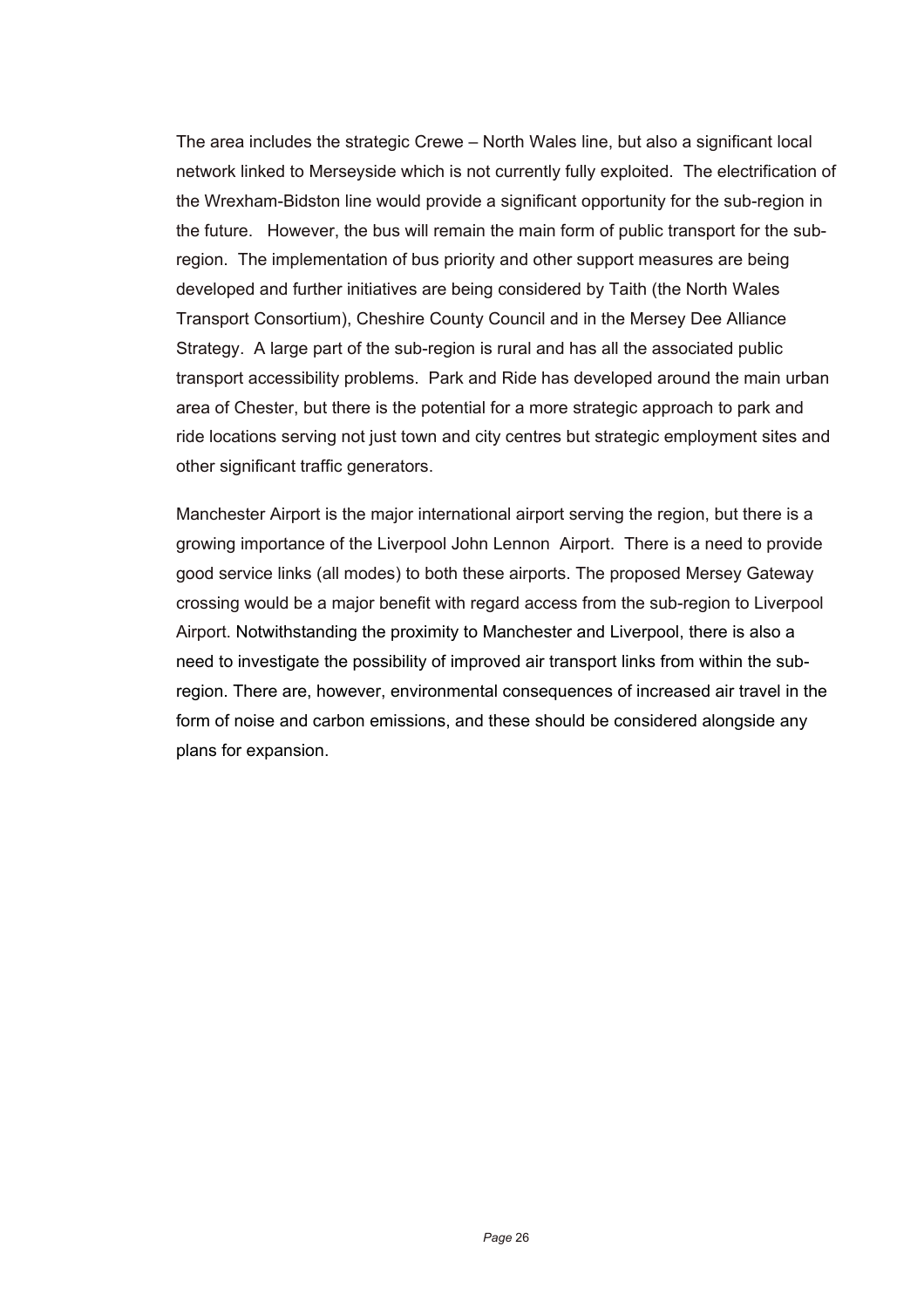# **III -The Spatial Vision and Planning Principles**

A spatial vision has been developed, together with a series of spatial planning principles, that will underpin the Sub-Regional Spatial Strategy and guide future development within the sub-region. The proposed spatial vision for the sub-region is:

*"The West Cheshire and North East Wales sub-region will be an area able to compete successfully in the regional, national and global marketplace, where the area's special characteristics are pursued to the benefit of both the sub-region and the Liverpool city-region, where the strengths of individual centres are recognised and enhanced within environmental limits, where the desire to pursue economic growth is intertwined with the need to realise social inclusivity and*  facilitate *environmental protection and enhancement in order to achieve the ultimate goal of sustainability, where the distinctiveness of the local environment is appreciated and conserved, and where quality of life of the residents of the sub-region is paramount."* 

## *Spatial planning principles*

The broad spatial planning principles underpinning the Sub-Regional Spatial Strategy are to:

- Create a clear identity for the sub-region that recognises the distinct characteristics of the communities that define it;
- Strengthen existing settlements and communities and help combat social exclusion;
- Reduce the need to travel within the sub-region through the careful location of housing, employment, and retail;
- Enhance the external competitiveness of the sub-region by building on existing successes and identifying future opportunities to widen the economic base;
- Further develop the skills base of the labour force;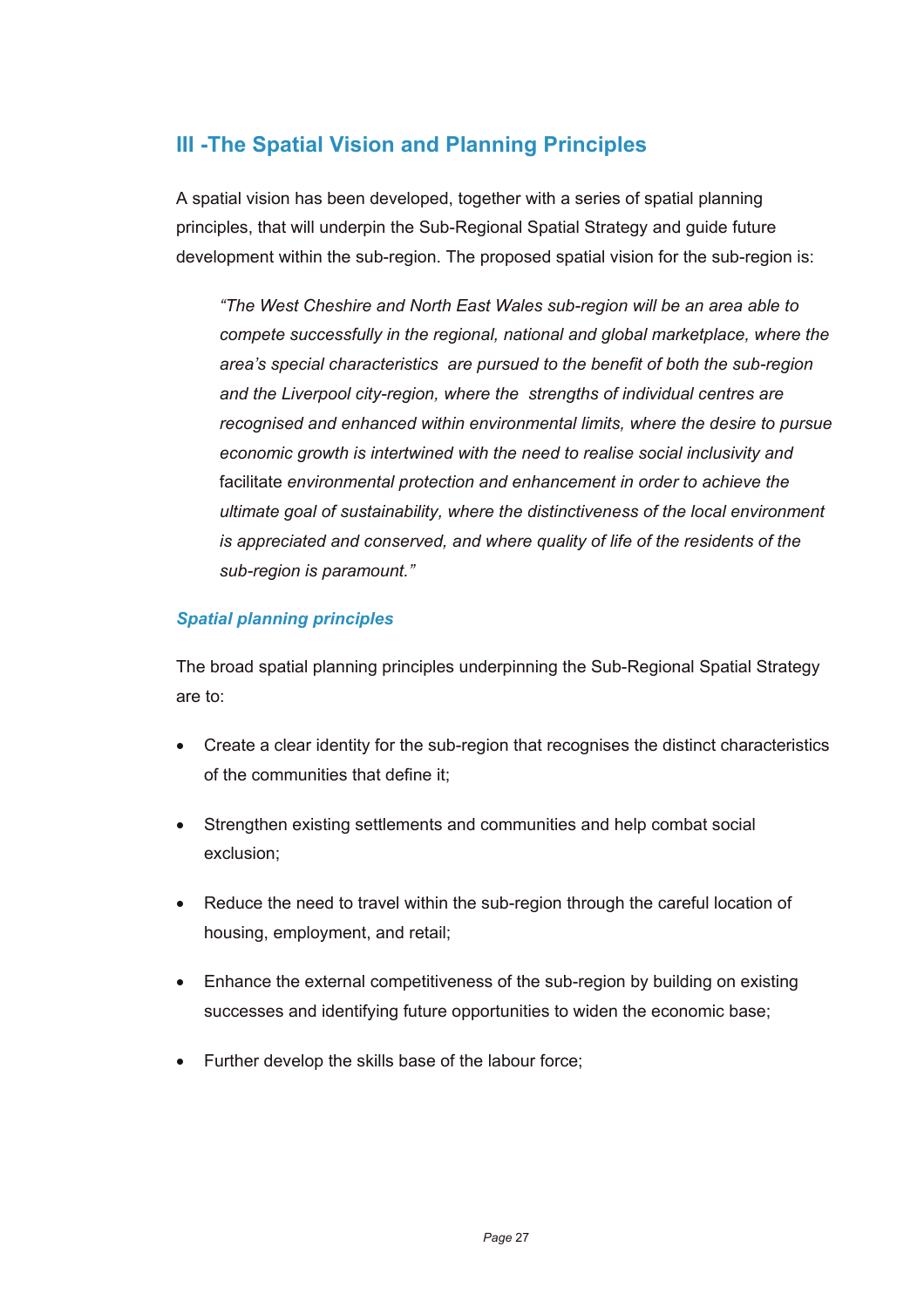- Protect and enhance the environmental assets of the sub-region, including the natural, , built and historic environment, the quality and character of the countryside and coasts and ensure a high quality of development through good and inclusive design,
- Promote and develop an integrated transport system for the sub-region, and connecting into the wider area.
- Promote high quality development
- Recognise the vital importance of climate change with respect to spatial planning that works to reduce carbon dioxide emissions and deals with the long-term consequences of flood risk.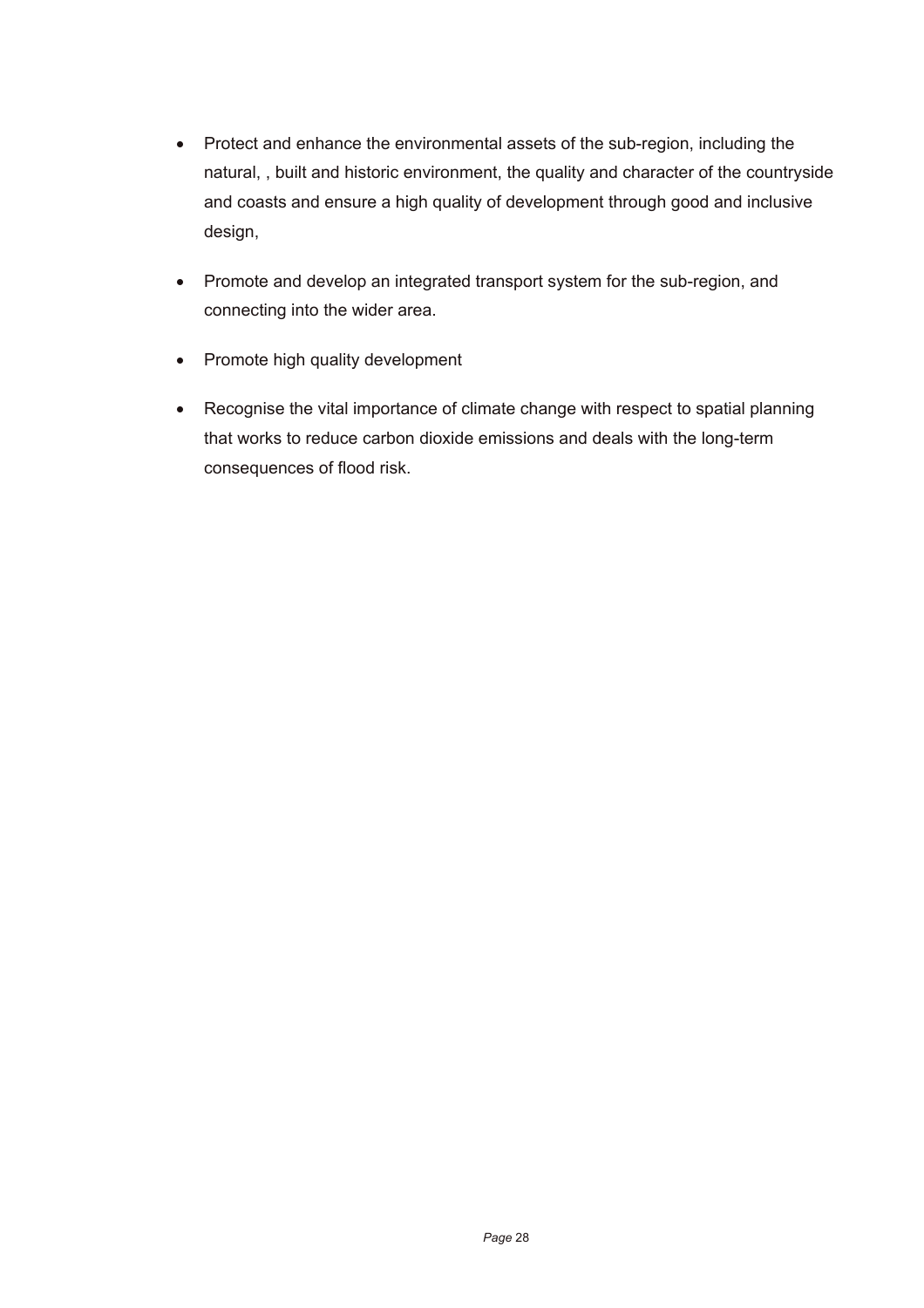# **IV- The Sub-Regional Spatial Strategy**

The Sub-Regional Spatial Strategy has been developed to offer the most beneficial impacts to the sub-region in economic, environmental and social terms. It is essential that the Sub-Regional Spatial Strategy takes into account the environmental qualities of the sub-region, which are reflected in the number of international and national designations present. Appreciation of these qualities and their implications on future development within the sub-region form a major consideration for the Strategy.

The main strands of the Strategy are:

- Supporting the existing strategic centres within the sub-region;
- Focusing on areas in need of regeneration including the rural hinterland
- Enhancing links between areas of opportunity and areas of need; and
- Placing emphasis on existing and future roles of settlements and centres within the sub region.
- Protection and enhancement of sensitive areas of natural, built and historic importance

These strands are illustrated on the Strategy diagram overleaf.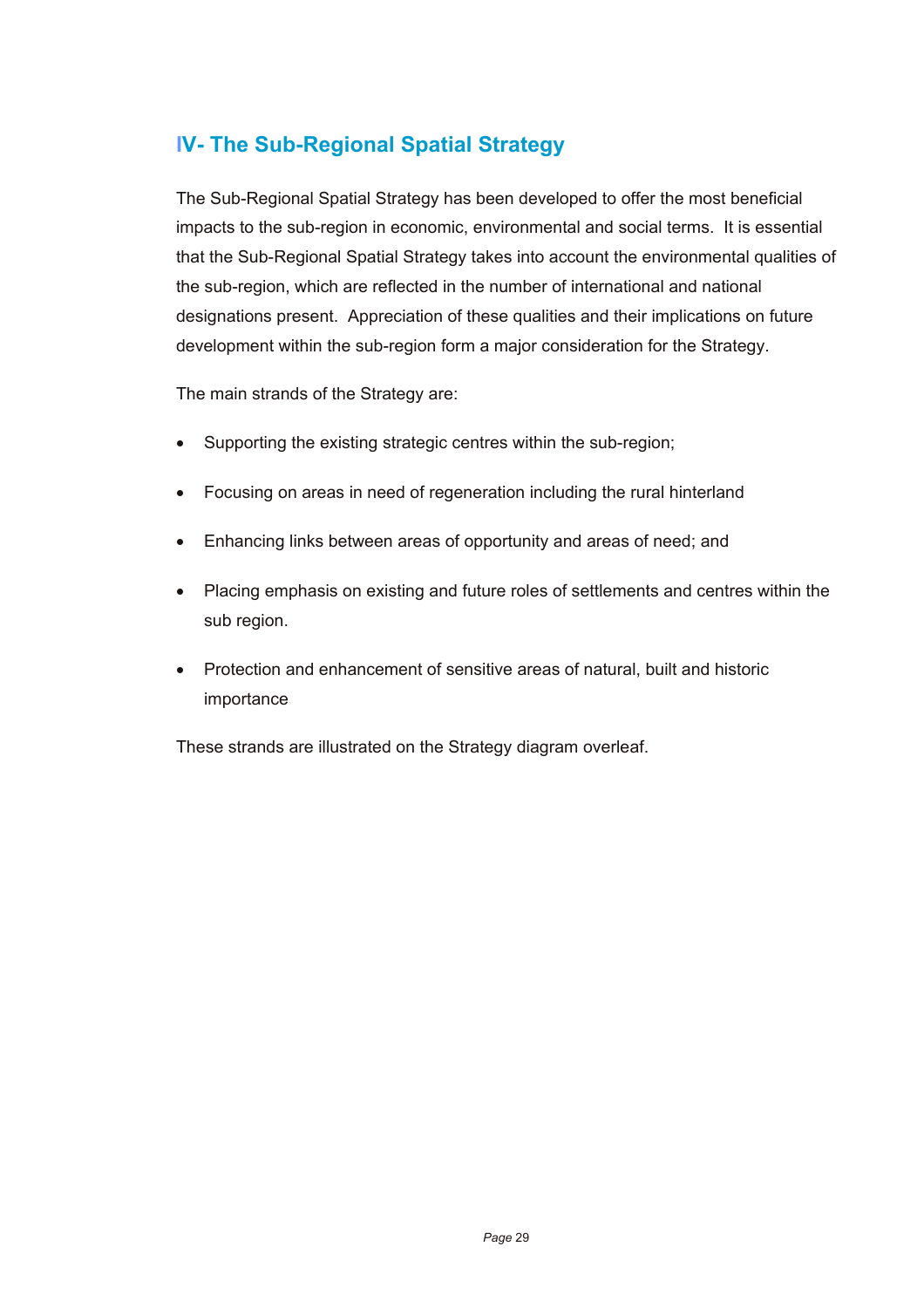

#### Diagram 4

#### *Supporting existing strategic centres*

The Sub-Regional Spatial Strategy supports the sustainable growth of the four strategic centres of Chester, Wrexham, the Deeside conurbation and Ellesmere Port. Whilst these centres have quite different characteristics, they are considered to bring a combination of strengths to the sub-region.

Supporting strategic centres means that the focus for new investment and development within the sub-region would, in the short-term at least, be on these four areas and based upon market-led requirements in those target sectors identified as being particular strengths. In focusing on these strengths, significant benefits can be realised to the sub-region in economic, social and (assuming considerate design and management) environmental terms for the period up to 2021 and beyond.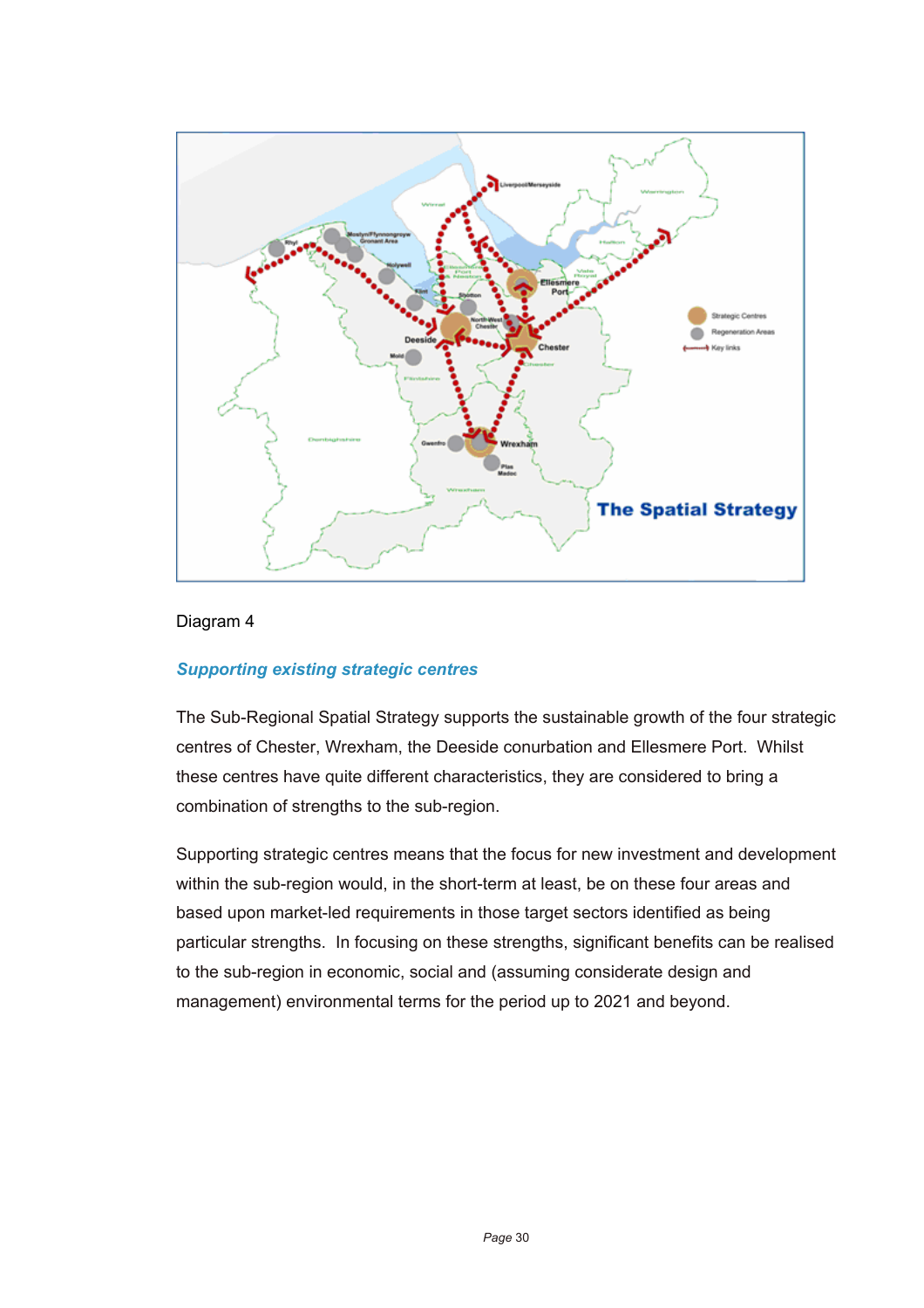

## Diagram 5

## *What are the likely spatial implications?*

There are various issues and constraints facing each of the four centres that may ultimately affect the extent of their future growth and on which decisions now need to be taken as to the most appropriate way forward. These have been highlighted as:

| <b>Chester</b> | $\circ$<br>$\circ$<br>$\circ$ | How to build on its success as a financial centre and key tourist<br>destination.<br>Constraints associated with capacity – land availability,<br>infrastructure.<br>Careful consideration of potential impacts on the environment,<br>including the green belt around Chester, which serves a number of<br>important functions which need careful consideration. Need for<br>careful consideration of proposals in order to protect Chester's<br>unique heritage role |
|----------------|-------------------------------|------------------------------------------------------------------------------------------------------------------------------------------------------------------------------------------------------------------------------------------------------------------------------------------------------------------------------------------------------------------------------------------------------------------------------------------------------------------------|
| <b>Wrexham</b> | $\circ$                       | Balance between developments in Wrexham and in its hinterland.                                                                                                                                                                                                                                                                                                                                                                                                         |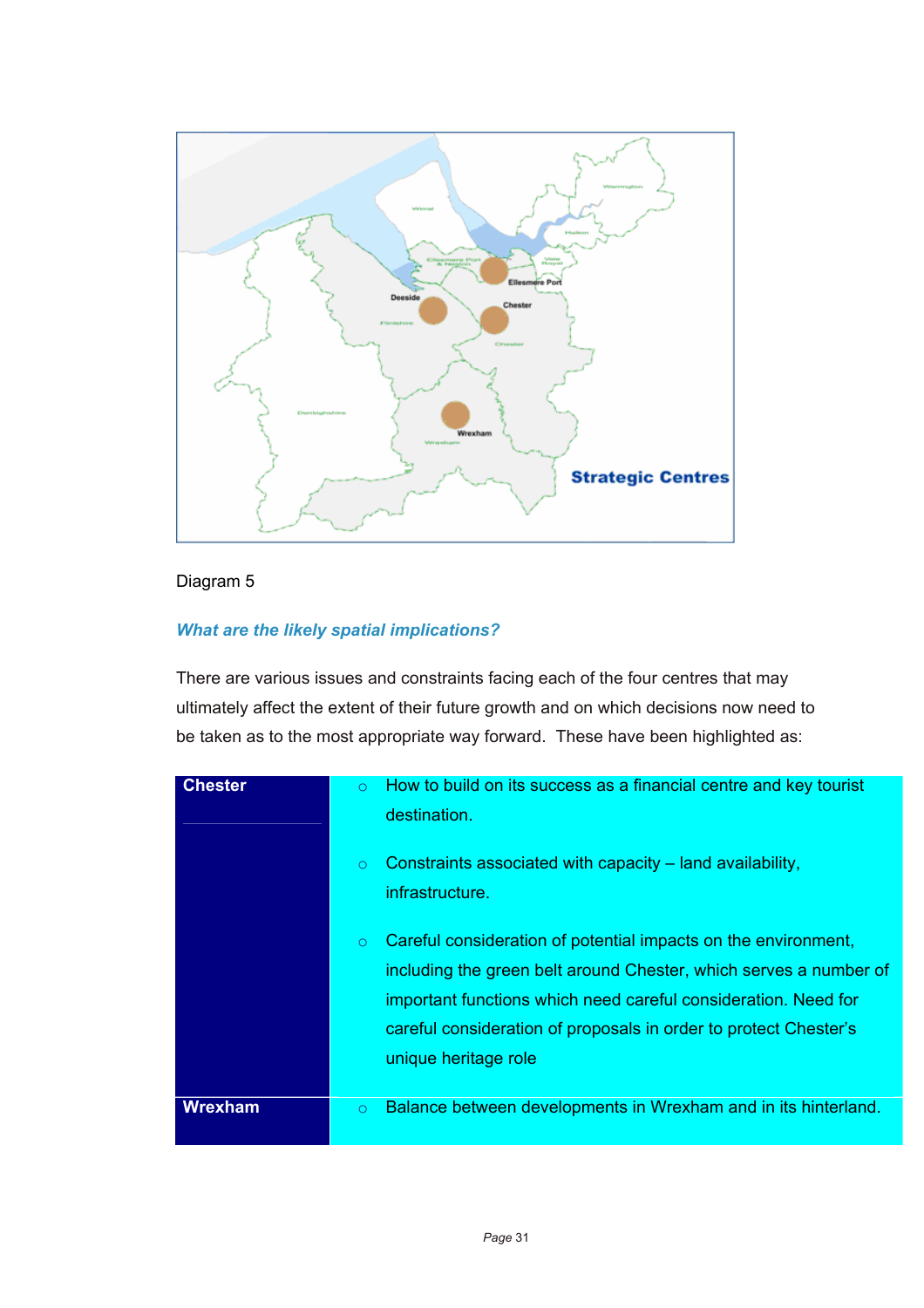|                       | Continuing role of Wrexham as a major manufacturing centre.<br>$\circ$                                                                                                                 |
|-----------------------|----------------------------------------------------------------------------------------------------------------------------------------------------------------------------------------|
|                       | Definition of its developing role in higher education and regional<br>$\circ$<br>health services.                                                                                      |
|                       | Further development of Wrexham's role as an important retail<br>$\circ$<br>centre for North Wales and adjoining areas. Consideration of green<br>barrier implications                  |
| <b>Deeside</b>        | The need to enhance public transport accessibility. Need to<br>$\circ$<br>consider coastal flooding issues and environmental quality                                                   |
| <b>Ellesmere Port</b> | Large areas of brownfield land coming forward for development.<br>$\circ$<br>Need to continue to enhance the attractiveness and function of<br>$\Omega$<br>Ellesmere Port town centre. |

### *Focusing on areas in need of regeneration*

A second strand of the Sub-Regional Spatial Strategy is for a focus on the Regeneration Areas identified within the sub-region. These include Ellesmere Port town, the West Chester area, communities within Wrexham County Borough (such as Plas Madoc, Queesnway, Caia Park and Gwenfro) and communities within Flintshire such as Flint, Holywell, Mold, Shotton, Mostyn, Ffynnongroyw and Gronant). The coastal town of Rhyl in Denbighshire is also included. Note that this list of areas in need is not exhaustive and does not preclude other areas being identified through the Framework for Joint Action.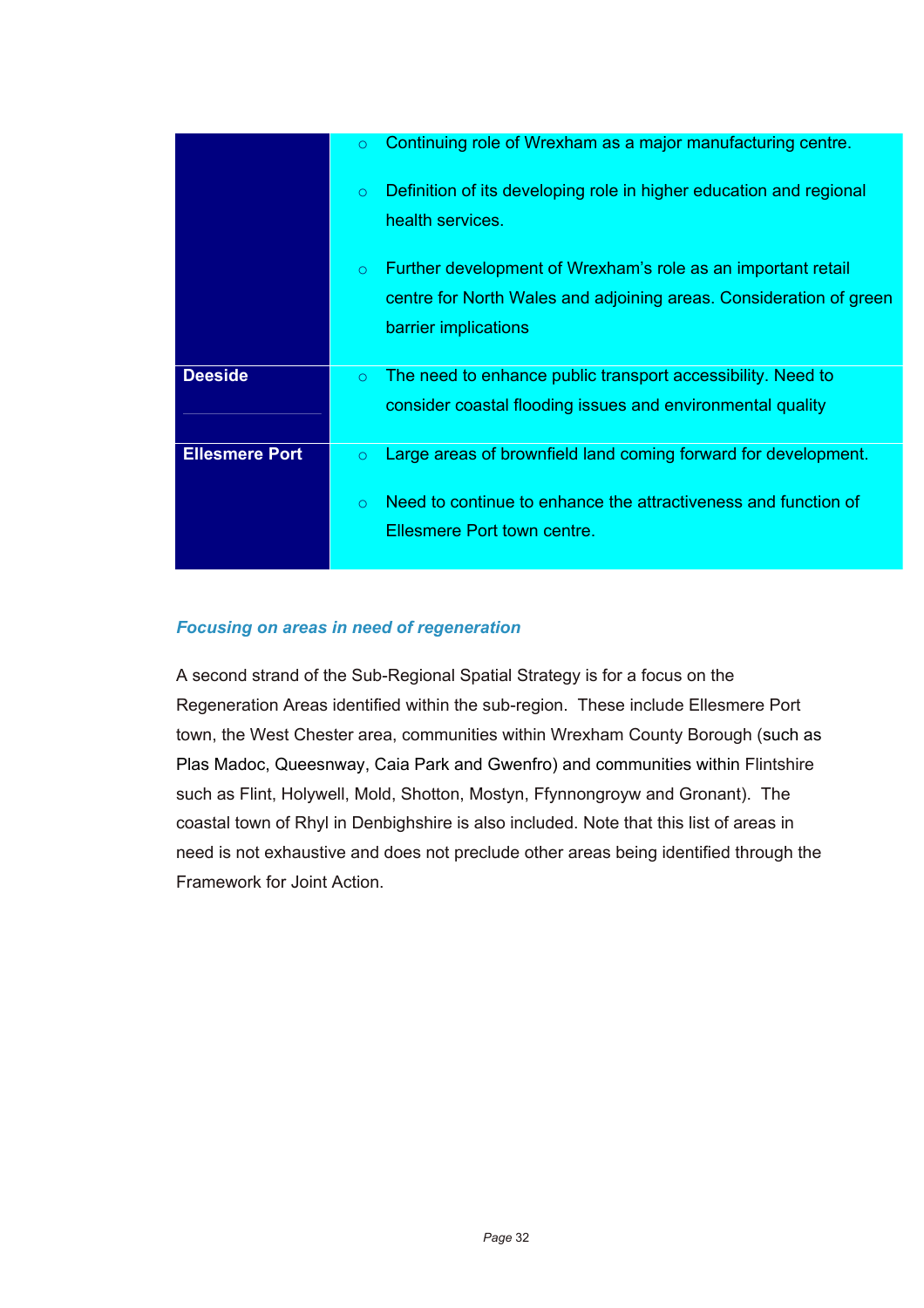Regeneration strategies should be appropriate to the needs of the areas in question. For Wrexham's regeneration areas for example, the priority is to improve access to employment opportunities, rather than trying to direct business investment to areas which are unlikely to be attractive to business development, even assuming development land was available. Improving economic opportunities to such areas is best achieved by providing better access to education, training and childcare facilities, and by better physical access (public transport) to key employment sites such as Wrexham Industrial Estate. The individual characteristic and needs of regeneration areas will be explored in greater depth through the Framework for Joint Action.

The Sub-Regional Spatial Strategy does not provide a 'quick fix' solution to the problems experienced by the regeneration areas. However, it does present an opportunity by which these areas can be regenerated through strengthening their offer in order to encourage investment over the long-term. It is anticipated that this will be achieved through continued 'grass-roots' assistance, together with 'top-down' intervention in key areas, including for example in training and upskilling the workforce.

It will inevitably take some considerable time to improve the developer and investor proposition in these areas. However, recent examples like The Estuary Business Park in Speke have demonstrated that success can be achieved in regeneration areas if a highly focused and targeted strategy is adopted. In essence, this involves the careful selection of a relatively small number of locations considered to have the potential to compete effectively in the non-local marketplaces.

The focus on regeneration areas is supported by the emphasis on the market roles played by settlements and centres and the enhancement of links with the strategic centres that are already experiencing success in economic, housing and social terms.

In rural communities, there should be encouragement for local, self-sustained growth, which should help to reduce commuter flows to strategic centres. This should be supported by the development of sustainable and public transport links to further discourage car use.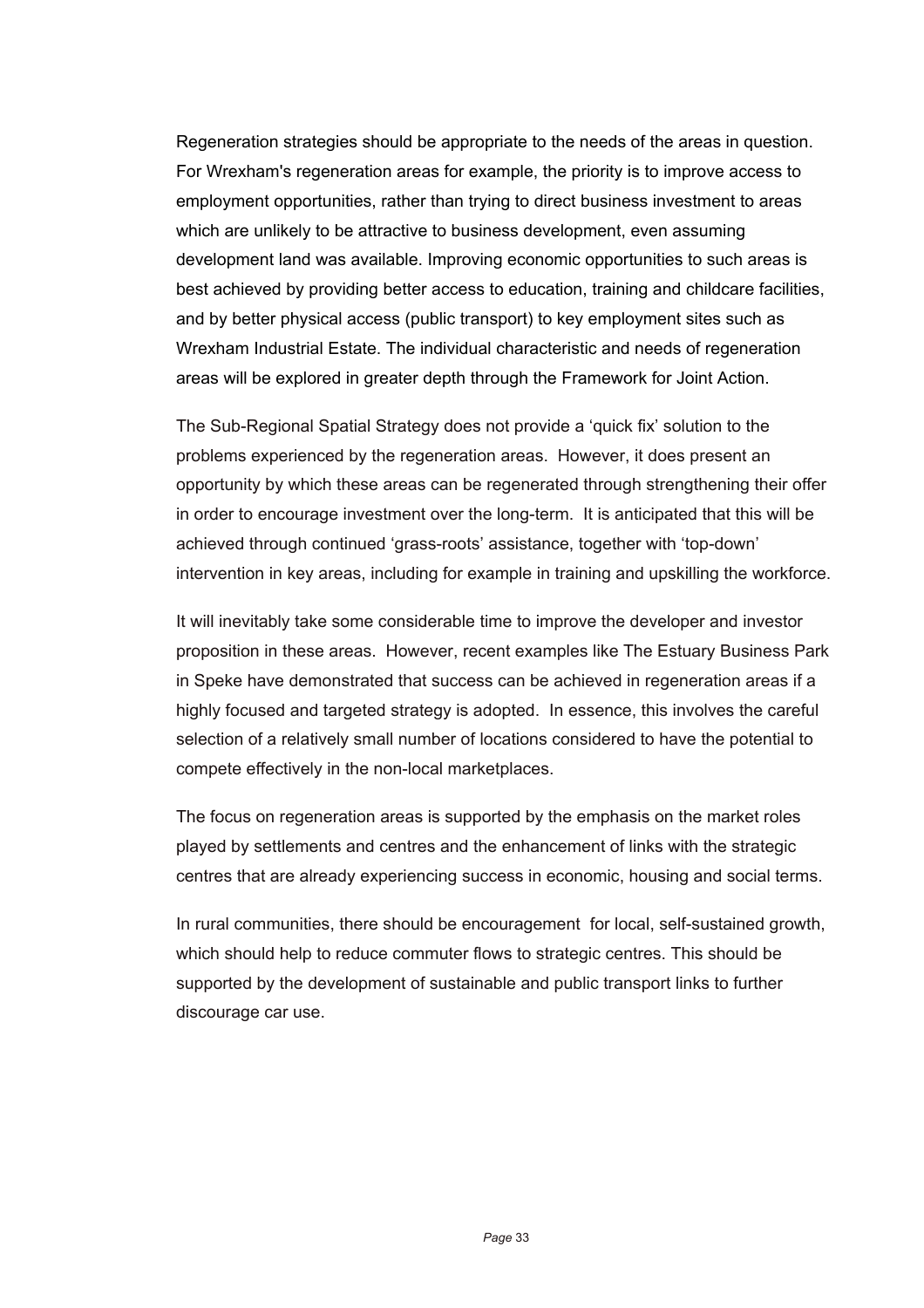

#### Diagram 6

#### **Enhancing links between areas of opportunity and areas of need**

A key way in which benefits of growth can be spread throughout the sub-region is via the enhancement of corridors and links with the existing centres of growth. Improvement of the regeneration areas will be a gradual process, with funding to and investment in these areas being steadily increased. Focal points along the key corridors will need to be identified for development to slowly spread the benefits of economic growth.

Corridors linking the various settlements and centres within the sub-region are considered to have different roles – whilst certain corridors are purely transport links and should be promoted as such, others may have a more critical role to play in terms of providing opportunities for development sites at accessible locations. It should be noted, that whilst these opportunities should be encouraged, people do not always desire to live and work in close proximity.

The links selected for inclusion in the Sub-Regional Spatial Strategy are as follows: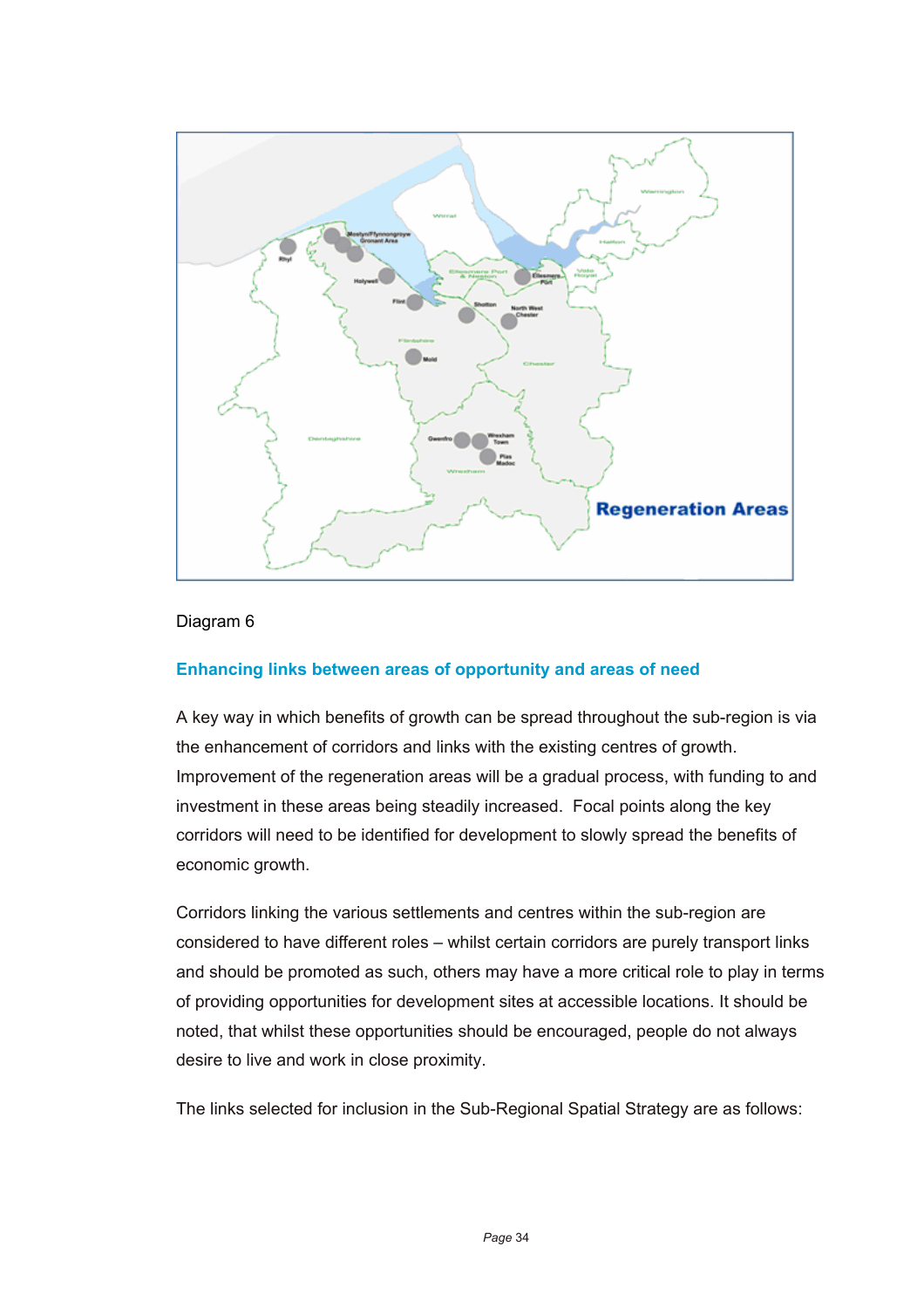- The Flintshire coastal corridor, linking the Deeside strategic centre with the regeneration areas of Shotton, Flint, Holywell, Mostyn, Ffynnongroyw and Gronant. This coastal corridor is a critical link with the wider reference area, and in particular with the coastal towns of Denbighshire (especially Rhyl), which may experience benefit.
- The Wrexham-Bidston railway corridor, which provides a sustainable link between Wrexham, Deeside and providing connections with the Wirral and the wider Liverpool City Region.
- The enhancement of public transport links between Wrexham and Chester.
- Corridors radiating out from Chester, in particular the role of the M56 and A55/M53 corridors as critical transport links; the Chester-Hooton-Birkenhead corridor and links with both Ellesmere Port and Broughton; and the A483/M54 corridor, which provides key linkages, via Wrexham, to the West Midlands and South East of England;
- Improved connectivity through a new river crossing to the west of Chester, to relieve congestion from historic core, to unlock opportunities for the physical renewal of degraded areas on both sides of the border, and to provide a multimodal link between deprived communities in England and Wales with key subregional centres of employment

Enhancements of public transport links and facilities may include such measures as:

- $\blacktriangleright$  Limited stop express services;
- $\triangleright$  Quality bus corridors;
- $\triangleright$  Improvements to interchanges; and
- $\triangleright$  Strengthening of links with the rural hinterland.
- $\triangleright$  Demand management measures, in recognition of the adverse environmental consequences of transport, such as climate change issues.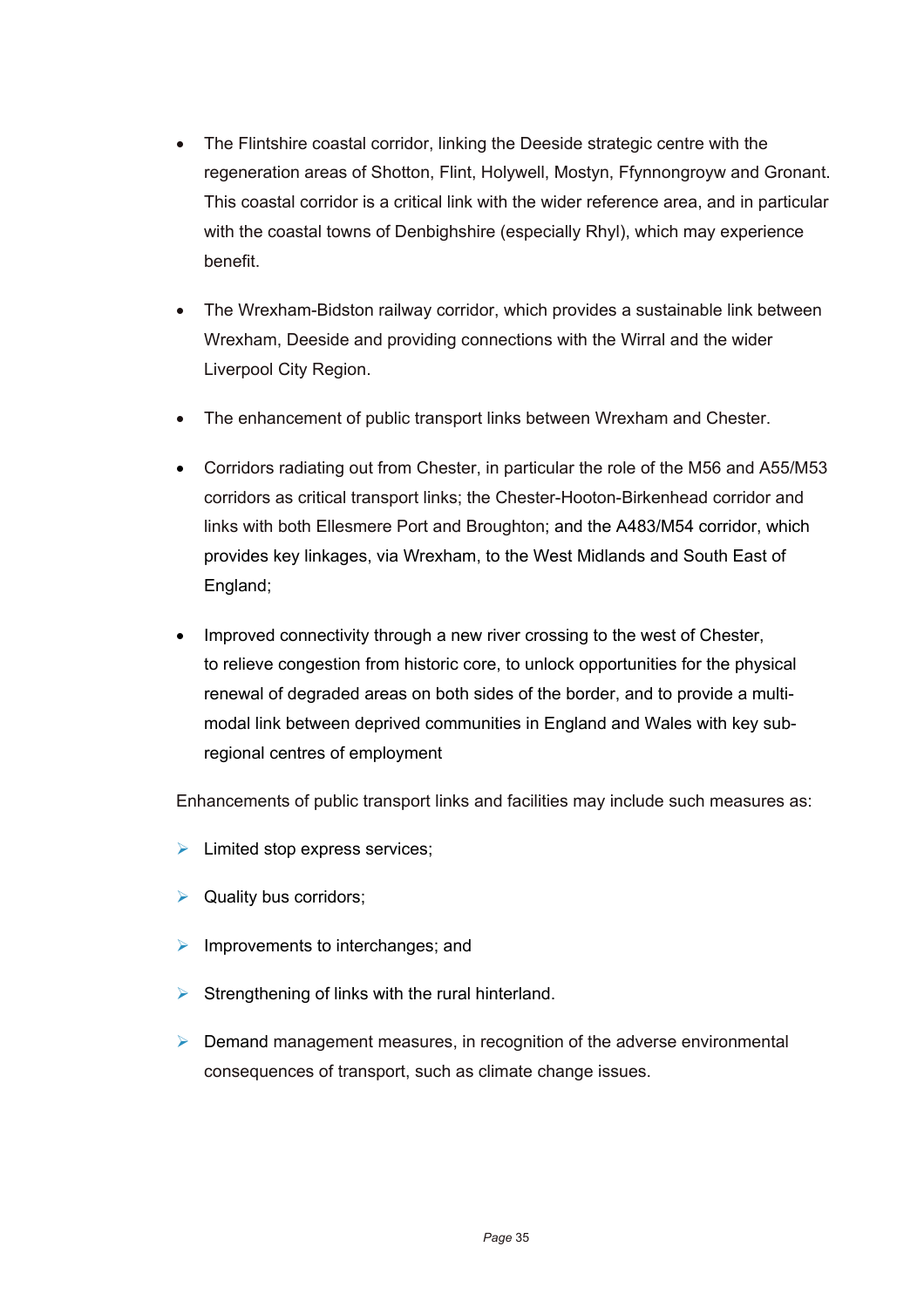It is also appreciated that a number of the links connect to one another providing a communication hub, linking Chester, Flintshire and Ellesmere Port. Plus the proposed Mersey Gateway will benefit the sub-region with improved links to Merseyside and Liverpool John Lennon Airport.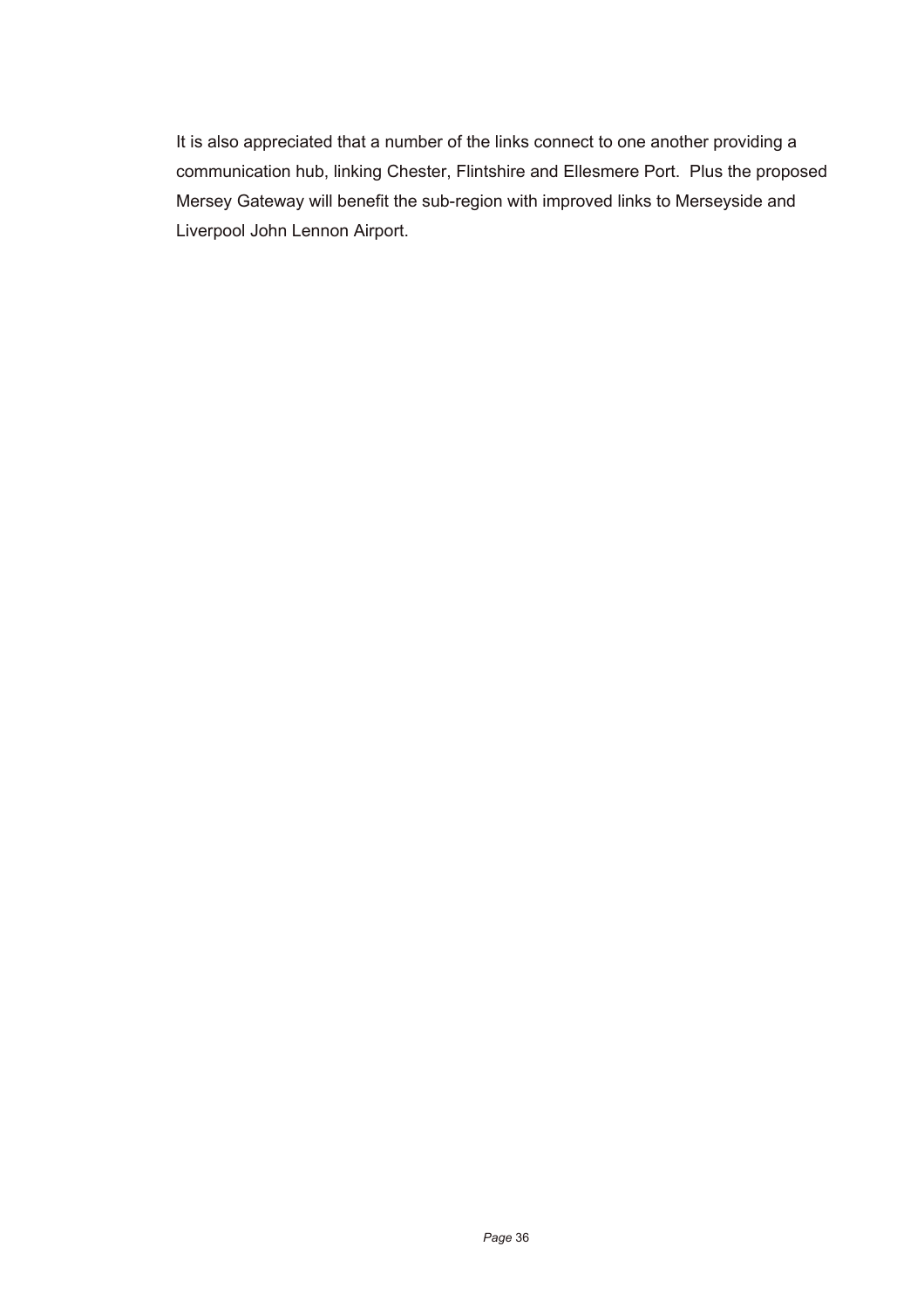### *Emphasis on existing and future roles of settlements and centres*

The Sub-Regional Spatial Strategy places emphasis on the roles that settlements and centres have in the sub-region, both now and in the future, particularly in terms of employment, housing and retail.

The Sub-Regional Spatial Strategy has at its foundation:

- An assessment of the existing market roles of the key spatial areas; and
- Consideration of the likely growth potential of various economic groupings within the sub-region and the key spatial areas related to those groupings.

An important distinction is drawn between the different types of market roles – ranging from international to local in geographical terms and across the various economic groupings (including for example manufacturing, high level services, processing industries, tourism and leisure).

The existing market roles of the key spatial areas both in the sub-region itself and neighbouring localities are described in Table 15. It illustrates the great importance of a relatively small number of spatial areas within the sub-region in the international and national markets. The complementary market role of the sub-region fits well with the emerging Liverpool City Region policy.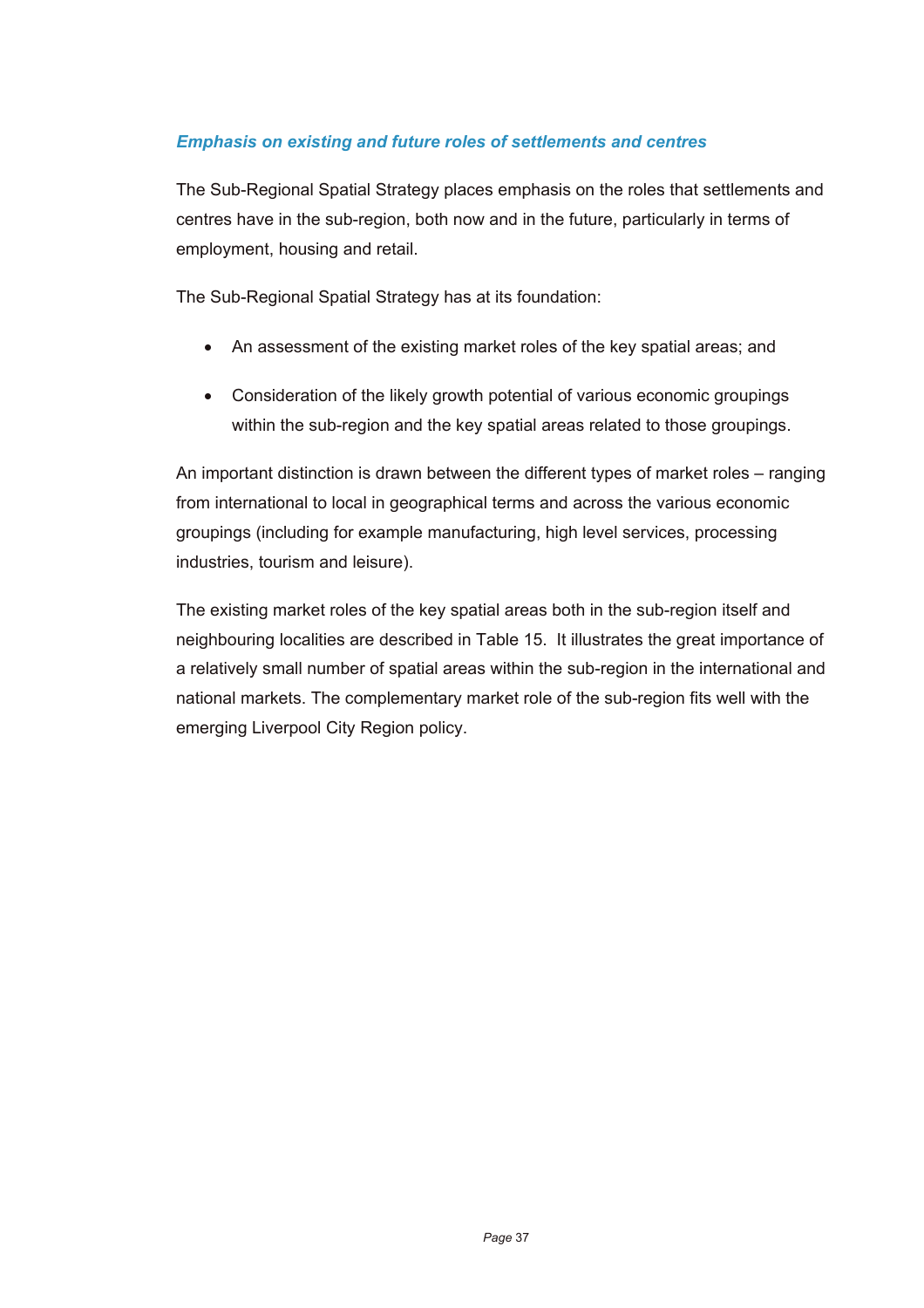|                            | <b>Existing Market Roles</b> |                       |                       |                       |  |
|----------------------------|------------------------------|-----------------------|-----------------------|-----------------------|--|
| <b>Market role</b>         | <b>International</b>         | <b>National</b>       | <b>Regional</b>       | <b>Sub-regional</b>   |  |
| <b>Economic grouping</b>   |                              |                       |                       |                       |  |
| <b>Emerging industries</b> | <b>St Asaph</b>              | Warrington            | Liverpool             | Liverpool             |  |
|                            |                              |                       | Warrington            |                       |  |
| <b>High tech</b>           | <b>Broughton</b>             | <b>Deeside</b>        | <b>Deeside</b>        | <b>Deeside</b>        |  |
| manufacturing              | <b>Deeside</b>               | Wrexham               | Wrexham               | Wrexham               |  |
|                            |                              | <b>Ellesmere Port</b> | <b>Ellesmere Port</b> | <b>Ellesmere Port</b> |  |
| <b>High level services</b> | <b>Chester</b>               | <b>Chester</b>        | <b>Chester</b>        | <b>Chester</b>        |  |
|                            |                              | Liverpool             | Liverpool             | Wrexham               |  |
|                            |                              | Warrington            |                       | Liverpool             |  |
| Mainstream mfg             | <b>Deeside</b>               | <b>Deeside</b>        | <b>Deeside</b>        | <b>Deeside</b>        |  |
|                            | <b>Ellesmere Port</b>        | <b>Ellesmere Port</b> | Ellesmere Port        | <b>Ellesmere Port</b> |  |
|                            | Wrexham                      | Wrexham               | Wrexham               | Wrexham               |  |
| <b>Office services</b>     |                              | <b>Chester</b>        | <b>Chester</b>        | <b>Chester</b>        |  |
|                            |                              |                       | <b>Ewloe</b>          | Wrexham               |  |
|                            |                              |                       | <b>Ellesmere Port</b> |                       |  |
| <b>Public services</b>     |                              |                       | <b>Chester</b>        | <b>Chester</b>        |  |
|                            |                              |                       |                       | Wrexham               |  |
|                            |                              |                       |                       | <b>St Asaph</b>       |  |
| <b>General services</b>    |                              |                       | <b>Deeside</b>        | <b>Deeside</b>        |  |
|                            |                              |                       | Wrexham               | Wrexham               |  |
|                            |                              |                       | Warrington            | <b>Mostyn</b>         |  |
|                            |                              |                       | Liverpool             | (Broughton            |  |
|                            |                              |                       |                       | support)              |  |
| Leisure & tourism          | <b>Chester</b>               | <b>Chester</b>        | <b>Chester</b>        | <b>Chester</b>        |  |
|                            | Llangollen                   |                       | Wrexham               | Wrexham               |  |
|                            |                              |                       | Rhyl                  | <b>Rural areas</b>    |  |
|                            |                              |                       | Prestatyn             |                       |  |
| Processing industries      | <b>Ellesmere Port</b>        | <b>Ellesmere Port</b> | <b>Ellesmere Port</b> |                       |  |
|                            |                              | Wrexham               | Wrexham               |                       |  |
|                            |                              | <b>Liverpool Bay</b>  |                       |                       |  |

*Table 15 Source: PricewaterhouseCoopers*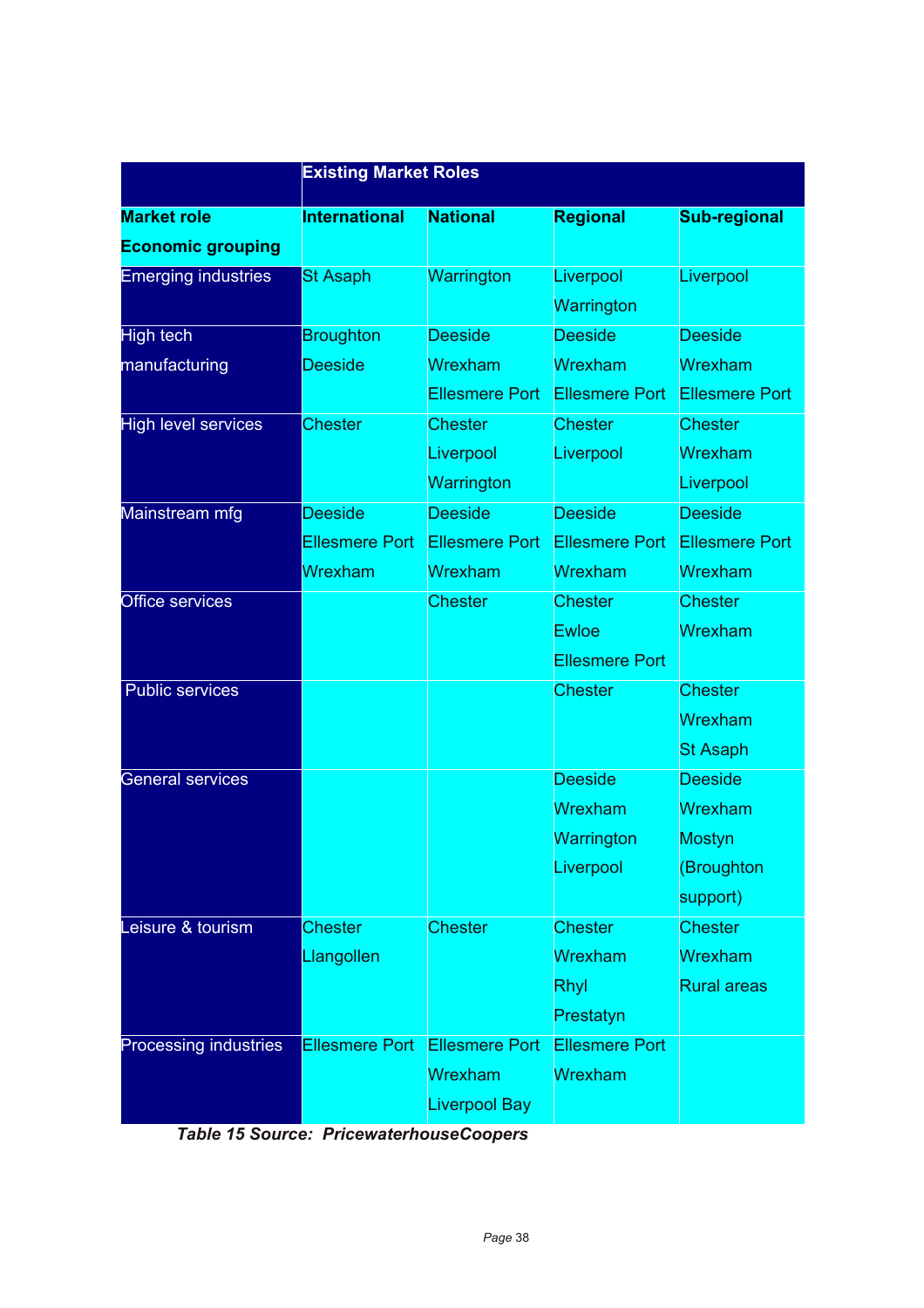More specifically, in terms of individual areas:

**Broughton.** The prowess of Broughton as a centre of excellence for aerospace and related activities is being increasingly recognised and the exciting developments in new Airbus projects are likely to reinforce that role.

**Deeside.** The successful economic restructuring and repositioning of the Deeside area – across a wide range of manufacturing and related service activities – has firmly established Deeside as a major, modern employment centre for both the sub-region itself and neighbouring areas, including the Liverpool City region. There are, however, environmental sensitivities to be aware of and protect, for example, flooding and internationally important nature conservation sites.

**Chester**. Chester has a unique economic role not just in the sub-region itself, but also in the wider North Wales/North West regions and indeed the UK and international markets, as well as a distinct, internationally important heritage. This is particularly evident in the fields of:

- Tourism
- Retailing
- Financial services

**Wrexham**. Through a combination of major town centre urban renewal, an emphasis on promoting the development of retailing, education and healthcare, and its continued importance as a major centre for manufacturing, Wrexham is a significant economic force in the sub-region. There is also a policy commitment by the Welsh Assembly Government – articulated in the Wales Spatial Plan – that "Wrexham should be promoted as a main regional centre with a complementary function to Chester…". Strengthening its service as well as retail role will continue its diversification, but there is also a need to balance tourism and conservation in rural Llangollen area.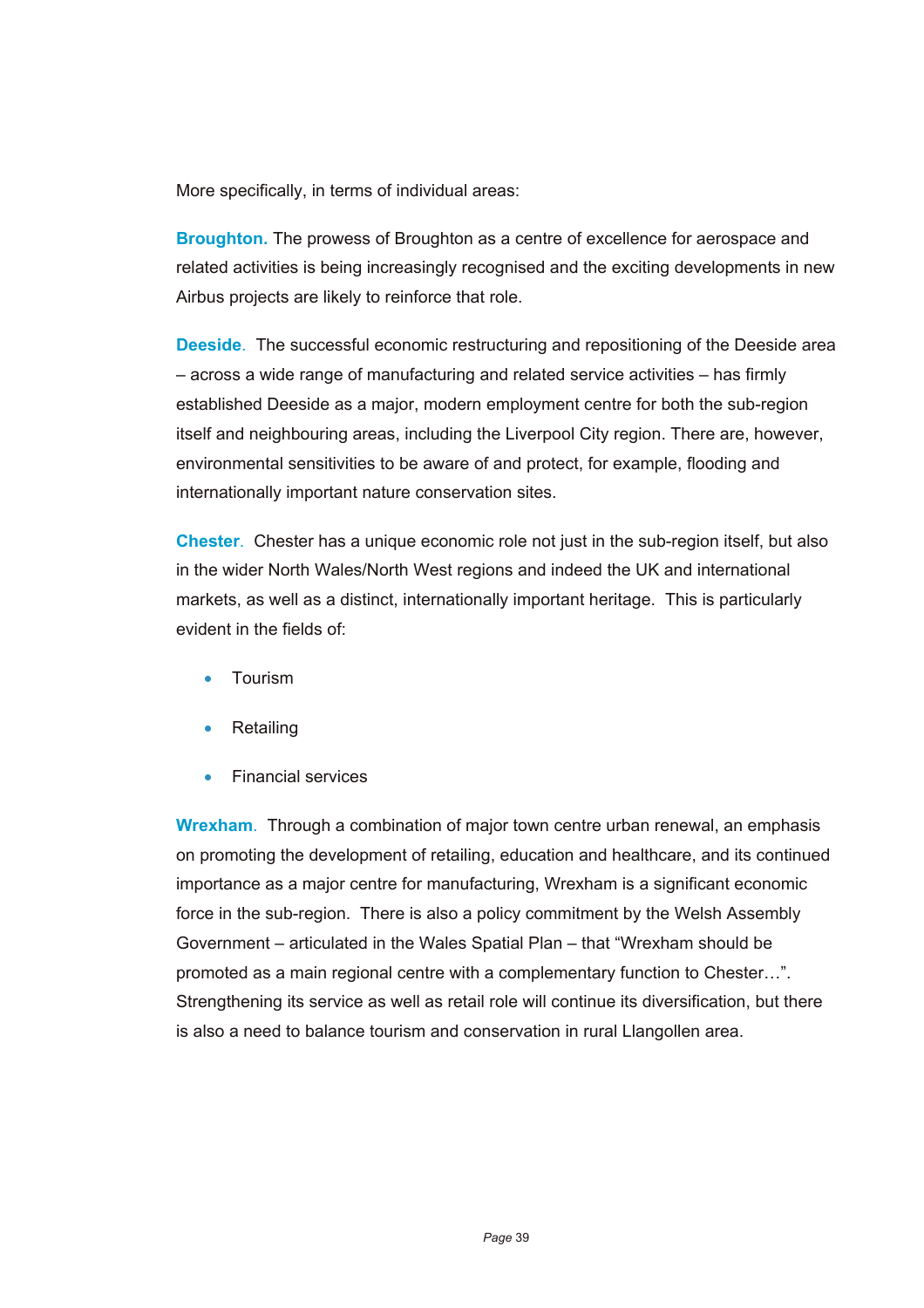**Ellesmere Port**. Ellesmere Port is now firmly established as an international centre for car manufacturing. There is an opportunity to build on this established reputation by increasingly promoting the area as an international centre of excellence for high tech manufacturing and taking new actions and initiatives – including land reservations and skill development programmes – to support this role. In addition the opportunities to diversify the employment base should be exploited to improve access to employment and provide higher quality job opportunities. The economic role of Ellesmere Port must be supported to adapt to the changes associated with industrial change. In developing the Sub-Regional Spatial Strategy, it is vital – given the sub-region's competitive positioning in the regional, national and international marketplaces – that these 'special' market roles are protected and, where relevant, enhanced. The emphasis on market roles provides a continuing economic strength and momentum as a platform for the regeneration areas. The retail role of the area should be recognised through reference to Cheshire Oaks.

**Denbighshire**, within the wider reference area is now recognised as a centre for optoelectronics, agri-food and healthcare, as well as the Vale of Clwyd AONB for leisure and tourism, which extends significantly into the sub-region.

**Flintshire coastal towns, such as Flint and Holywell**, also have significant local retail and service functions to be developed as part of regeneration proposals.

A number of the settlements within the sub-region have a particular role to play in employment terms. Certain of these settlements are also more likely than others to be able to accommodate housing growth, in particular those with significant resources of brownfield land such as Ellesmere Port.

The housing/employment relationship is becoming increasingly crucial with the need to take into account both labour market requirements and issues of sustainable development, especially in relation to commuting.

The GVA Grimley study recognised the potential importance of improving the tight labour availability situation by taking steps to harness the latent labour supply in disadvantaged areas. Likewise there may well be more scope for persuading private investors to invest in housing developments in the regeneration areas than might be the case with investments in job creating projects.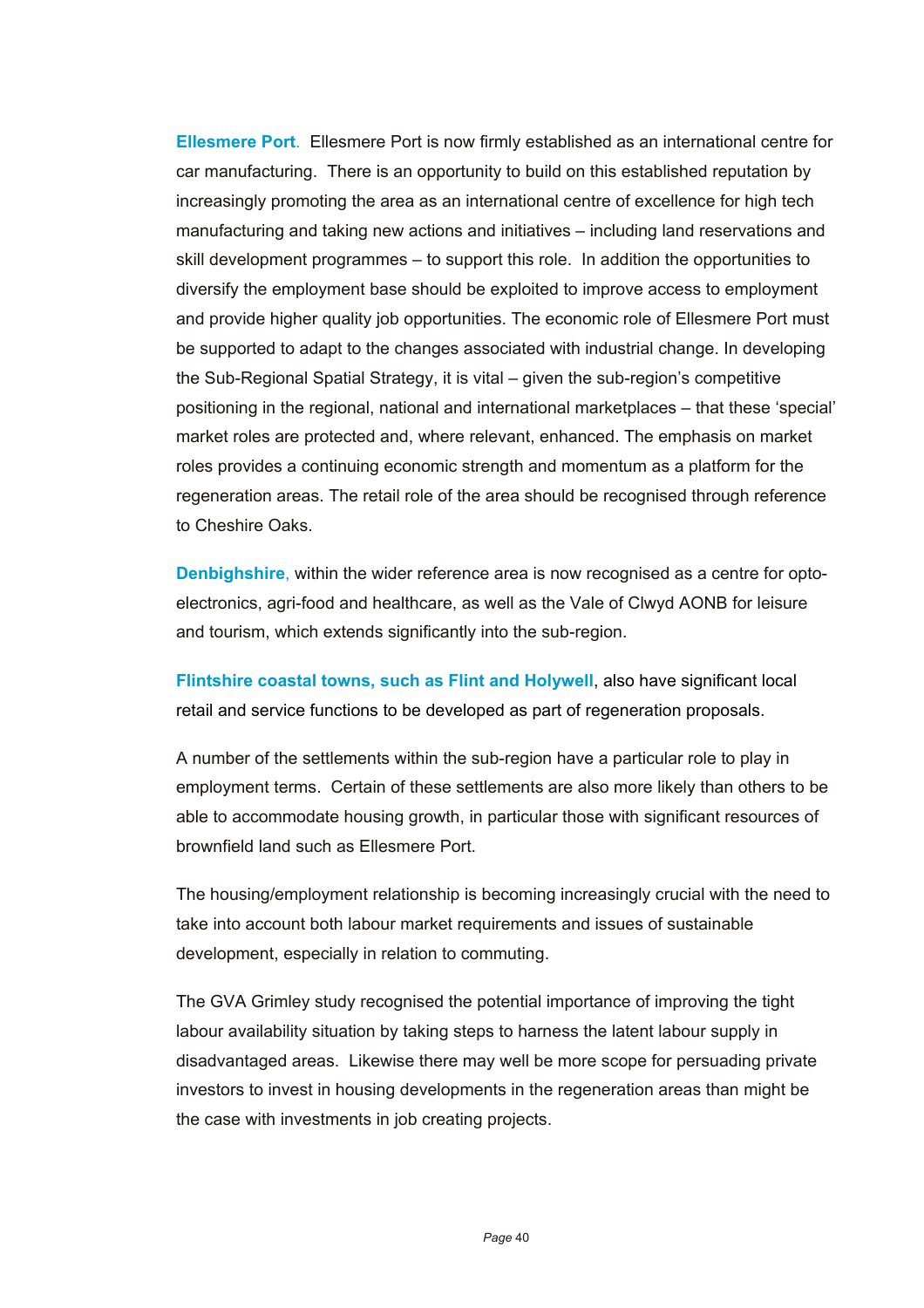An important initiative in the strategy could involve the creation of strategic mixed use sites able to accommodate a mix of housing and employment.

# *What does the Sub-Regional Spatial Strategy mean for the strategic centres and other settlements within the sub-region?*

### *Chester*

- The need to balance the demand for housing land with the continued protection of the environment and quality of life for residents.
- Need to ensure sufficient supply of affordable housing.
- Reinforcement and promotion of Chester's role as a key centre in terms of financial and business services, and as a location for prestigious employment sites for example international headquarters.
- Reinforcement of Chester's role as a major regional retailing centre.
- Emphasis on the importance of Chester as a nationally significant tourist attraction, and promotion of the 'Chester brand'.
- Develop role as a key public transport interchange and gateway to the region.
- Improvements to public transport links between Chester and other settlements and centres and in particular with more disadvantaged wards.
- Ensure that any development is compatible with the conservation and enhancement of the historic city centre and it's setting.

### *Wrexham*

- Enhancement of public transport links between Wrexham and other major settlements, notably Chester and the Deeside area through the Wrexham-Chester movement corridor and the Wrexham-Bidston railway line, and with Shrewsbury and the Midlands. Enhancement of public transport services could include such measures as provision of limited stop express services and the creation of quality bus corridors.
- Development of the role of Wrexham as a centre for education and healthcare.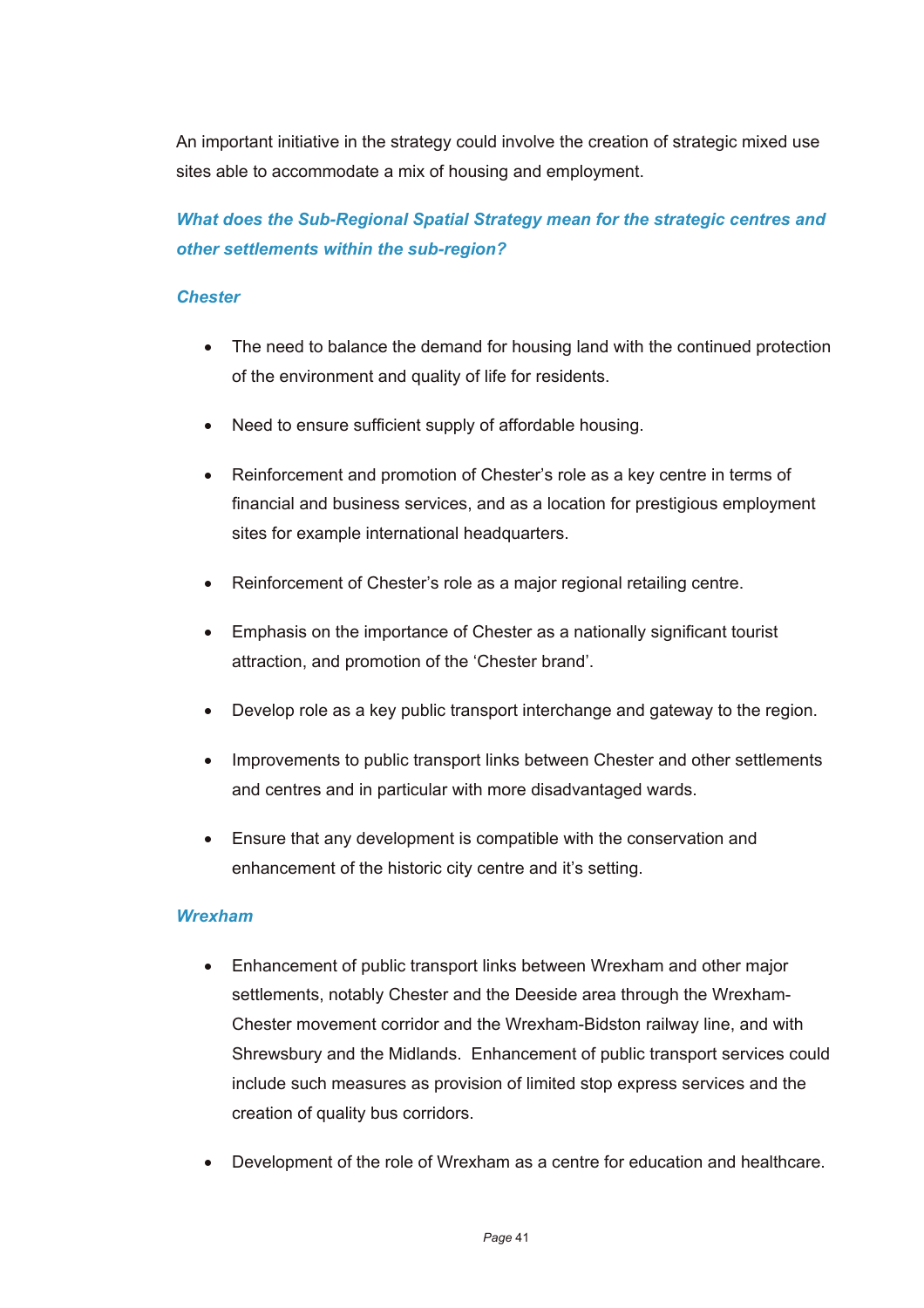- Provide continued support to the manufacturing sector, together with support for diversification of the economy and encouragement of service sector growth.
- Increased pressure for housing development within the County Borough.
- May need a comprehensive review of green barrier designations to ensure continued protection of the environment and to prevent coalescence of settlements.
- Continued development of Wrexham's role as an important retail centre.

### *Ellesmere Port*

- To maintain Ellesmere Port's role in manufacturing and where opportunities arise maximise opportunities for growth particularly in high tech manufacturing and diversify the local economy to increase access to employment opportunities.
- Town to benefit from development of improved links between the sub-region and the Liverpool city-region, including the Mersey Gateway Crossing.
- Maximising the re-use of the stock of brownfield land to meet employment, housing and recreation with support for overcoming the infrastructure and environmental quality constraints that some of these sites possess.
- Enhancement of public transport links between Ellesmere Port and other key strategic centres, notably Chester and Deeside.
- Measures to support the continued economic, social and physical regeneration of Ellesmere Port to strengthen its role in the sub region.

#### *Deeside*

• Promotion of strategic sites within the Deeside area, such as the Northern Gateway - which will accommodate a wide range of land uses to promote sustainable development including housing, employment land (predominantly for B8 uses, supported by B1 and B2 uses) community, education health and leisure facilities.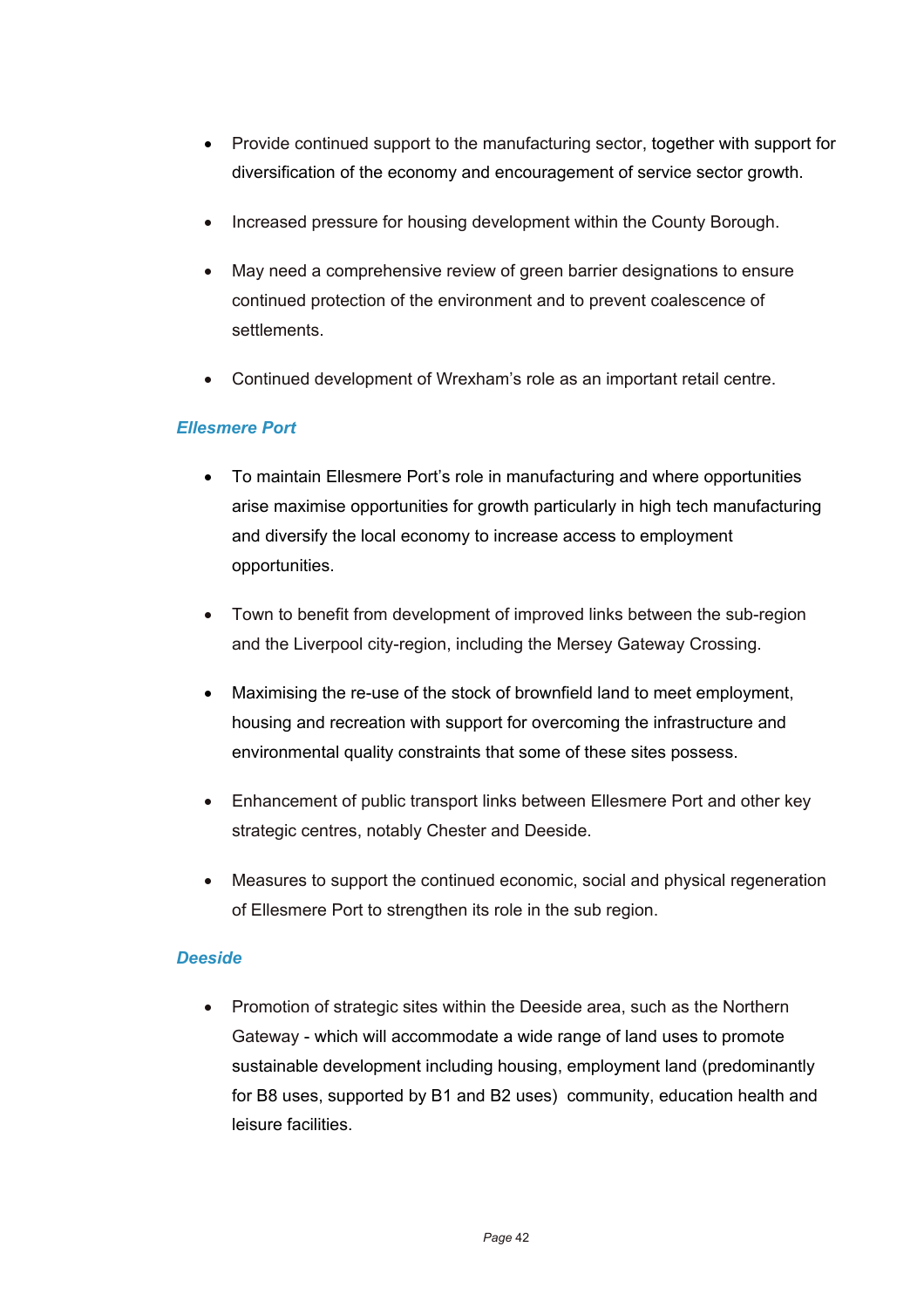- Reinforcement of the role of Deeside as a key location for manufacturing industry and related service activities.
- Review of environmental implications of future development in this area, notably in connection with flood-risk and implications for international environmental designations.
- Enhancement of transport links between Deeside and other strategic settlements and centres within and close to the sub-region, including Wrexham via the Wrexham-Bidston line, Chester and the Flintshire coastal towns and westwards to the coastal settlements of Denbighshire.

### *The Flintshire coastal towns*

- Consideration of potential of the coastal towns for accommodating future housing development.
- Reinforcement of the sub-regional role of Mostyn Docks, although any further expansion of the Docks area should recognise the environmental constraints of its surrounds and be subject to environmental appraisal to avoid significant adverse impacts being incurred upon the Dee Estuary Special Protection Area, Ramsar site and possible Special Area of Conservation.
- Identification of strategic sites along the North Wales coastal corridor for the location of employment and mixed-use development.
- Enhancement of principal links between the coastal towns and strategic settlements, including public transport accessibility.

### *The rural hinterland of the sub-region*

- Development within the rural hinterland is likely to be for local needs only, in accordance with existing and new development plans.
- Opportunities in this area to improve transport links and accessibility between rural areas and the main settlements and centres.
- Opportunities for sustained indigenous growth and micro-industries.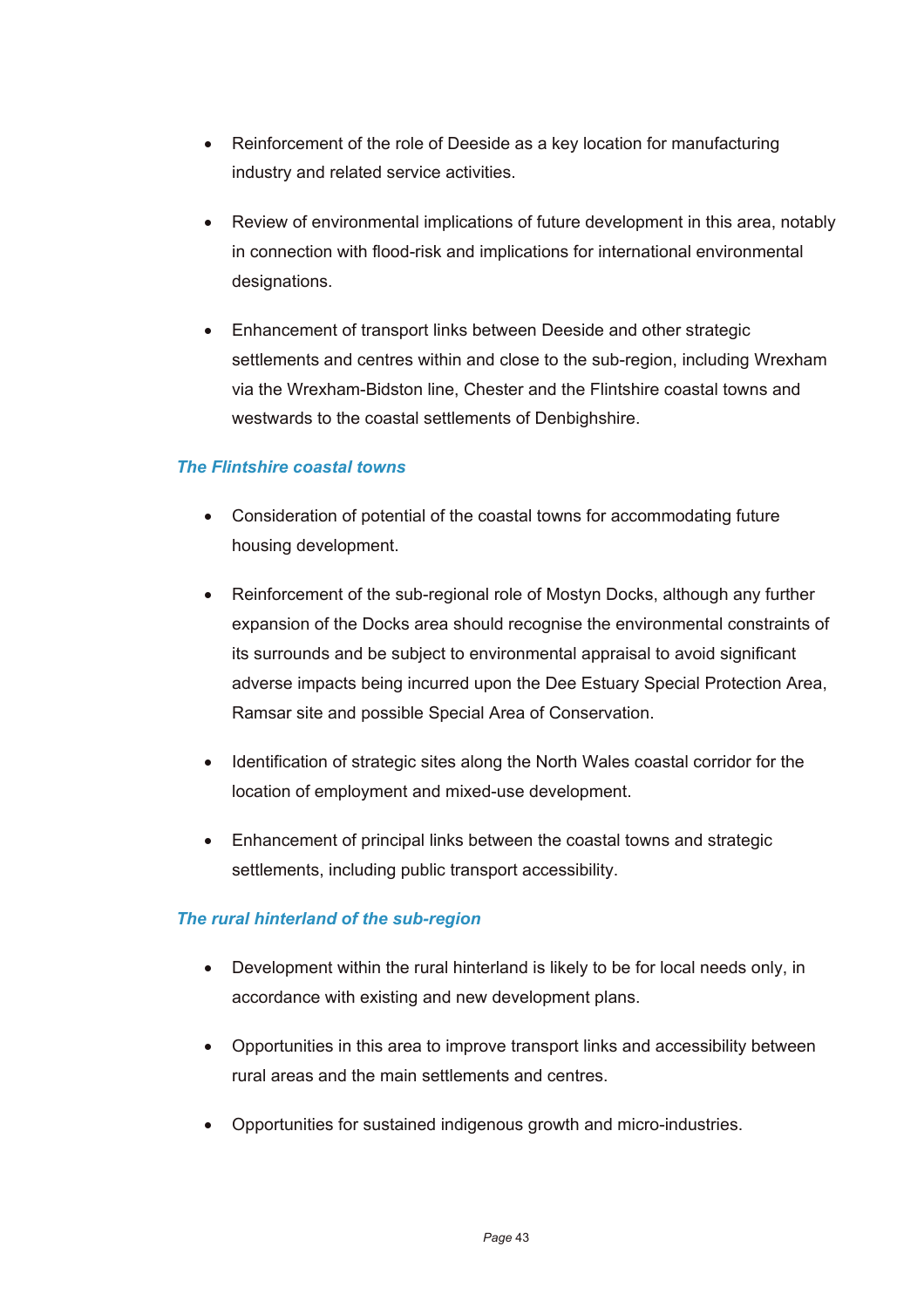# **V- The Supporting Policy Framework**

The Sub-Regional Spatial Strategy must be supported by a policy framework covering the key topics of housing, employment, transport and the environment. A set of principles covering these key topics is therefore proposed. It is emphasised, however, that all principles should be read as a whole

### *The Sub-Region's Environment*

### *ENV1 Encouraging local distinctiveness*

**The local distinctiveness of settlements, centres and rural areas within the sub-region will be conserved and enhanced.** 

Local distinctiveness is influenced by heritage, landscape, culture, Welsh language and culture and the all round character and sense of place of a settlement or area. The sub-region is a large geographical area, comprising many settlements and centres with unique characteristics that should be protected and enhanced. It will be up to individual Local Development Frameworks and Local Development Plans to distinguish and describe these characteristics and to ensure that new developments respect local context and communities

### *ENV2 Protection of natural environment*

**Areas of environmental importance within the sub-region, in terms of designations relating to nature, wildlife and landscape conservation will be protected. Implementation of the Sub-Regional Spatial Strategy must have regard to the environmental qualities of the sub-region and the area's contribution to global climate change. The natural, built, historic and coastal environment will be protected and enhanced locally and at a strategic scale both for its own sake and for its contribution to economic and social wellbeing and local distinctiveness. Furthermore, no plan or project will be permitted or undertaken in furtherance of the aims of the SRSS unless either it is established that it is not likely to have a significant adverse effect either alone or in combination with other plans or projects on any Ramsar or Natura 2000**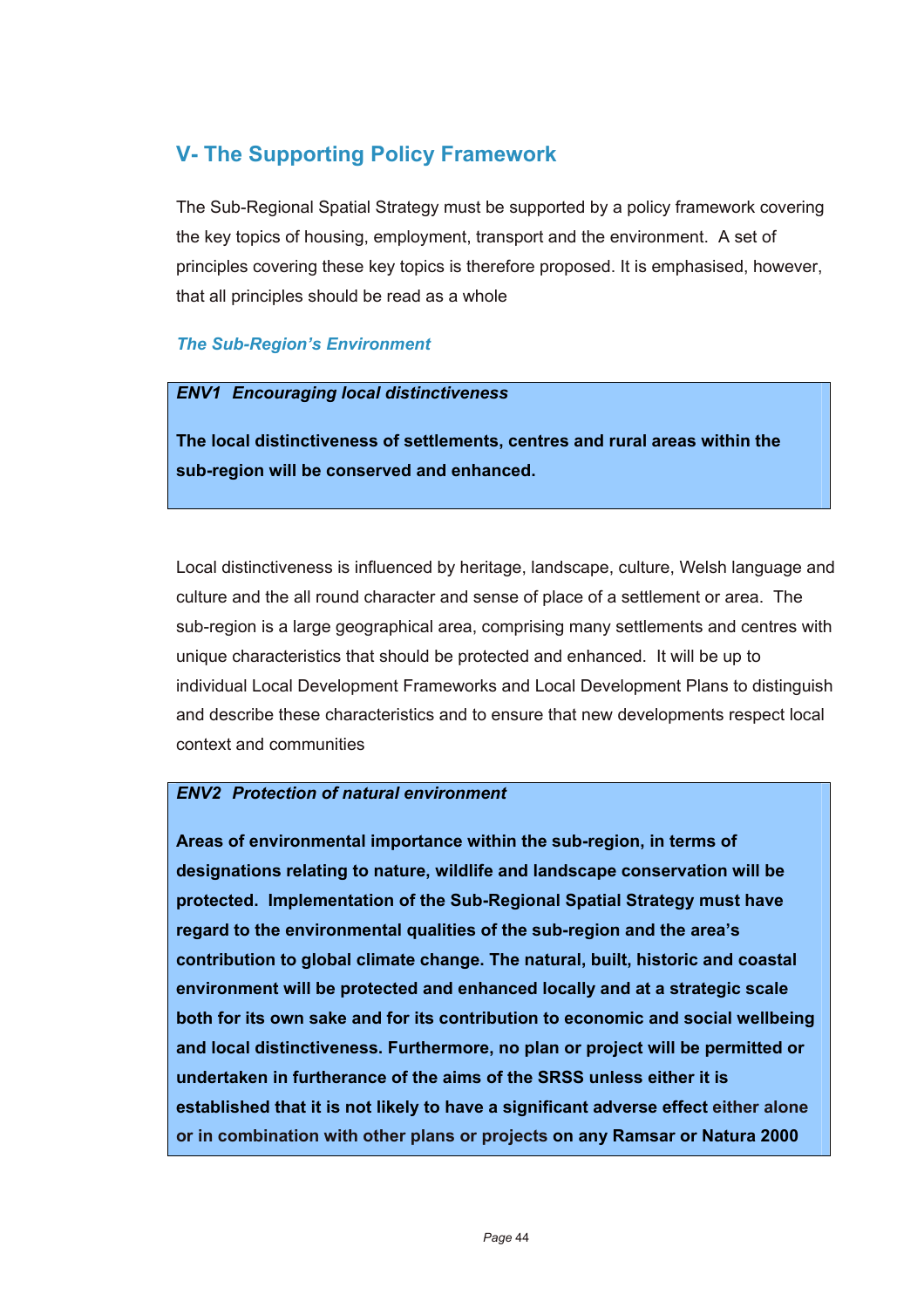**site, or it is ascertained , following Appropriate Assessment that it will not adversely affect the integrity of any Ramsar or Natura 2000 site.**

The sub-region comprises areas of national, regional and local importance in terms of nature and wildlife conservation and landscape, and there should be no significant adverse impacts upon designated sites of nature conservation value particularly Natura 2000 sites, and the requirements in relation to Appropriate Assessment under the provisions of Part IV of the *Conservation (Natural Habitats&c) Regulations* 1994, should be rigorously followed. In the sub-region, there are eight Special Areas of Conservation (SACs) or possible SACs and four Special Protection Areas (SPAs) or potential SPAs and three Ramsar sites or proposed Ramsar sites, in addition to a large number of further national and local environmental designations. However, outside these designations, there is an extensive network of wildlife corridors and a wealth of wider biodiversity including protected species that afford protection. It should also be noted that cumulative and synergistic effects upon such sites resulting from multiple developments would not be acceptable.

Wales Spatial Plan and the Regional Spatial Strategy (RSS) and individual development plans should provide continued protection to these areas. Support should be given to the delivery of a step change increase in the sub-region's biodiversity resources. For example ecological frameworks are a strategic approach to biodiversity conservation which can be developed in order to expand and link areas for biodiversity offer.

### *ENV3 Brownfield land*

**Local authorities to be encouraged to identify and re-assess the potential of brownfield sites. The future role of such sites to be determined, together with actions necessary to achieve that role, within the context of a comprehensive review of brownfield land opportunities across the sub-region.**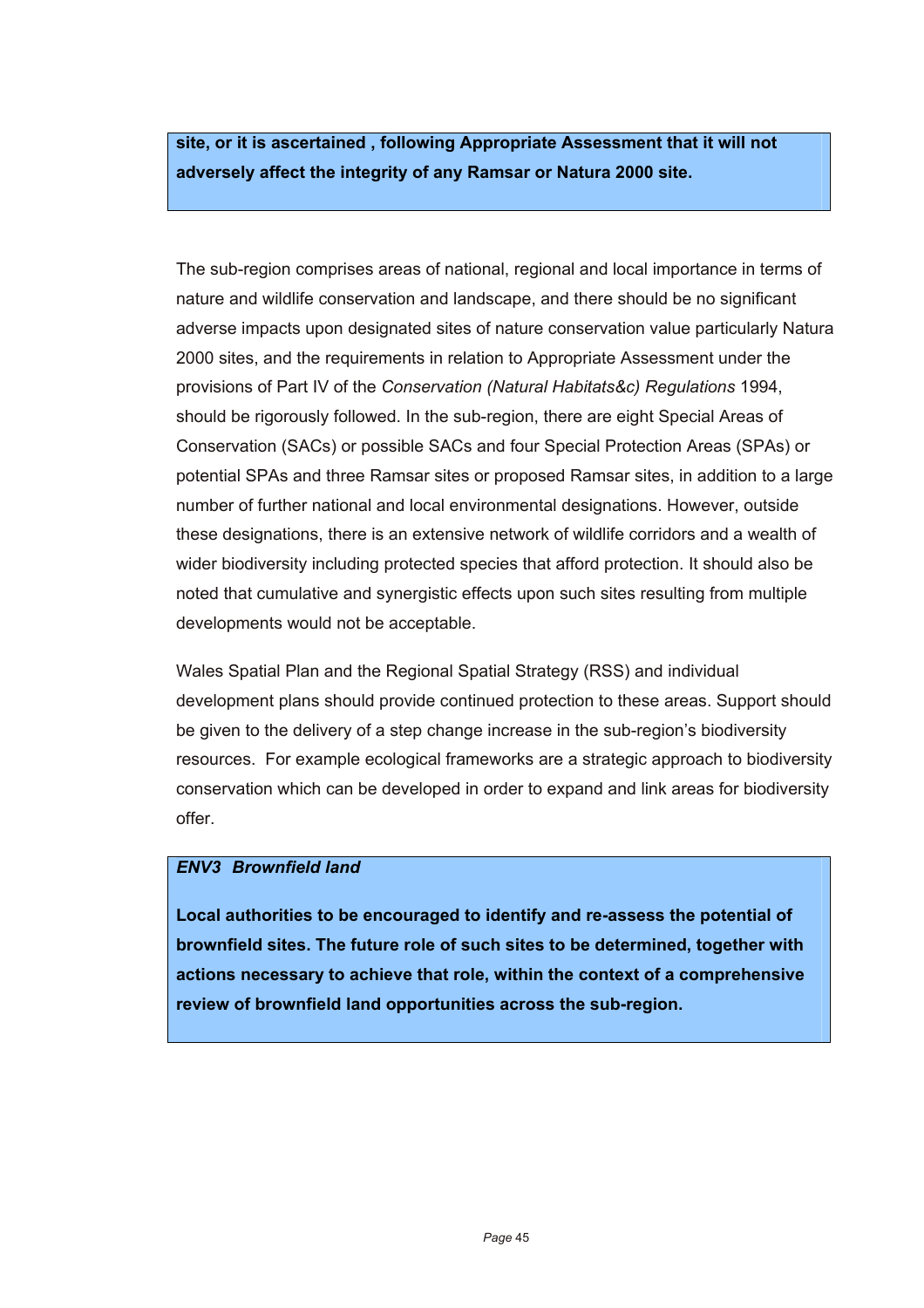Emphasis is placed upon the vital contribution that brownfield land can make to the new social, economic and environmental planning agendas and the general need to maximise its use for development purposes. As part of this, it is important that re-use of brownfield land includes provision for remediation of any contamination caused by former land-uses.

The return of some brownfield sites and the remediation of contamination land to nature, or alternatively to some form of managed use such as forestry, is an important component of the Strategy to improve the investor appeal of the regeneration areas. A prime contender for this could be the Stanlow Complex within Ellesmere Port and Neston District, which is located at one of the gateways to the sub-region and which is included in regional strategies and plans for this purpose (for example the Mersey Forest Plan). This could help both with the visual perception of areas and could also help to unlock the development potential of the more attractive sites by giving special priority to them.

It is important not to consider the proposed development of brownfield land in isolation. The land should form part of a wider 'package' aimed to improve its investor appeal. This would include both soft and hard supporting infrastructure. The Estuary in Speke is a vivid example of such an approach – which can then be used as a catalyst to foster more comprehensive, social and environmental regeneration.

It should also be borne in mind that, given the characteristics of brownfield land and the development issues which must be tackled, it may well be necessary to offer a potential investor a package of support and encouragement which is even more attractive than a greenfield option.

It needs to be recognised that some brownfield sites can be highly biodiverse and support protected species. In these cases, other forms of managed use might be appropriate, for example, a tourism use might be particularly appropriate at some of the sites along the Dee Estuary. The biodiversity characteristics of brownfield sites should be fully assessed in advance of being brought forward for development.

#### *ENV4 Existing green belt designation*

**A review of the existing green belt designation around Chester may be**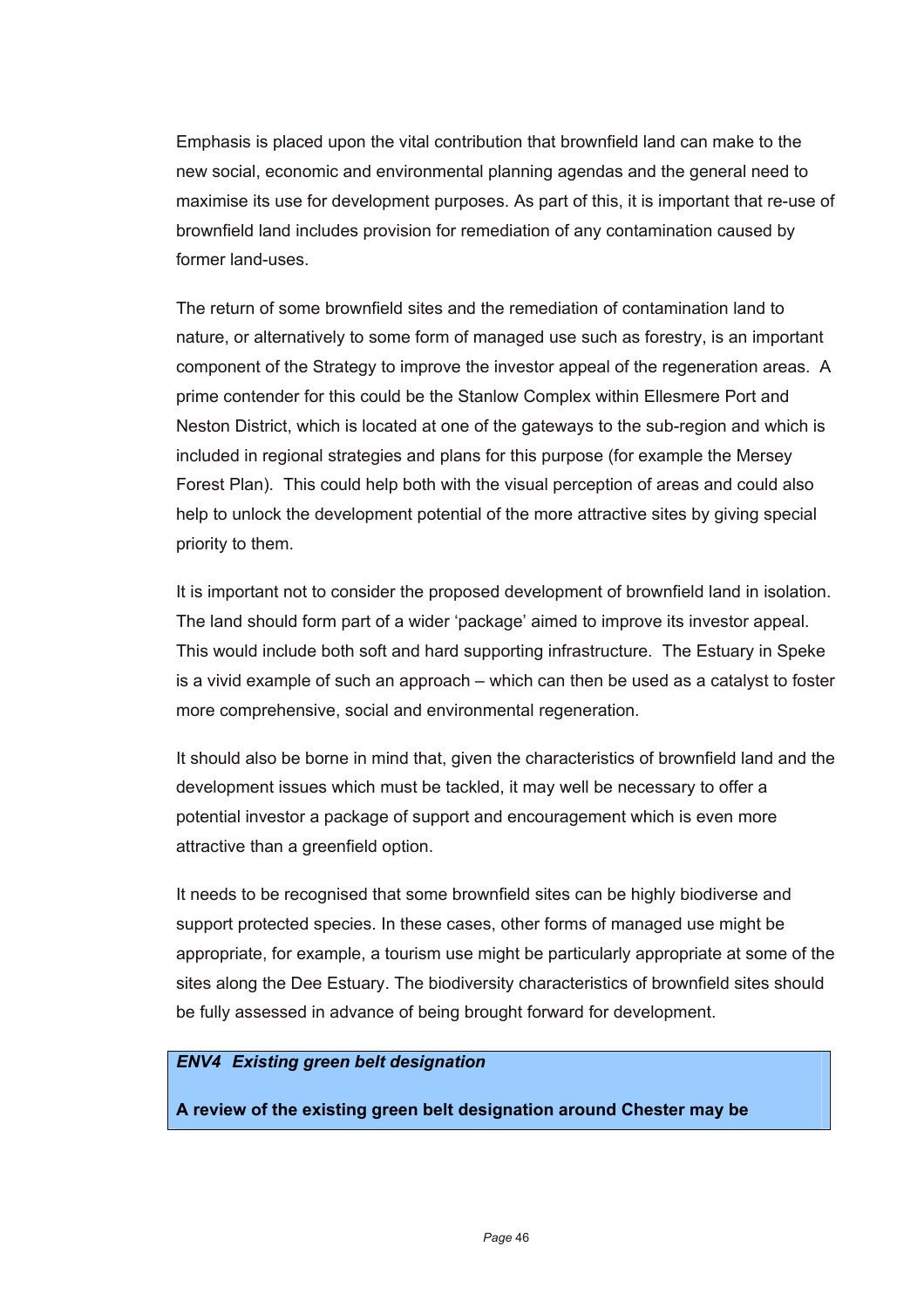#### **necessary to assess the need for new development after 2011.**

The review of the Green Belt is likely to be a medium to long-term requirement and would only be necessary if the potential to meet Chester's development needs outside the Green Belt prove not to be possible. Such a review would take account of a range of considerations including the environmental value of the designation. Within this context, a sequential approach to the identification and allocation of sites will occur.

### *ENV5 Protection Of Landscape Character*

**New development must be designed to maintain or enhance the character and appearance of the landscape, and development affecting the AONB should be carefully considered, giving emphasis upon not adversely affecting the quality and character of the area. Development must contribute to the intrinsic traditional and rural character of the area. On the coast, development should conserve its open character.** 

The physical structure of the sub-region has resulted in a diverse landscape that is a distinctive part of the character of the area, ranging from the Clwydian hills to the Dee estuary and Cheshire plain.

The Clwydian range in Flintshire and Denbighshire is designated as an Area of Outstanding Natural Beauty (AONB) and it is intended to extend the designation southwards towards Llangollen to include land in Wrexham County Borough.

#### *ENV6 High Quality Design and Construction*

**All new development proposals within the sub-region should be designed and constructed to a high quality, incorporating sustainable construction techniques, energy efficiency measures and the prudent use of natural resources.**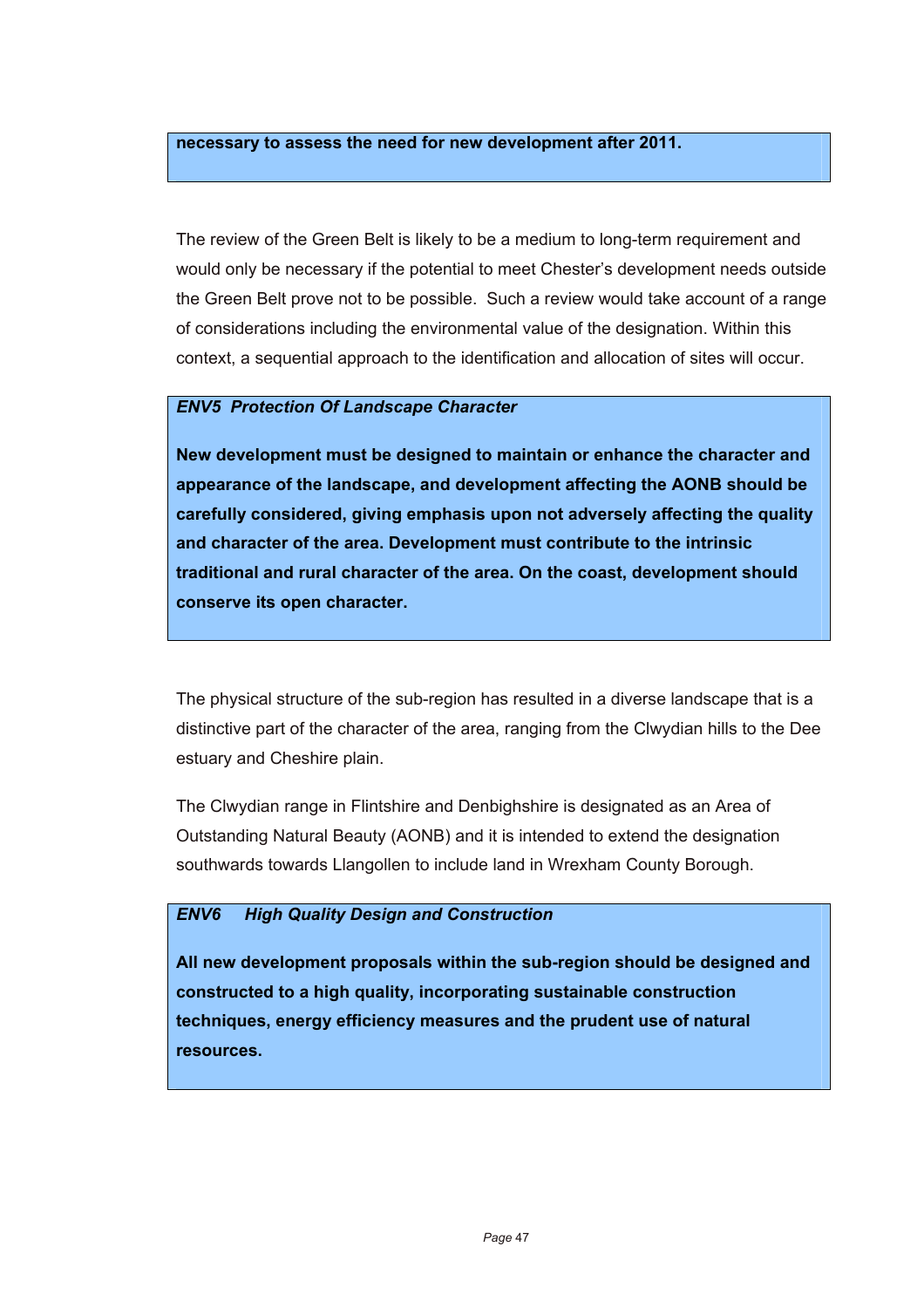There is a need for a high quality of design, not only to help support and enhance local distinctiveness and improve the quality of the region as a place to live, work and do business, but also to ensure the principles of sustainable development are met. High quality of design would embrace the need to address factors such as location, siting and layout of development to provide the best use of land, to minimise the need to travel and to provide a high quality and safe environment. Sustainable construction principles and materials will be a key aspect of the design agenda, which will be the subject of separate guidance furthered through the Framework for Joint Action, aimed at securing the partnership of the construction industry in the sub-region.

Sustainable design and construction measures should consider the following in all new developments:

- An efficient and careful use of land, energy, and water
- Minimising waste and encouraging recycling and re-use
- Energy efficient designs
- Promoting water minimisation techniques and water re-use
- Use of recycled and resource efficient building materials
- Use of sustainable drainage systems
- Sustainable transport and access arrangements

For development proposals of sub-regional significance, the advice of the Design Commission for Wales or CABE should be sought.

Resource use is a key element of high quality and sustainable design. It is proposed that the Framework for Joint Action assist the delivery of integrated resources management for the sub-region including the following:

- **Water resource use**
- **Minerals resource use**
- **Energy resource use**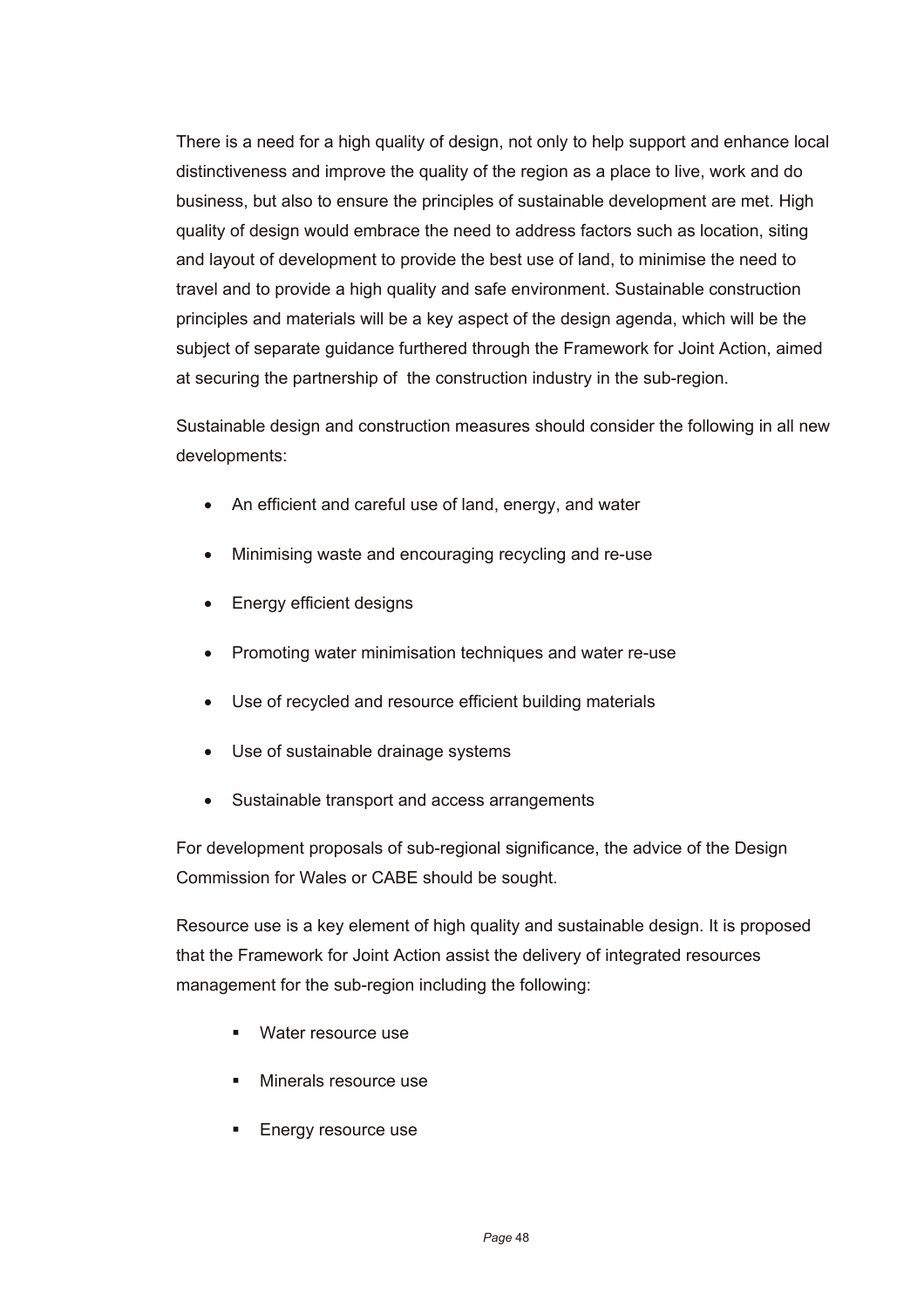**Waste minimisation, recycling, re-use and disposal** 

#### *ENV 7 – Limiting and adapting to climate change*

**All new development proposals should be designed to both contribute to limiting climate change through reducing energy use and carbon emissions (both directly through design and control measures and indirectly through reducing travel by private car) and to adapt to climate change through locating outside flood risk areas unless a need can be justified in line with the provisions of TAN15 and PPS25 and the flood risk can be effectively managed.**

Climate change is arguably the single biggest environmental threat to the sub-region and a clear situation where actions at a local scale contribute to global environmental change. The two main threads of this issue relate to our contribution to climate change through carbon emissions and to our ability to adapt to climate change in the form of water resource use, flooding and effects upon wildlife and biodiversity.

The sub-region can be viewed as a significant contributor to climate change through carbon emissions from its extensive road transport network, concentration of industry and large number of residential properties, and also from its high levels of energy use which is largely generated from carbon emitting processes. It is paramount that the sub-region reduces its carbon footprint by taking pro-active steps to reduce distances travelled by motor vehicles, to reduce carbon emissions from homes, offices and industry through energy efficient design and control measures, and to increase its energy production from green energy sources.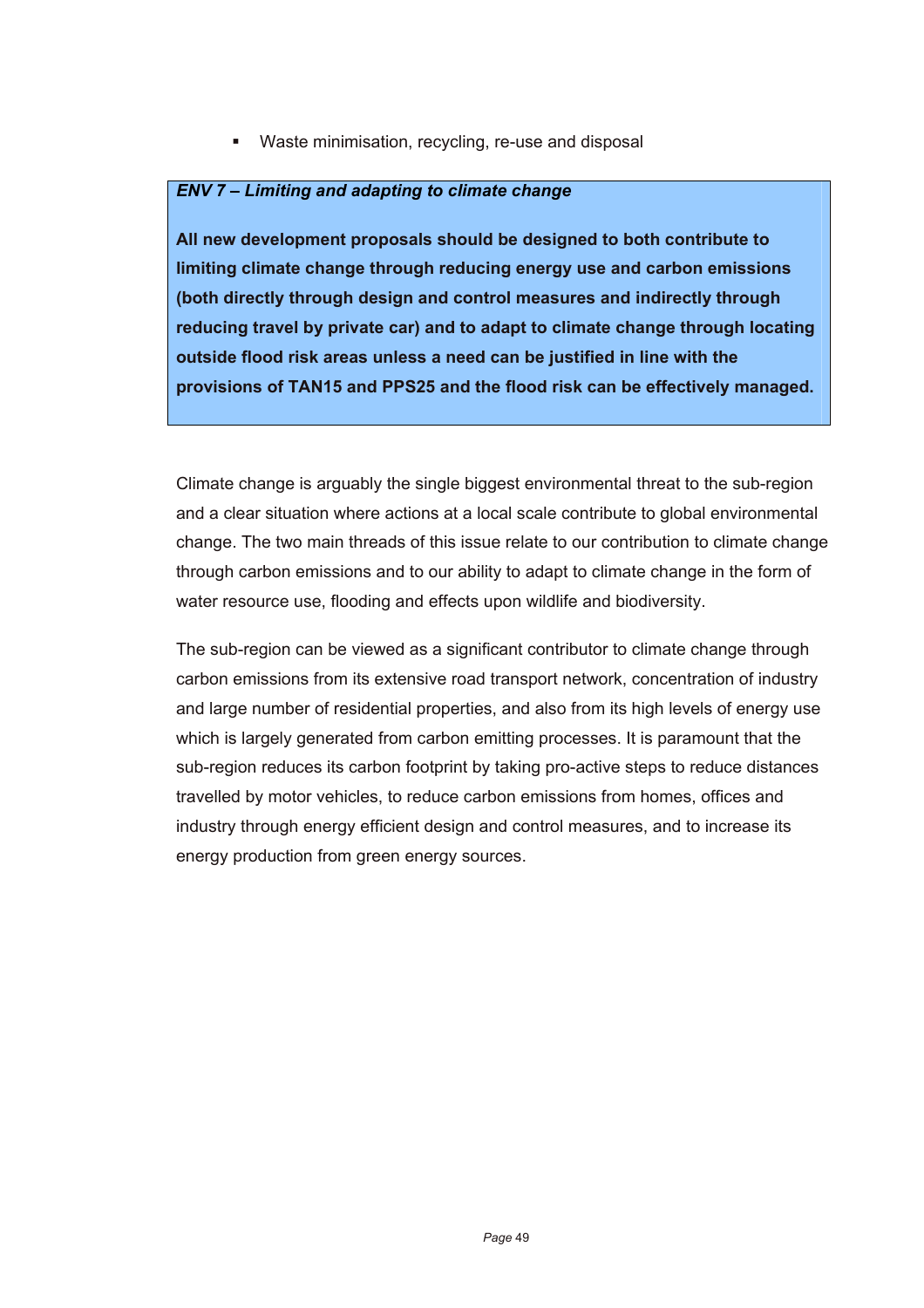The sub-region is also at significant risk from coastal flooding, notably with a large number of vulnerable settlements, transport networks and industry, already located within coastal floodplain. Future sea-level rise predictions threaten to increase this risk yet further and as such, proactive efforts should be made to locate new development away from areas of current and future predicted flood risk. PPS25 and TAN15 recommend that strategic flood risk assessments are carried out to assist the locating of new development in such vulnerable areas. Cross border cooperation between local authorities will be essential to facilitate this along with consultation with the Environment Agency. It is important that Planning authorities will need to consider the specific objectives and requirements of Catchment Flood Management Plans and Shoreline Management Plans for their area.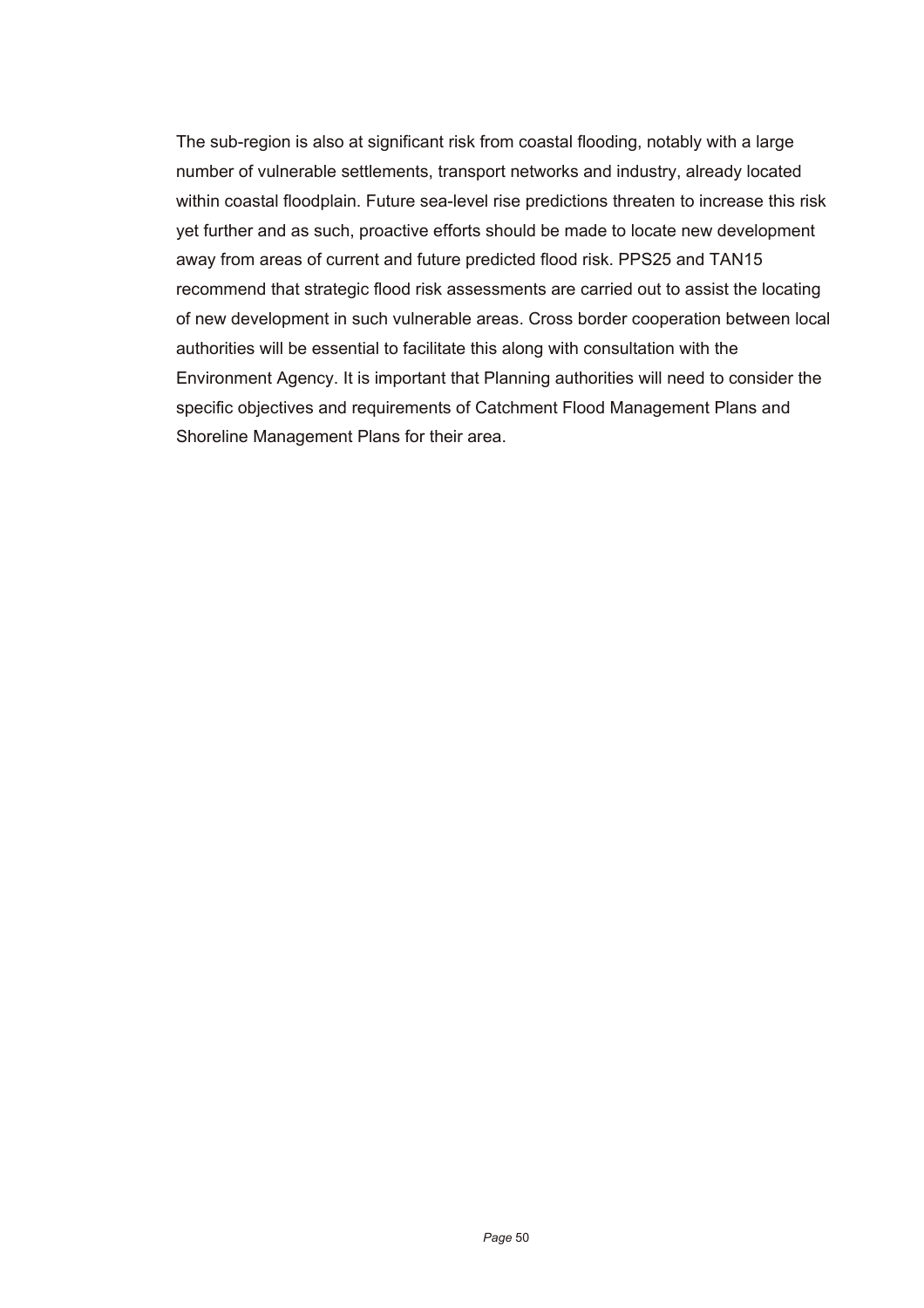### *Housing*

The Sub-Regional Spatial Strategy has identified a broad spatial distribution of economic activity. There will be a need to meet the support requirement of that activity in the most sustainable manner, which will include the provision of housing and related facilities. A broad indication of housing requirements has stemmed from an analysis of housing trends and commitments, an assessment of urban potential, a review of housing policies and related strategies, and the principles underlying the Sub-Regional Spatial Strategy. Broad housing figures are provided for each local authority area. Within these areas, distribution of housing should reflect the key strands of the Sub-Regional Spatial Strategy, particularly in terms of the development of the strategic centres and assistance to regeneration areas. The potential for any adverse impacts on the trunk road network could be effectively mitigated by ensuring that new housing areas are well connected by public transport links. Opportunities should be sought to improve the public transport network across the sub-region.

### **H1 Scale and Distribution of New Homes**

**Provision should be made for approximately 30,000-35,000 new dwellings within the sub-region to 2021. For each of the local authority areas, a broad range has been identified as follows:** 

| <b>Chester</b>                     | 6,500-7,500 |
|------------------------------------|-------------|
|                                    |             |
| <b>Ellesmere Port &amp; Neston</b> | 6,500-7,200 |
|                                    |             |
| Wrexham                            | 6,000-7,000 |
|                                    |             |
| <b>Flintshire</b>                  | 6,500-7,500 |
|                                    |             |
| <b>Denbighshire</b>                | 4,500-5,500 |
|                                    |             |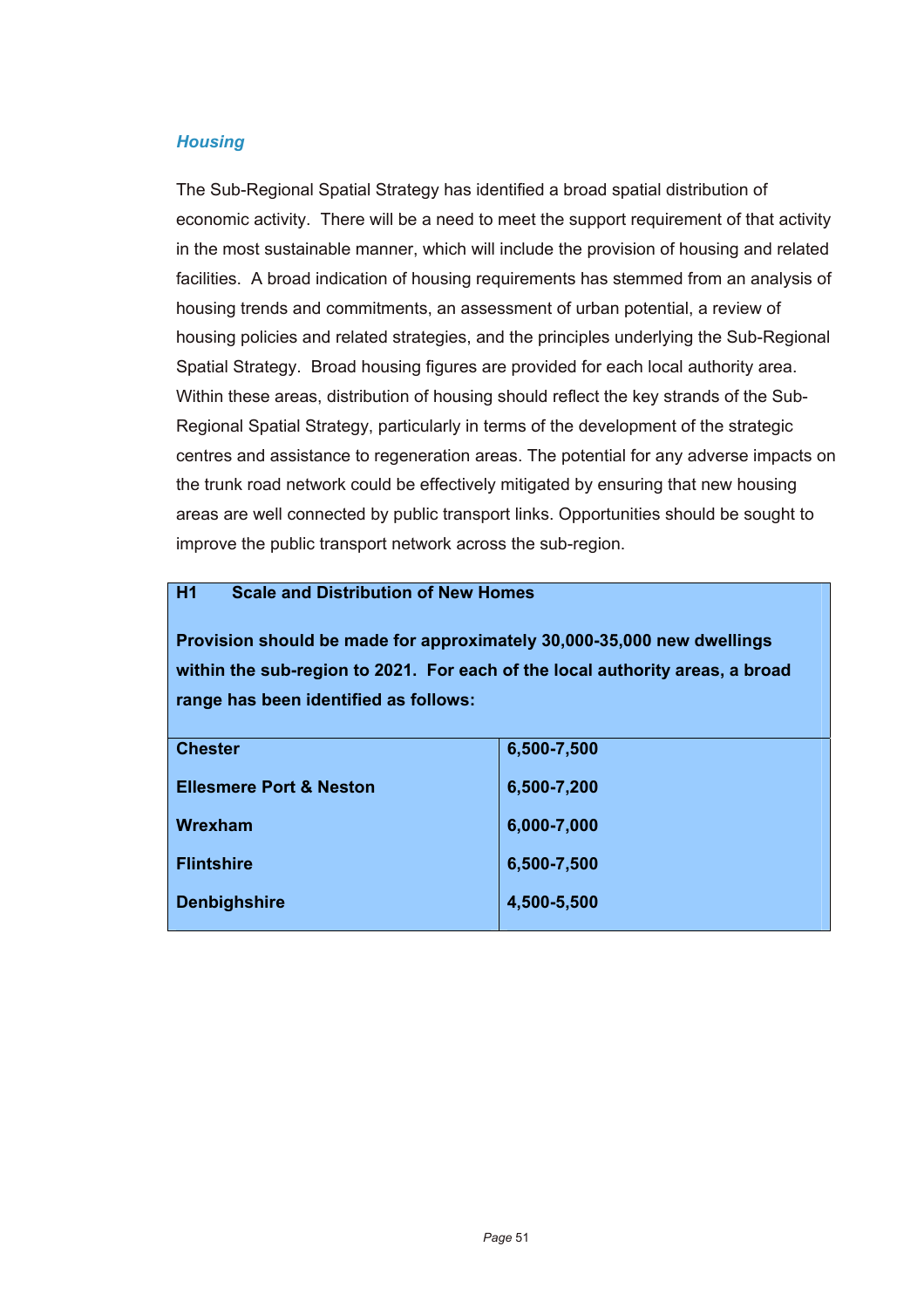The sub-region experienced an 8.8% growth in its housing stock between 1991 and 2001, exceeding the national level (7%) and that of the North West of England (4.9%). The highest rate of housing growth within the sub-region was Flintshire, which experienced an 11.6% growth in the housing stock. Recent studies have aimed to develop an understanding of the balance between housing demand and supply across the sub-region and have considered the spatial implications of economic growth with regard to population, household and dwelling numbers. Research has highlighted the complexities of the sub-regional housing market, including its many facets of population change, migration, affordability and areas of low demand, and issues associated with likely urban capacity of the main settlements and centres within the sub-region.

Regional policy interventions in the UK have centred on the debate of 'taking work to the workers' or 'workers to the work', with the latter becoming increasingly evident as employment locations become increasingly specialised and sophisticated. There is likely to be far more scope for 'persuading' prospective developers to take up housing land allocations than employment land allocations, especially within regeneration areas. With the development of the Sub-Regional Spatial Strategy for the period up to 2021, the debate about the relationship between housing and employment is intensified.

The Sub-Regional Spatial Strategy has identified the broad scale and distribution of future housing growth for the period 2004-2021 by local authority area, to act as a guide for local authorities in the preparation of their emerging Local Development Plans and Local Development Frameworks. Sources used to determine the scale of housing growth have included household and dwelling forecasts developed for the emerging North West Regional Spatial Strategy, population projections produced by the North Wales Population and Housing Research Group, housing data (such as completions, allocations and forecasts) received from individual local authorities and a review of housing policies and related strategies. The dynamics of the local housing market are such that pressure for development is not constrained to the core study area of the sub-region, but has implications for authorities within the wider reference area, most notably for Denbighshire.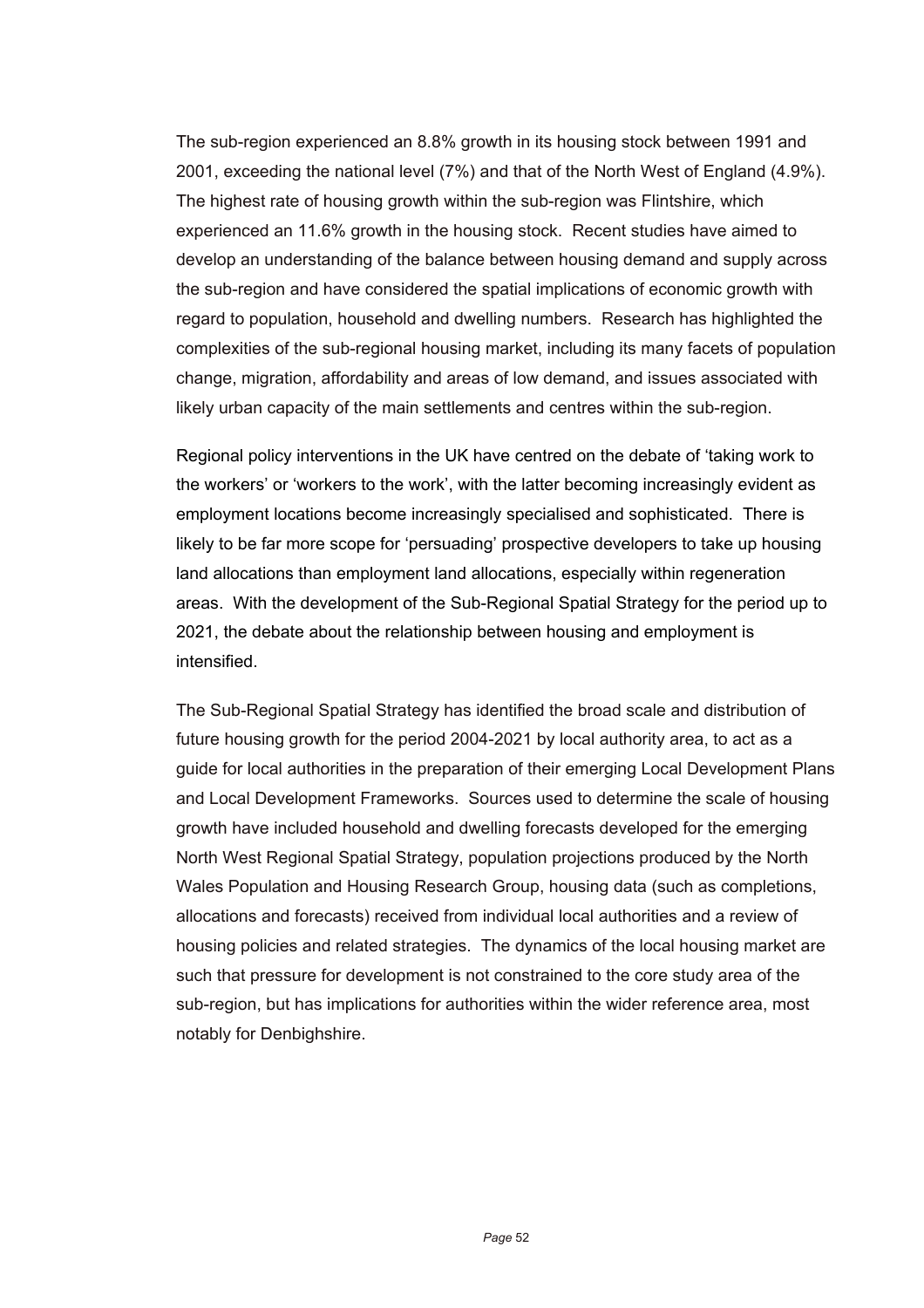The purpose of the Strategy is to consider how growth can be accommodated in the sub-region in the most sustainable manner. This relates not only to economic growth, but also to housing growth and the associated implications of this growth for the transportation network, levels of infrastructure required, together with the identified capacity of settlements and centres, and environmental limits. As such the Strategy seeks to identify the range of supply required by local authority area over the period. Sites should only be promoted where such use is not to the detriment or compromises protected species and habitats, but also include provisions for being able to mitigate for any such impacts if their occurrence is unavoidable.

A combination of factors have been used to derive the housing 'ranges' for individual local authority areas, including:

- **EXECUTE:** estimates of potential housing supply;
- revised projections of the likely level of housing demand;
- urban potential (where such information is available); and
- policy requirements and implications.

**Housing Commitments and Estimated Supply** 

With regard to supply, data from local authorities relating to average net completion rates and outstanding commitments has been used to provide an indication of the approximate housing supply remaining by area (see Table 16).

|                           | <b>Average Net</b>            | Outstanding           | <b>Approximate Supply</b> |  |  |
|---------------------------|-------------------------------|-----------------------|---------------------------|--|--|
|                           | Completions (pa) <sup>1</sup> | <b>Commitments at</b> | from Commitments          |  |  |
|                           |                               | $2004^2$              | (number of years) $3$     |  |  |
| <b>Chester</b>            | 365                           | 1,694                 | 5                         |  |  |
| <b>Ellesmere Port and</b> | 141                           | 1,673                 | 12                        |  |  |
| <b>Neston</b>             |                               |                       |                           |  |  |
| Flintshire                | 403                           | 1485                  | 4                         |  |  |
| Wrexham                   | 415                           | 3,207                 | 8                         |  |  |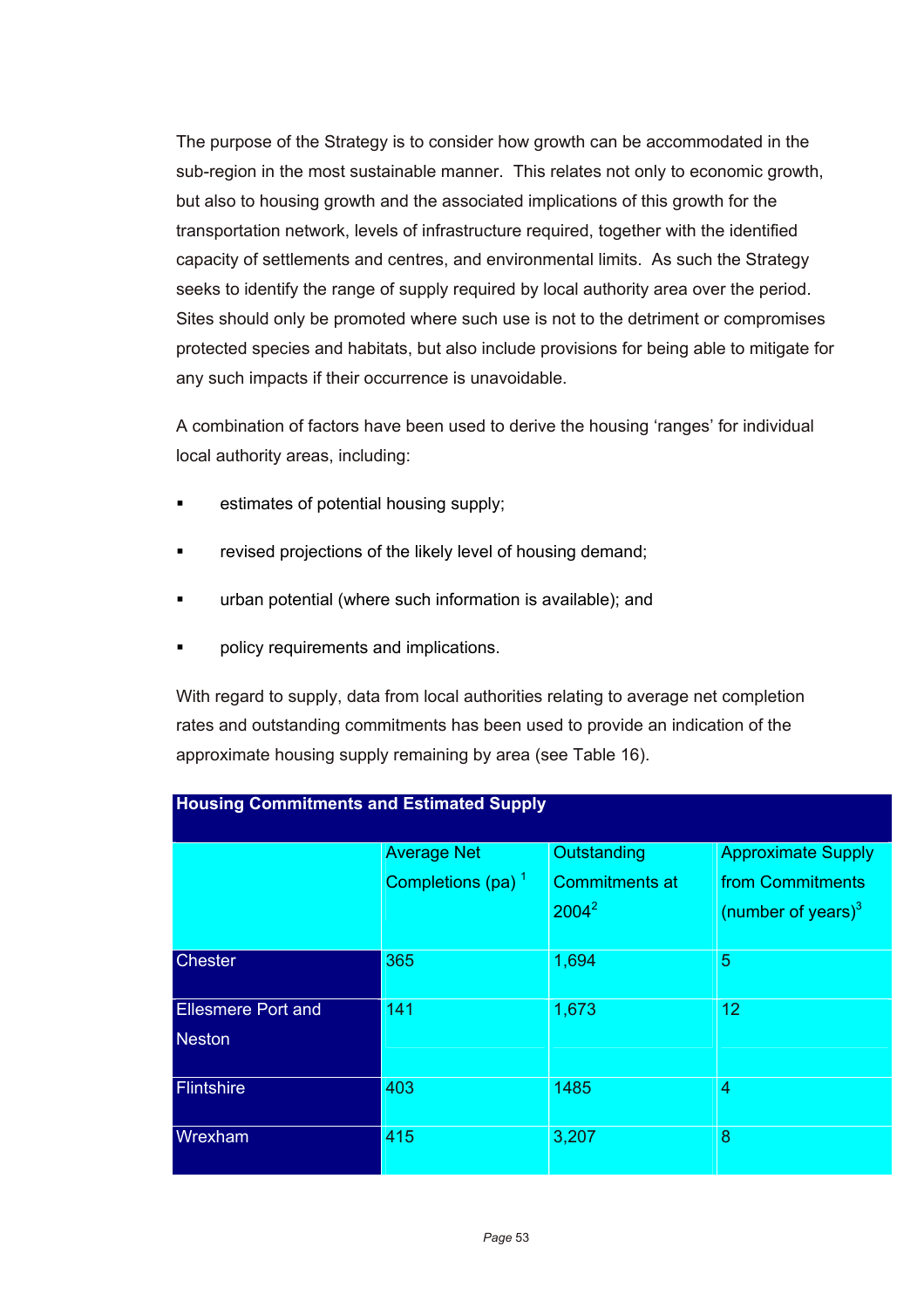| <b>Housing Commitments and Estimated Supply</b>                                                  |                      |                       |                           |  |  |  |
|--------------------------------------------------------------------------------------------------|----------------------|-----------------------|---------------------------|--|--|--|
|                                                                                                  | <b>Average Net</b>   | Outstanding           | <b>Approximate Supply</b> |  |  |  |
|                                                                                                  | Completions (pa) $1$ | <b>Commitments at</b> | from Commitments          |  |  |  |
|                                                                                                  |                      | $2004^2$              | (number of years) $3$     |  |  |  |
| Denbighshire                                                                                     | 284                  | 1,549                 | 6                         |  |  |  |
| Footnotes to Table                                                                               |                      |                       |                           |  |  |  |
| <sup>1</sup> Based on average rate of completions between 2000-2004                              |                      |                       |                           |  |  |  |
| $\vert$ <sup>2</sup> Based on main supply data provided by Joint Housing Land Availability Model |                      |                       |                           |  |  |  |
| $3$ Not taking into account windfall allowances for each local authority area                    |                      |                       |                           |  |  |  |
| Table 16                                                                                         |                      |                       |                           |  |  |  |

Levels of housing demand have been based on a judgment derived from consideration of a number of factors, including population projections, predicted levels of economic growth and past levels of housing completions.

Differing levels of information are available regarding urban potential for the various authority areas in the sub-region. A Joint Urban Potential Study is currently being undertaken by Chester District and Ellesmere Port and Neston District Councils. This work will replace previous studies for the two districts and provide an up-to-date picture of urban potential for this part of West Cheshire. Previous urban capacity work for Chester City (Urban Potential Study, 2000) identified substantial actual potential (subject to the application of realistic densities to remaining undeveloped sites) and the identification of a number of additional brownfield sites. Within Ellesmere Port and Neston, the Urban Potential Study undertaken in 2003 provided a realistic snapshot of capacity in the Borough, although the timescale for the study was short (up to 2008). In Wrexham, an Urban Potential Study is currently being carried out and should be completed by Autumn 2006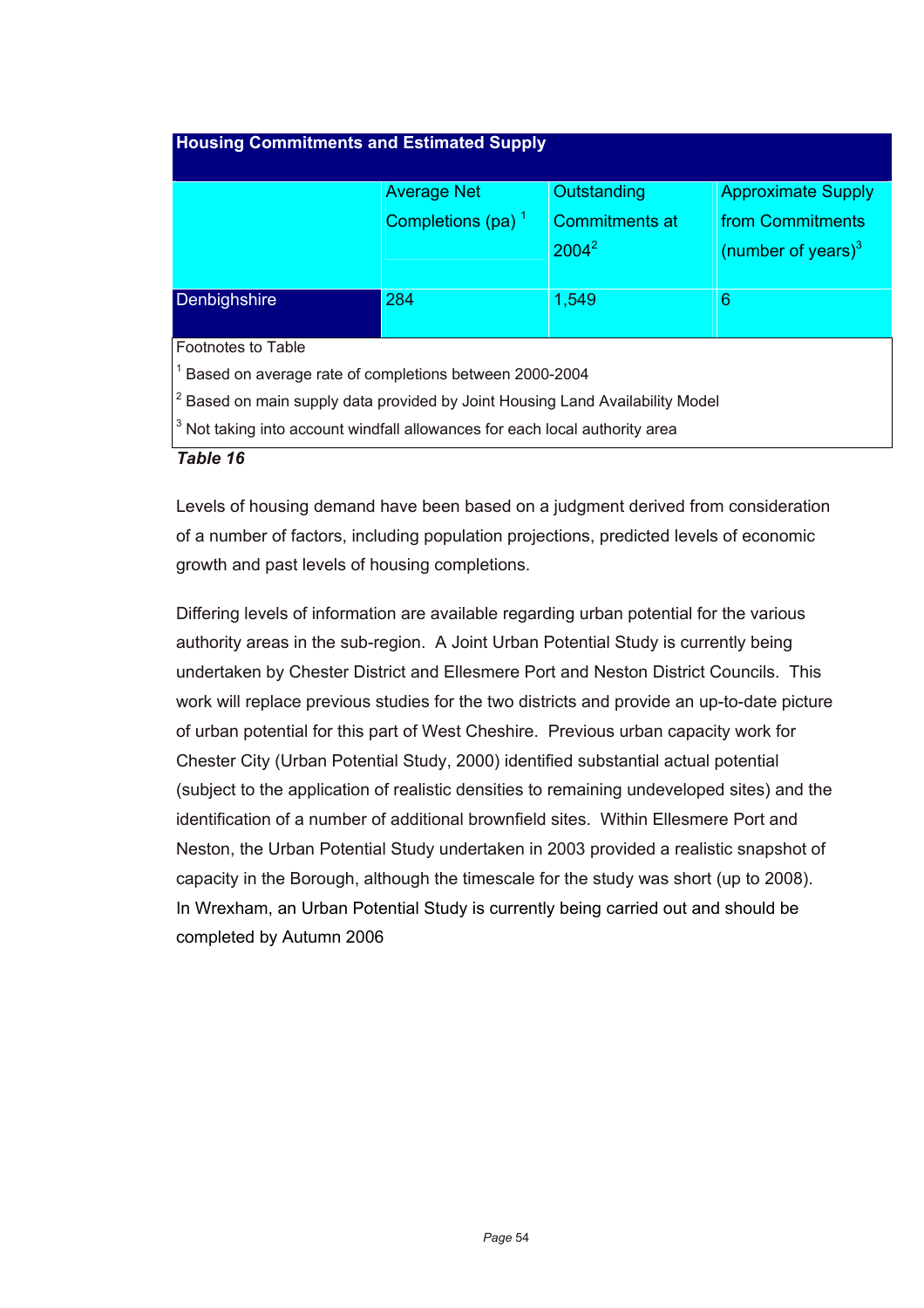The sub regional partners recognise that further consideration of these suggested figures will be required as part of the statutory planning process in England and Wales, including taking into account the findings of more up to date urban potential studies which emerge so any implications these may have on the likely need for development in the countryside/green belt can be assessed. It should be noted that these are broad ranges to provide an indication to the strategic authorities of the likely housing needs for the sub region. It will be for the strategic authorities through their own research to satisfy themselves that these are the appropriate levels of housing supply and to provide a transparent justification for them taking into account wider considerations such as the impact of the environment.

#### *H2 Priority areas for affordable housing across the sub-region*

**To ensure the adequate provision of affordable housing in the sub-region,** 

**Further work should be undertaken to improve understanding of affordable housing issues by:** 

- **Explicitly identifying levels of priority in the sub-region;**
- **Providing a consistent approach to reporting short fall provision across sub-region;**
- **Make reference to the requirements of national guidance for the development of a better evidence base for housing, including affordable housing.**

Housing affordability is an issue across the sub-region and is the result of the rapid increase in house prices relative to household incomes, exacerbated by increased demand for housing in certain areas and changing lifestyle needs. Affordable housing encompasses both low cost market and subsidised housing that will be available to people who cannot afford to occupy houses generally available on the open market, and therefore relates to both urban and rural areas (for the latter, access to local needs housing is an increasing problem, with growing levels of in-migration to attractive rural areas, pushing house prices out of the reach of many local people). In England, the Government no longer considers low cost market housing to be affordable (Draft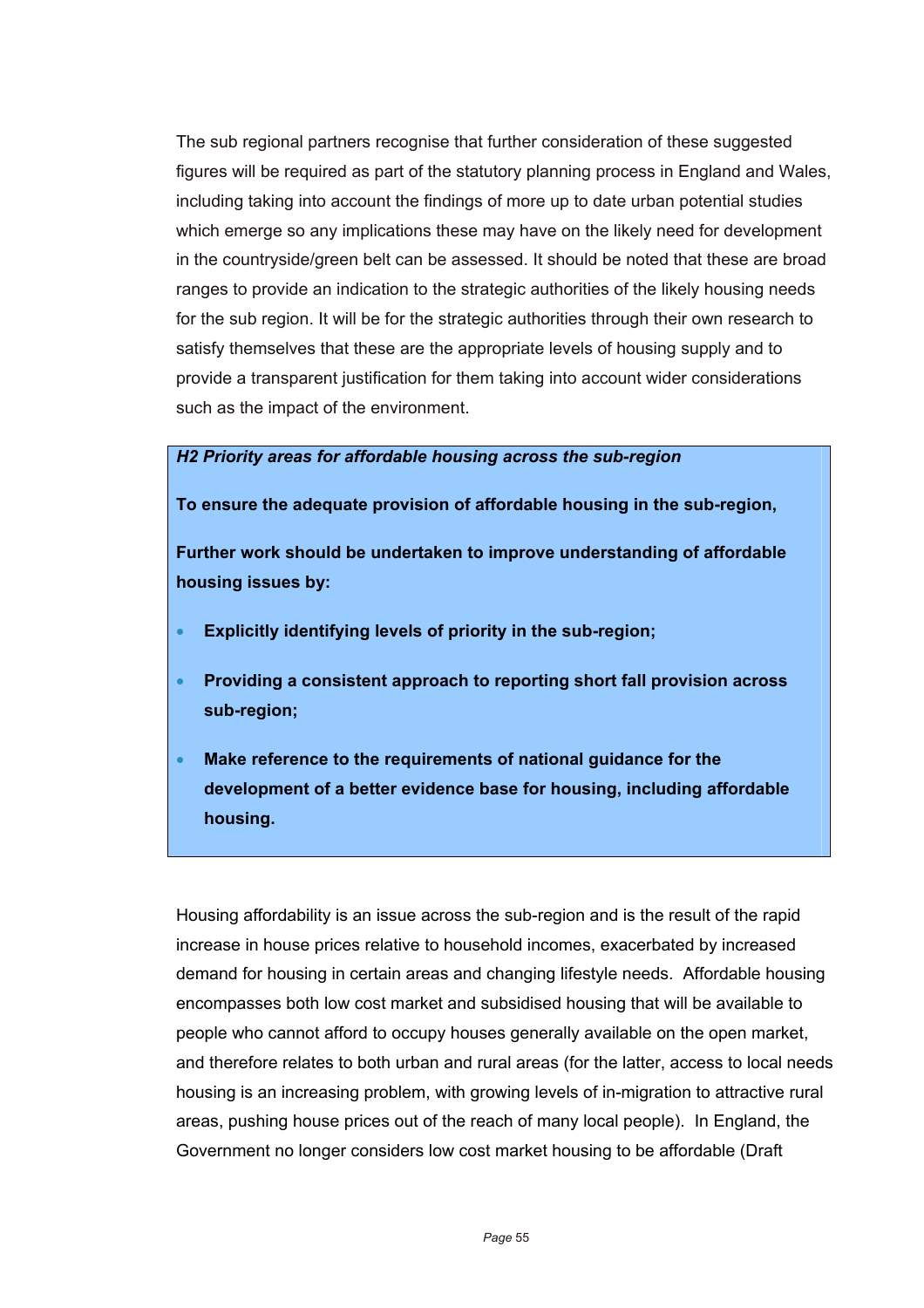Planning Policy Statement 3 : Housing) The policy context for addressing problems of affordability is set out for England by PPG 3 (Housing)<sup>15</sup>, Draft PPS3 (Housing) and Circular 6/98 (Planning and Affordable Housing), which emphasises the role that affordable housing can play in the creation of mixed and inclusive communities. For Wales, the scene is set by the National Housing Strategy 'Better Homes for People in Wales,<sup>16</sup> TAN 2 (Planning and Affordable Housing)<sup>17</sup> and TAN1 (Joint Housing Land Availability Studies).<sup>18</sup> The National Housing Strategy has as its' vision statement for everyone to have the opportunity to live in good quality, affordable housing, to be able to choose where they live and decide whether buying or renting is best for them and their families.

The Regional Housing Strategy for the North West of England<sup>19</sup> includes the provision of affordable homes to maintain balanced communities as one of its priorities, citing that in certain parts of the North West 'excess demand and restricted supply have pushed house prices and rents beyond affordable levels for many local people'.

Emerging housing demand studies for the North West (including research undertaken by Nathaniel Lichfield and Partners in 2005) have shown that Chester suffers particularly in terms of levels of housing need, in particular with regard to affordability. However, it is important to note that affordability problems are not solely confined to Chester, and are present throughout the sub-region to varying degrees. Ellesmere Port, Flintshire and Wrexham experience significant affordability problems, as a result partly of the impact of the dynamics of the Chester housing market, and spreading demand for housing outside of the immediate Chester area into the wider sub-region, leading to rapidly increasing property prices.

 $\overline{a}$ 

<sup>&</sup>lt;sup>15</sup> "Planning Policy Guidance (PPG) 3 - Housing " ODPM, 2000, "Planning Policy Guidance (PPG) 3 - Housing Update – Planning for Sustainable Communities in Rural Areas " ODPM, 2005, "Planning Policy Guidance (PPG) 3 - Housing Update – Supporting the delivery of New Housing " ODPM, 2005

<sup>&</sup>lt;sup>16</sup>"Better Homes for People in Wales" National Assembly of Wales 2001.

<sup>&</sup>lt;sup>17</sup> TAN 2 "Planning and Affordable Housing" Welsh assembly Government 2006

<sup>&</sup>lt;sup>18</sup> TAN 1 "Joint Housing Land Availability Studies" Welsh Assembly Government 2006

<sup>19 &</sup>quot;North West Regional Housing Strategy 2005 " North West Regional Housing Board 2005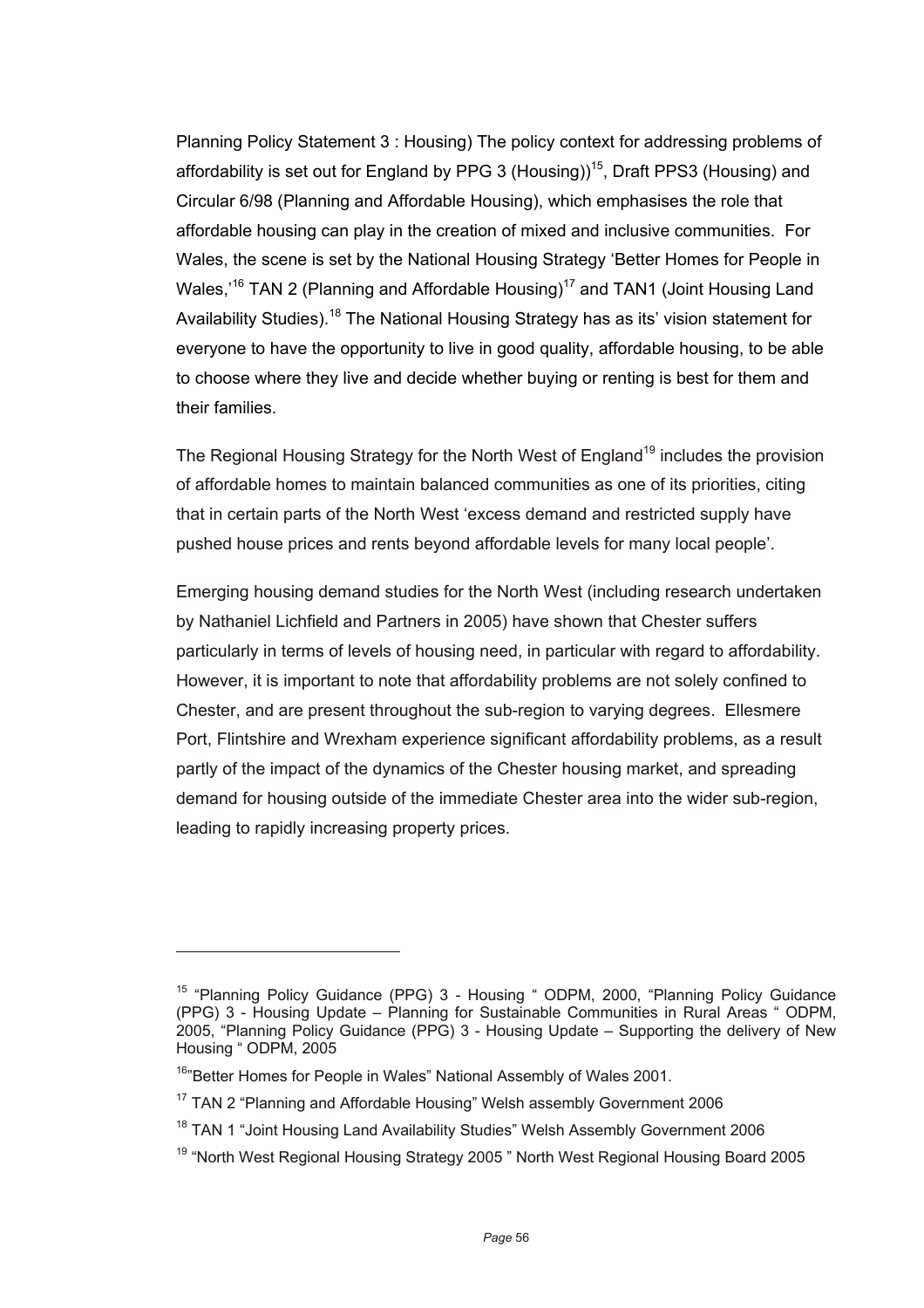The impact of increased demand for affordable housing in the sub-region has been exacerbated by a reduction in supply over recent years, with the result that most local authority areas experience an annual shortfall of affordable housing units. The Cheshire Sub-Regional Housing Strategy (2004-2008)) identifies a need for additional affordable housing per annum of 639 and 428 units in the districts of Ellesmere Port and Chester respectively. . A recently completed housing needs assessment for Flintshire has identified a shortfall of just over 800 units per annum for the next five years. The Latest Housing Needs Assessment for Wrexham indicates a shortfall of 147 units of affordable housing over the next 5 years. The need is concentrated in Wrexham Town, followed by the West and North-East of the County Borough.

Evidence from Local Housing Needs Assessments and from examination of property market trends suggests that demand for affordable housing within the sub-region will continue to increase, and it is therefore paramount that supply issues are addressed during the timescale of the Sub-Regional Spatial Strategy. The following policy identifies Priority Areas for affordable housing within the sub-region. Within these areas, it will be the responsibility of the emerging Local Development Frameworks to establish targets for affordable housing on a site by site basis, subject to identified local housing need and based on current Housing Needs Assessments as necessary. Affordable housing needs to be well located in relation to employment opportunities and amenities and public transport connections.

#### *H3 Support for housing in the regeneration areas*

**Regeneration of the more disadvantaged areas identified within the sub-region will be encouraged through new housing development where this is acceptable and appropriate in environmental, social, infrastructure and capacity terms.**

Many of the regeneration areas within the sub-region have traditionally been associated with relatively low levels of housing demand. The Housing Market Renewal Initiative (HMRI) Pathfinder programmes have shown that housing-led growth can actually help to generate a new vitality in disadvantaged areas and encourage people to both join the labour market and undertake skill development programmes. This housing led renewal involves the improvement and upgrading of existing housing as well as new build.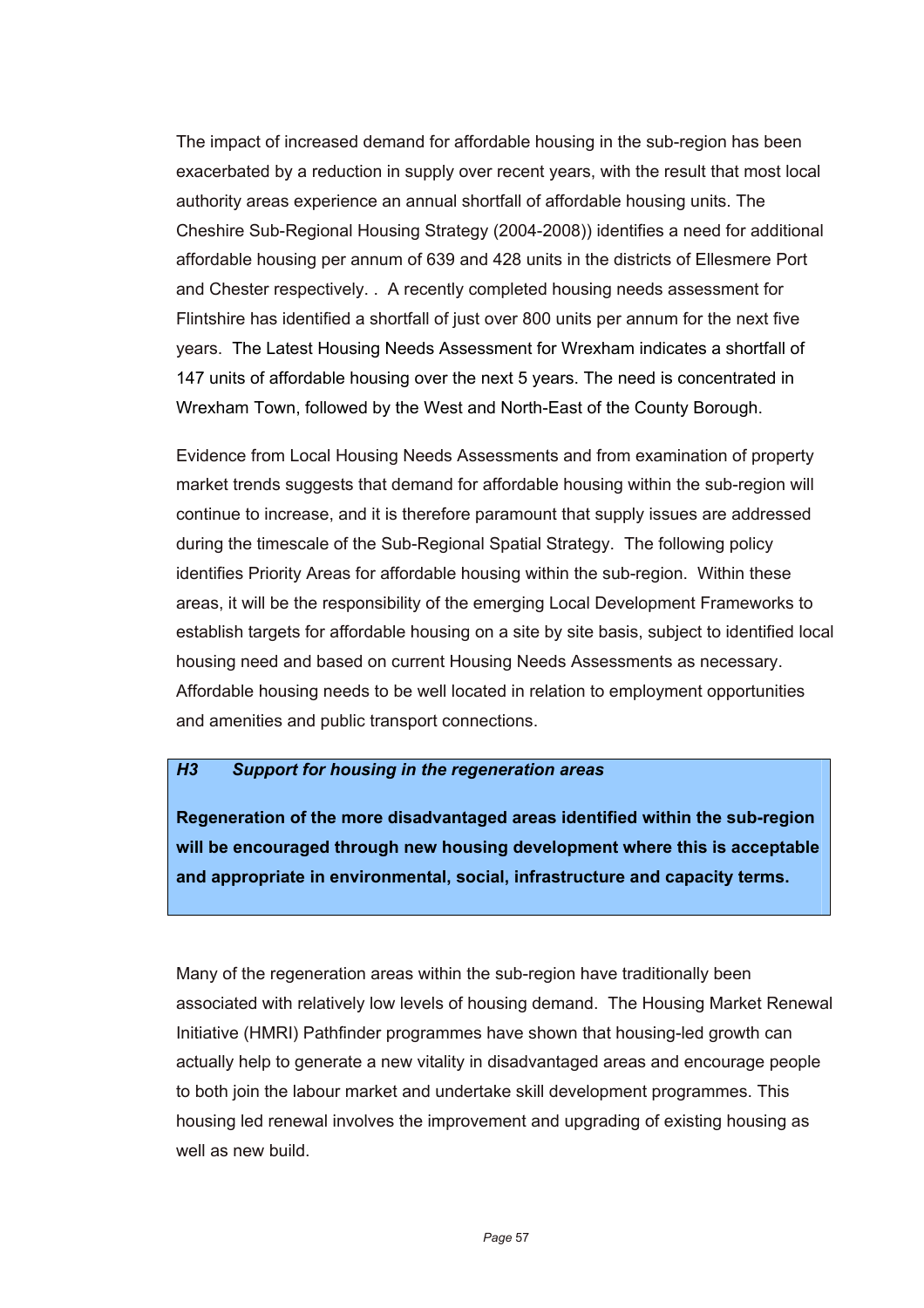It is acknowledged that certain of the regeneration areas identified by the Strategy, in particular the disadvantaged areas within Wrexham County Borough of Caia Park, Queensway, Plas Madoc and Gwenfro, do not provide significant opportunities for development, either for housing or for employment. Improving the opportunities for these areas will be best achieved through the provision of improved access to education and training, and by better physical access to key employment locations.

### *Employment*

It has been identified that within the sub-region:

- There is a substantial supply of employment land but there are significant problems of quality and site readiness; and
- There are important gaps in the overall supply, especially in relation to quality sites for high value added activities.
- The traditional planning approach is centred on making employment land provision (based primarily on density assumptions) to cater for a forecast number of jobs. The demand side of the equation is rarely taken into consideration – neither are the varying investor requirements from one sector to another.

It is therefore important that the Strategy should enable provision for responding to current and potential demand and aim to fill key gaps in the sites portfolio. Matching the various types of economic activity (especially those of a high value added nature) is therefore a key feature of the Sub-Regional Spatial Strategy.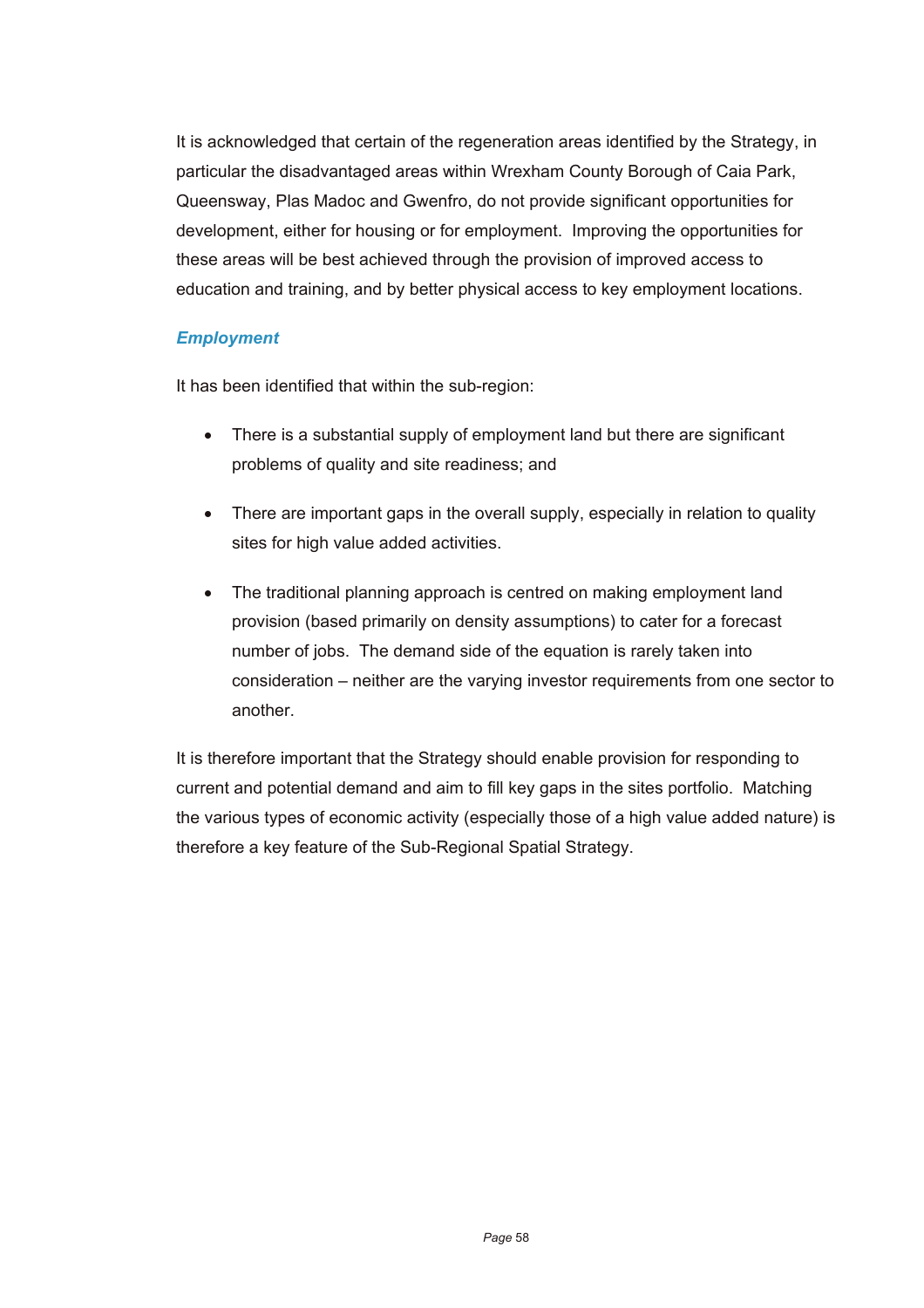#### *ECON1 Review of Existing Employment Sites*

**Local authorities within the sub-region are encouraged to reassess their supply of employment land and consider where appropriate its continuing relevance to employment uses. This should include a reconsideration of existing land allocations for large scale, single user inward investment sites. Where relevant, appropriate alternative uses for sites should be identified, subject to compatibility with other planning policies.** 

**Sites in active use could also be reviewed to see if they can be redeveloped or upgraded to maximise their potential and flexibility, as this may reduce pressure of new greenfield development.** 

**Since the publication of the framework for Joint Action for public consultation in December 2005, Ellesmere Port and Neston Borough Council, Denbighshire County Council and Wrexham are carrying out employment land reviews and it is expected that other Local Authorities across the sub region will be do the same.**

The sub-region experiences a relatively large supply of employment land. However, there are issues of site readiness, suitability and attractiveness to current markets. Some of this land may no longer be of relevance to employment uses as both the structure of industry and key location factors driving investments have changed. It should be recognised that employment growth can only be achieved within the parameters of environmental and infrastructure capacities.

In particular, the strong trend past decades for planning authorities to make provision for large-scale, single-user, inward investment sites, especially for manufacturing activities like automotive, electronics and chemicals businesses, has declined. This has led to a proliferation of designated sites throughout the UK and effectively 'tied up' a relatively large amount of land from being used for other purposes, including other employment purposes. The market for such activities in the UK has declined significantly in recent years and now only a relatively small portfolio of these sites is required.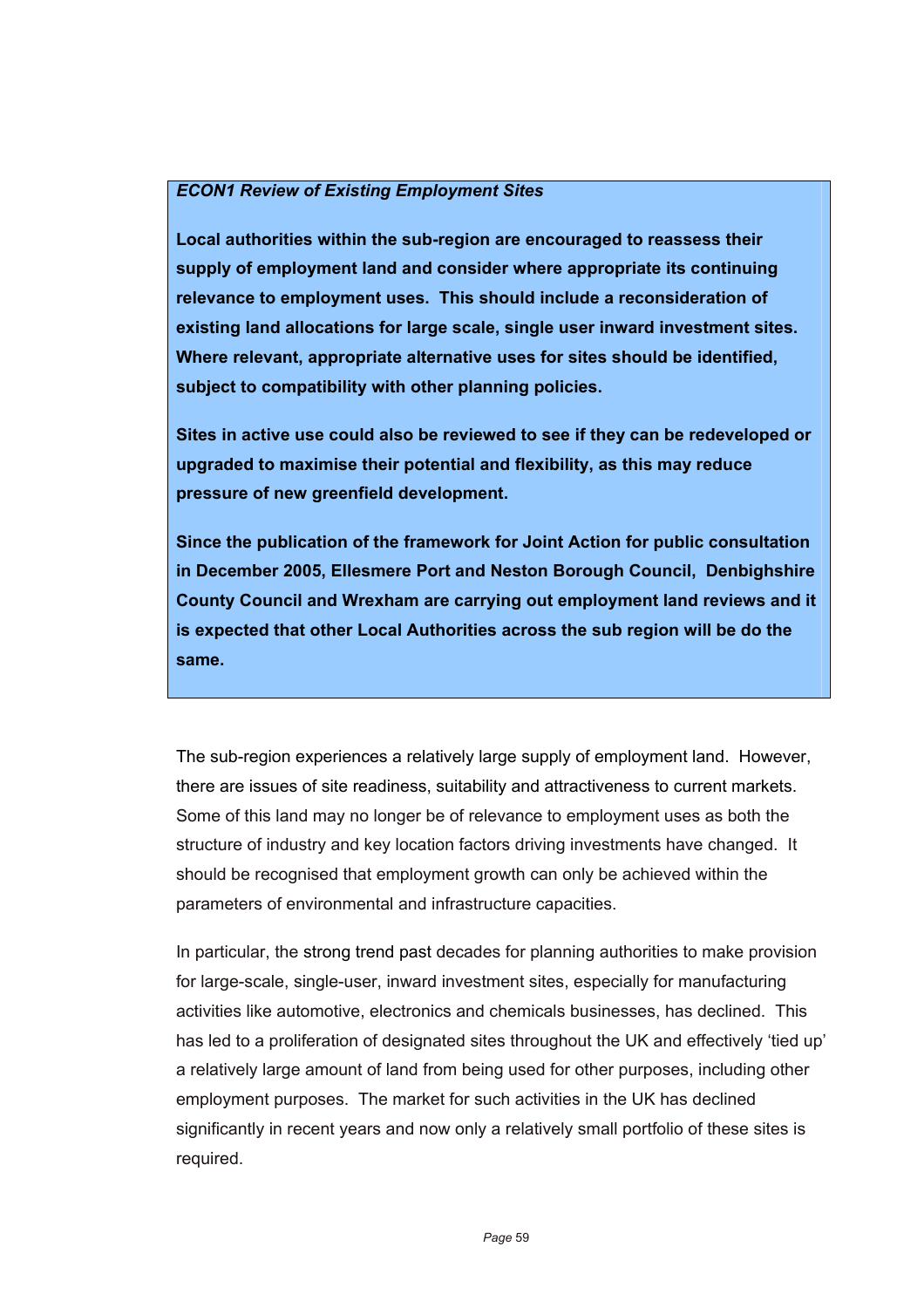Increasingly, as the role of the public sector in property development diminishes – with notable exceptions such as high priority regeneration areas – employment land allocations must be attractive and viable for prospective private sector investors. If they are not, they are likely to remain just plans.

The strategy provides an opportunity for local authorities in the sub-region to reconsider employment land allocations and, where appropriate, identify alternative uses (including for example, housing, leisure, or 'green' uses such as forestry) if employment is no longer relevant or viable.

Local authorities should be encouraged to re-assess the relatively large supply of employment land in the sub-region – over 1,200 hectares – and consider its continuing relevance to employment uses. This re-assessment should embrace:

- The time period over which the land has been allocated for development but not taken up by prospective developers/investors;
- The constraints (and costs) of development; and
- The degree of interest expressed in developing the land.

Such a review may well identify the possibility of reconsidering the relevance of the employment land allocations and of identifying alternative appropriate uses. The review should recognise that both the structure of industry and commerce and the key location factors driving investments for employment-related activities have changed fundamentally in recent years. Inevitably, this has a knock-on effect on both the type and location of employment land sought by companies.

In the parts of the sub region where the development of local and strategic employment sites to deliver the strategy is not progressed through private investment alone, public finance should continue to be available through national government funding schemes and European Union structural funds for this purpose**.** 

### *ECON2 Employment Sites*

**Local Authorities across the sub region should work together to identify the strategic employment sites across the sub region. The location of and the detailed proposals for any sites will be included in local authorities'**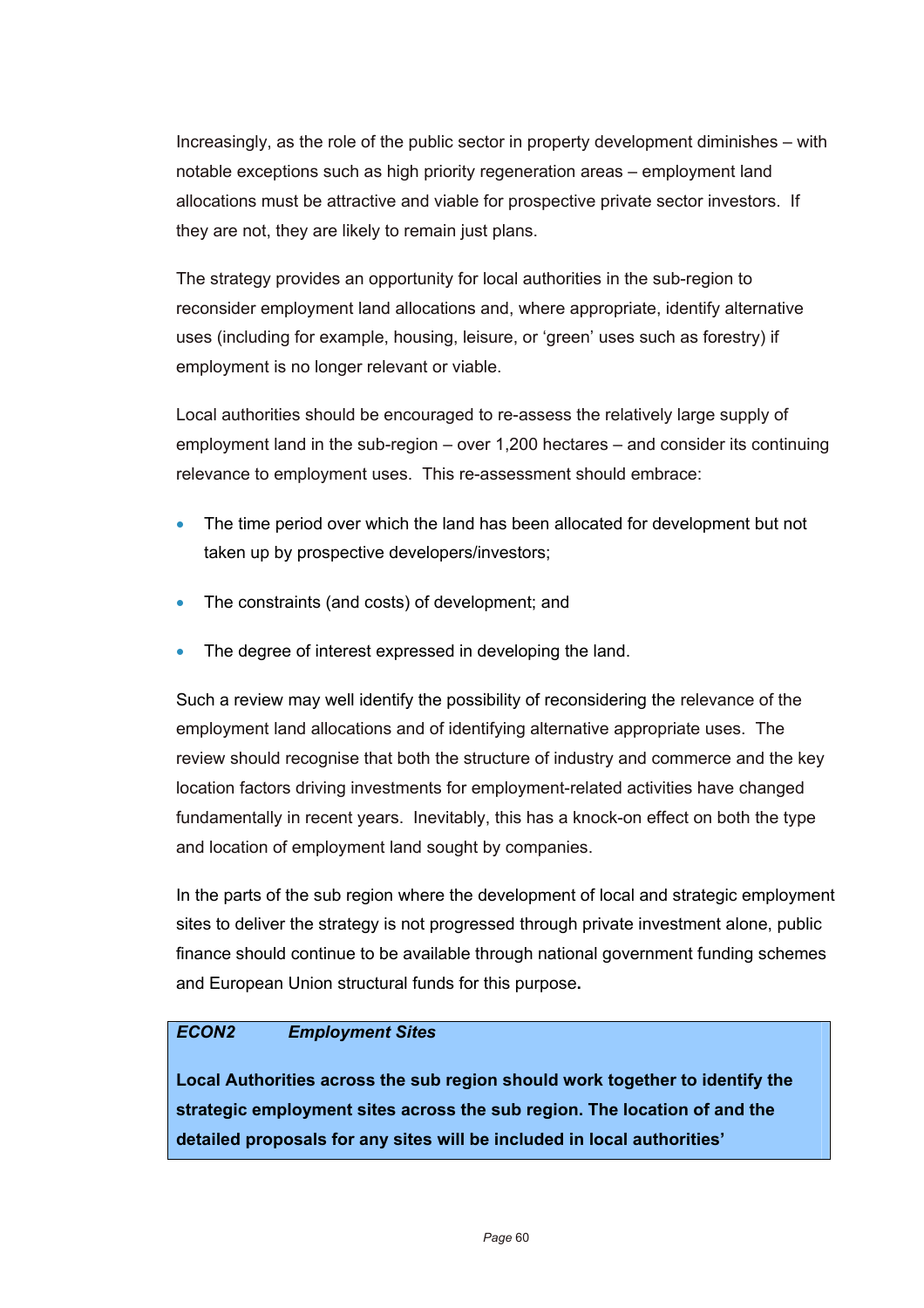**development plans and should also be considered within the context of environmental and infrastructural capacities. Action should be focused within the sub-region on the following:** 

- ¾ **A premier business park in the Chester area should be promoted for those business activities where there is a genuine current or prospective competitive edge for the sub-region in the regional, national and international marketplace. Further research is required to assess the quality of sites, the target sectors and the optimal locations for that development. This research should consider the need for:** 
	- **International headquarters;**
	- **Government sponsored research and development or potential government relocations; and**
	- **High value added business, financial and professional services.**

#### ¾ **Key sites to include:**

• **Warren Hall, Broughton** 

To act as a new focal point for growth of business services and sustainable development in the Chester-Broughton corridor.

#### • **Wrexham Western Gateway**

The expansion of Wrexham Western Gateway as a strategic employment site may be needed to support the continuing development of Wrexham as a major centre in the sub-region. However further investigations should first take place into the need for additional land allocations, their environmental and landscape impacts, and whether there are other more suitable locations in Wrexham County Borough.

- **Saighton Camp, Chester**
- **4M Economic Development Zone, Ellesmere Port**  New sites to diversify the economic base in the Ellesmere Port area.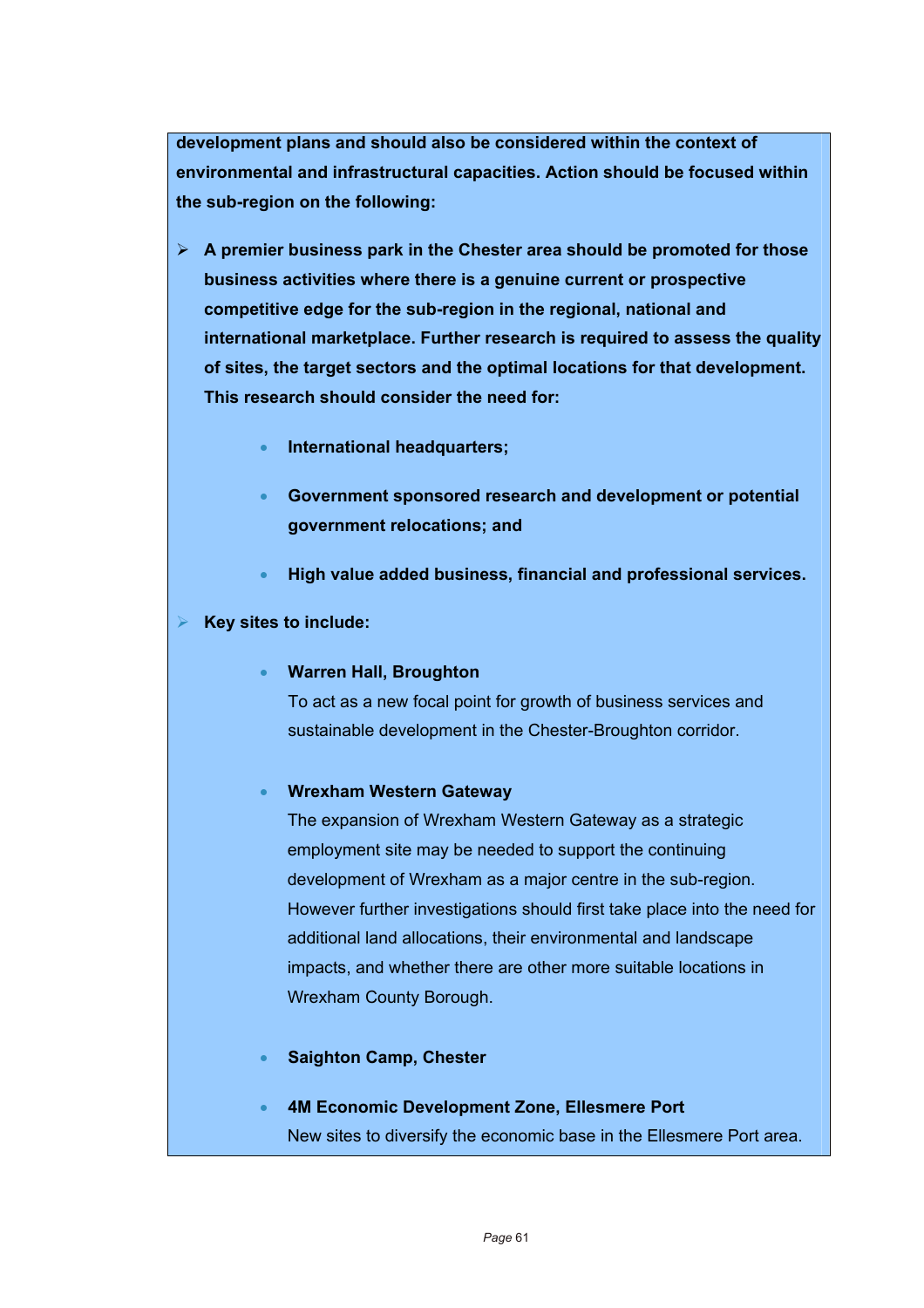The provides an opportunity for the implementation of a number of key sites of importance to the sub-region, including Hooton Station (Roften), Hooton Park (Vauxhall) and Pioneer Park.

### • **Northern Gateway, Deeside**

To serve as a natural extension to Deeside Industrial Park, which now has very little opportunity for development, but to also to accommodate a wider range of land uses to promote sustainable development. Sites in these areas have the potential to impact on sites within the Ramsar and Natura 2000 network. Development would only be permitted if the provisions of Policy ENV2 are satisfied.

- **Sites in the Chester and Ellesmere Port area with an emphasis on the re-use of brownfield sites/regeneration areas.**
- **St Asaph West/Bodelwyddan** to serve as a natural extension to the business park, to facilitate the expansion of the emerging industries already located in the area and to exploit the good access to the A55 corridor"
- ¾ **In line with the intention to promote sustainable development, a small number of strategic mixed-use sites should be brought forward for development, based on the following criteria:** 
	- **Good access to primary road and rail network and other public transport infrastructure;**
	- **Strong labour catchment area;**
	- **Ability to provide a minimum of 25 acres of land an initial focus upon brownfield sites; and**
	- **Market appeal to potential investors for employment and supporting uses.**
	- **Sites should not result in significant adverse environmental**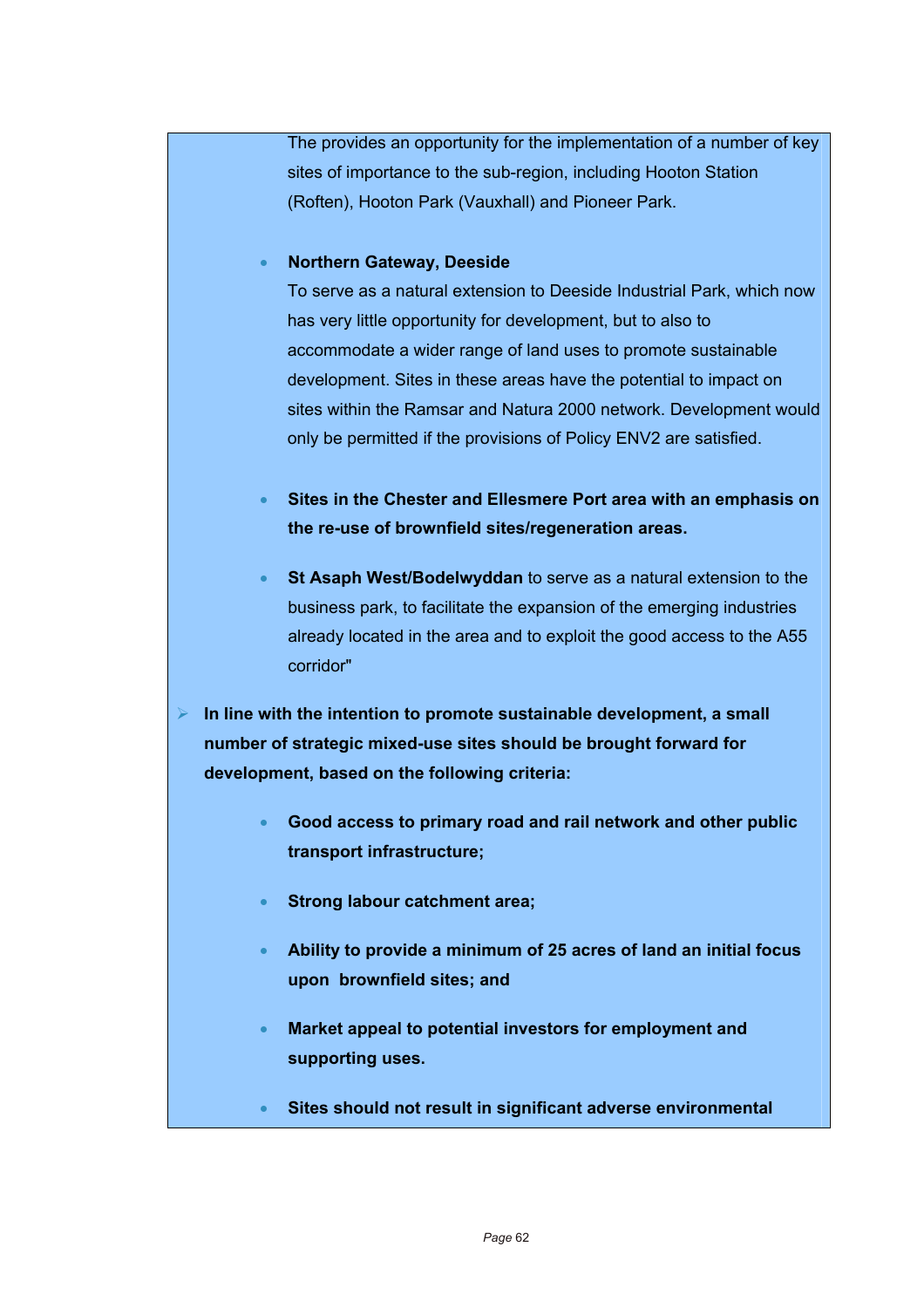#### **impacts upon Ramsar and Natura 2000 sites.**

¾ **City centre/town centre sites. The re-use of brownfield sites within town and city centres should be maximised with emphasis on:** 

> • **The main settlements of Chester, Ellesmere Port and Wrexham; and**

In Chester the emphasis should be on supporting the city's role as a sub regional centre and realising firstly the potential of key brownfield sites in the city and where such sites are not capable of meeting development requirements the promotion of sustainable urban extensions. Within Ellesmere Port and Wrexham the focus should be on supporting the regeneration of the town centres and enhancing existing services and facilities**.** 

• **The smaller-scale settlement of Mold.**

There is an overall ambition to ensure the continuing competitiveness of the subregion, together with intense competition for mobile, high value added investments and opportunities. The preparation of this strategy has highlighted the importance of the Chester's role in high value added service activity and the success of Chester Business Park as a competitive location for financial and business services. It has also highlighted the need to reassess current employment land allocations in the sub region to ensure Chester's role is supported into the future.

A key element of ongoing work should be to investigate the target employment sectors, the quality of sites required and the optimal locations for significant economic development. The local authorities across the sub region will need to work together to identify the potential sites. A new sub regionally significant employment allocation should be in a sustainable location with excellent public transport links. There will be a preference towards brownfield sites unless there is a demonstrable need to consider greenfield locations.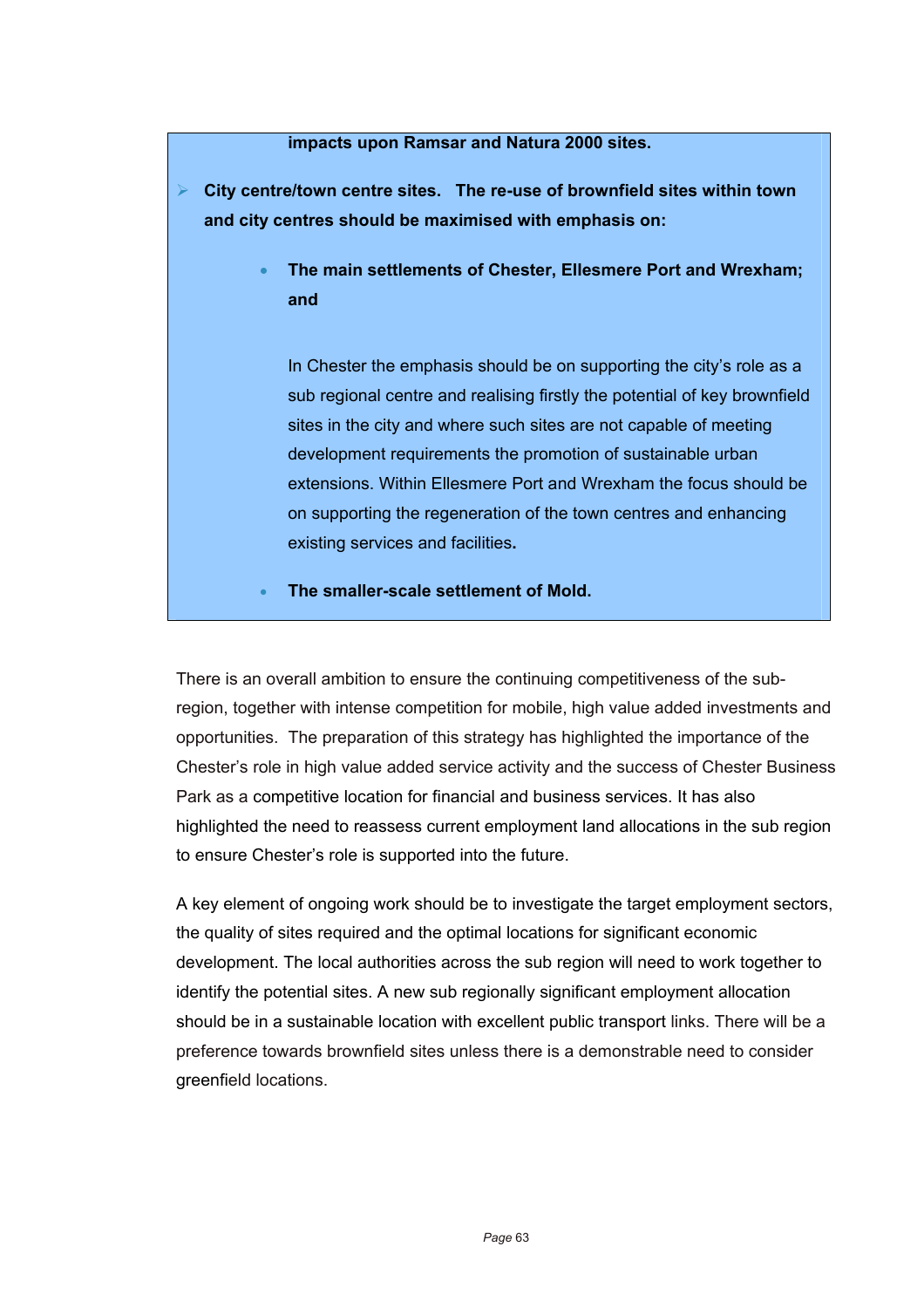Collectively the need is to identify and develop a relatively small number of new 'strategic' sites that can serve the international, national, regional and sub-regional roles – with a larger network of other sites to serve primarily local demand. The promotion of these sites will need to be taken forward collectively by authorities and agencies working together across the sub region and the sites identified in the development plans of the respective local authorities across the sub region.

The Strategy has already highlighted the international, national, regional and subregional roles of settlements and centres within the sub-region and these provide the framework for identifying strategic locations and sites. Of central importance to the Strategy is:

- The focusing of scarce resources on a relatively small number of 'strategic' locations/sites for each of the main economic groupings (for example manufacturing, processing, high level services); and
- In particular the creation/upgrading of employment sites in the regeneration areas which will have the appeal to attract mobile investment and job opportunities.

The need to create a portfolio of different types of employment sites in the sub-region is essential to meet potential demand requirements and ensure the Sub-Regional Spatial Strategy is delivered successfully.

In addition to industrial estates and business parks the value of strategic mixed use sites should be recognised, where there is an appropriate balance of employment development housing, leisure and retail. The increasing tendency towards a service sector economy has encouraged this market trend. However, it must be appreciated that in some key employment locations the housing will be located near to the employment site or on direct transport links rather than within the employment area.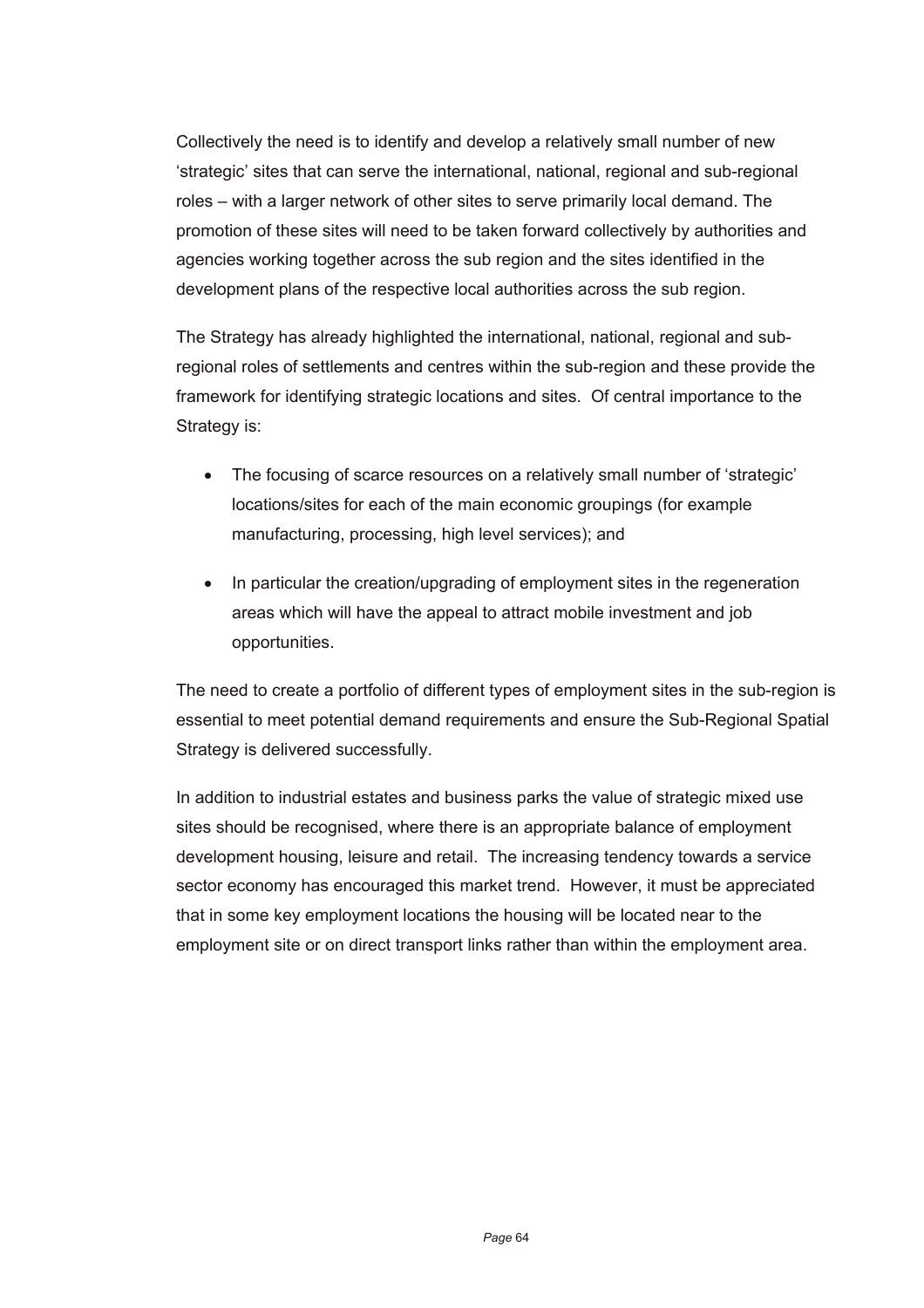Such mixed use sites can act as important focal points for economic growth in the subregion. They can have the added advantage of contributing to the sustainable development of the area, especially by combining uses in close proximity with the potential to reduce commuting. Such sites can also be of appeal to potential employers as they are able to offer a package of employment land and supporting infrastructure – such packages are in increasing demand, especially when the availability of skilled labour is now arguably the single most important factor influencing the choice of location for a wide spectrum of economic activities.

### *ECON 2a*

**In taking forward any of the strategic sites identified within this Strategy, it is essential that detailed environmental appraisals and/or capacity studies are undertaken on a site by site basis to ensure that there are no significant adverse environmental impacts, particularly on sites within the sub-region protected by European designations. In particular, appraisals should be focused on ensuring that only appropriate land-uses are taken forward for each site.** 

New economic developments must be supported by appropriate public transport infrastructure and that the transport impacts must be fully assessed and mitigated in advance of new development occurring.

The redevelopment of coastal, industrial and brownfield sites in the Flint, Bagillt and Mostyn areas for premium office/scientific use classes could make better use of such a coastal strategic location, by encouraging higher quality jobs, reduced freight traffic, and be more consistent with the environmentally sensitive location.

#### *Connecting places and people*

### *T1 Promoting links between homes and jobs*

**The following links will be strengthened and promoted as public transport routes, to improve connectivity and public transport provision and to encourage a reduction in the use of the private car:**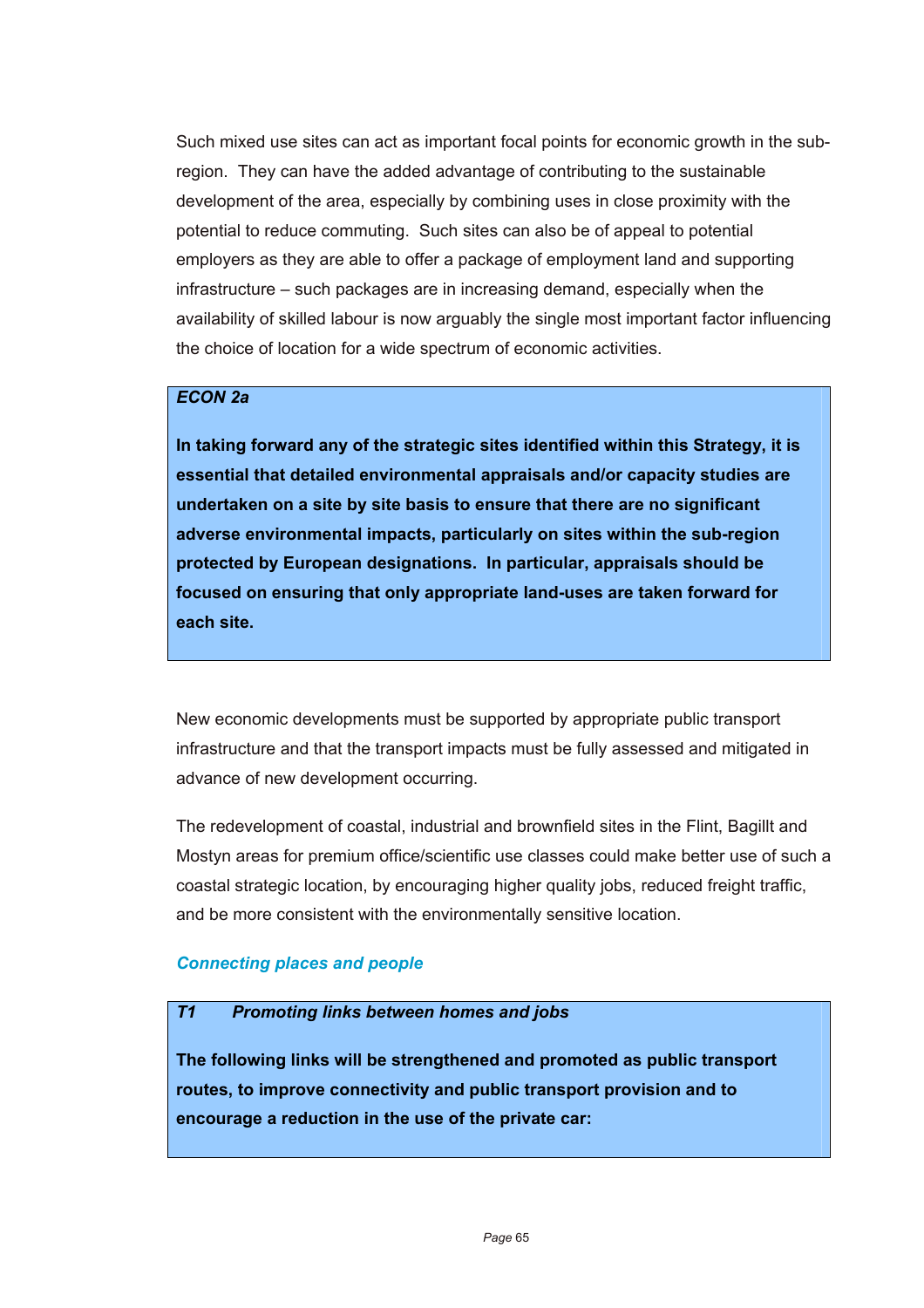- **Flintshire coastal corridor and onwards to the towns of coastal Denbighshire and the Vale of Clwyd;**
- **Wrexham-Bidston railway corridor;**
- **Chester to Ellesmere Port, including the Chester-Hooton-Birkenhead railway line;**
- **Wrexham to Chester; and**
- **Wrexham to the Dee Valley**

The strong economic, social and cultural links across the Sub-Region are now wellestablished and accepted. Most movement takes place via the high quality road network, which continues to be improved. However, links by public transport are much less well developed.

If the Sub-Region is to continue to succeed, it must develop better public transport, both for moving people and goods, both within the area and with the rest of the world. This is vital for the area to retain its competitive position as a major manufacturing location, able to compete on a world stage and also if we are to see regeneration of the more deprived parts of the Sub-Region.

Links between homes and jobs will be improved by relieving certain existing congestion 'hotspots' and importantly by developing public transport routes, thus offering a choice of travel mode. In addition the identification of strategic mixed-use sites will offer opportunities to reduce the need to travel, by developing homes and jobs on the same or related sites and ensuring such sites are serviced by public transport. It is essential that where new residential sites or employment areas are identified that public transport requirements are taken into account in the site layout and that service provision is operational from occupation of the development.

Various enhancements to public transport services and facilities are necessary. These may include the provision of new services such as:

• Limited stop express services;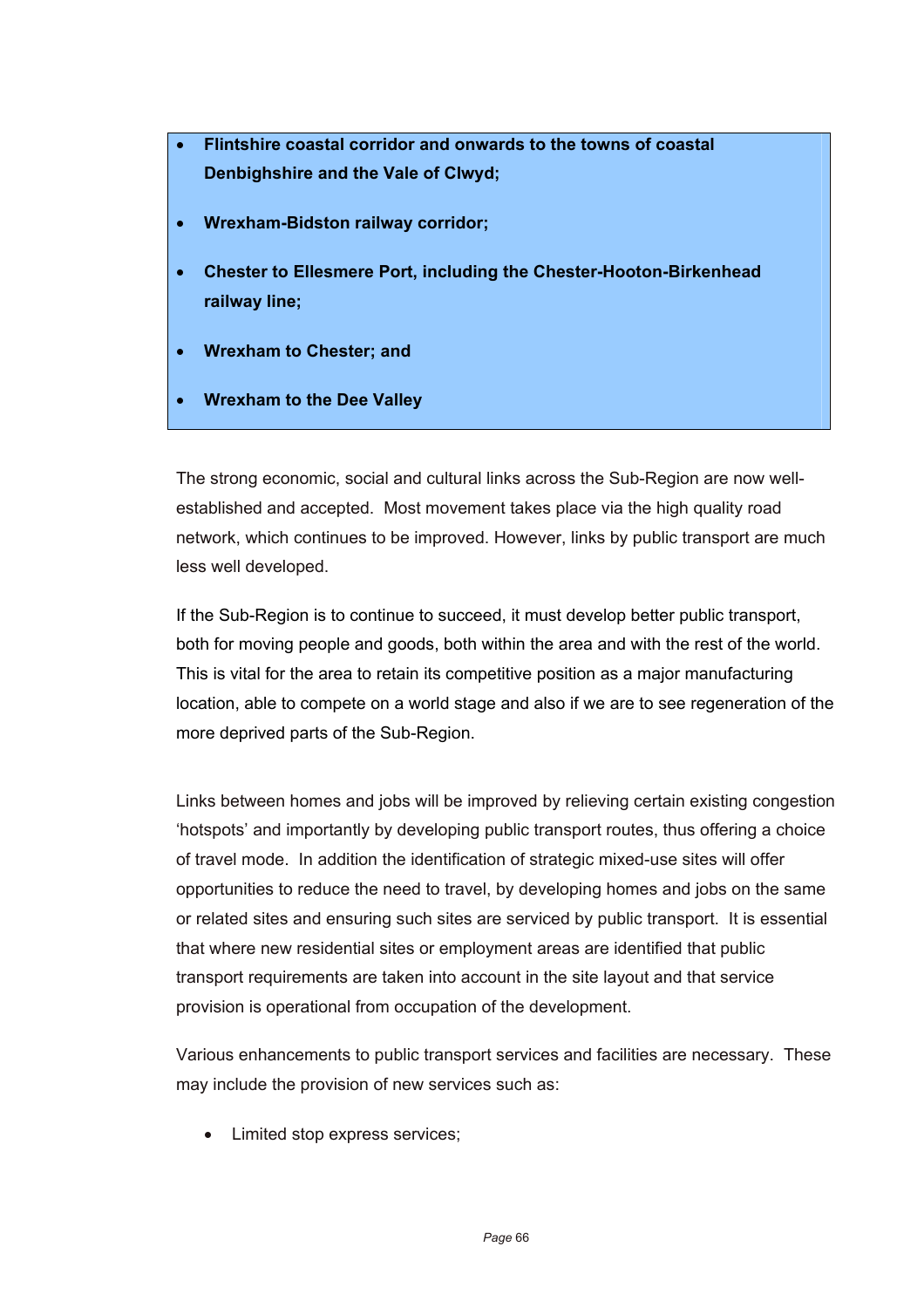- Quality bus corridors;
- Improvements to interchanges; and
- Development of a core public transport service with links to community services (to strengthen links with the rural hinterland).

Proposals for additional employment developments which will result in a traffic impact upon the Trunk Road Network will need to be supported by appropriate highway mitigation measures that seek to reduce and minimise traffic impact. The capacity of key highway routes must be borne in mind in relation to proposals that will result in a growth of economic prosperity and investment in improvement proposals should be implemented where necessary.

The development of improved transport links in the sub region will be developed further as part of Regional Transport Strategies and Local Transport Plans and joint working between the sub regional partners. The opportunities for joint work at a sub regional level are set out in the Action Plan to this Framework for Joint Action. The implementation of transport schemes will be dependent on statutory procedures and the availability of funding.

### *T2 Provision of an Integrated Transport Strategy*

**Local authorities and other Strategy partners will need to work together to prepare an Integrated Transport Strategy for the sub-region, taking into account the Regional Transport Strategies for the North West of England and North Wales.** 

The Sub-Regional Spatial Strategy, by identifying the long-term spatial distribution of development will enable the provision of transport infrastructure and services to be better integrated. It will provide a framework for national and regional agencies, local authorities and rail and bus operators to work together. The Strategy will influence the demand for public transport services and assist with the definition of offsite works/service enhancements that are required to ensure the principles of sustainability are met, particularly with regard to choice of travel mode and the potential use of demand management.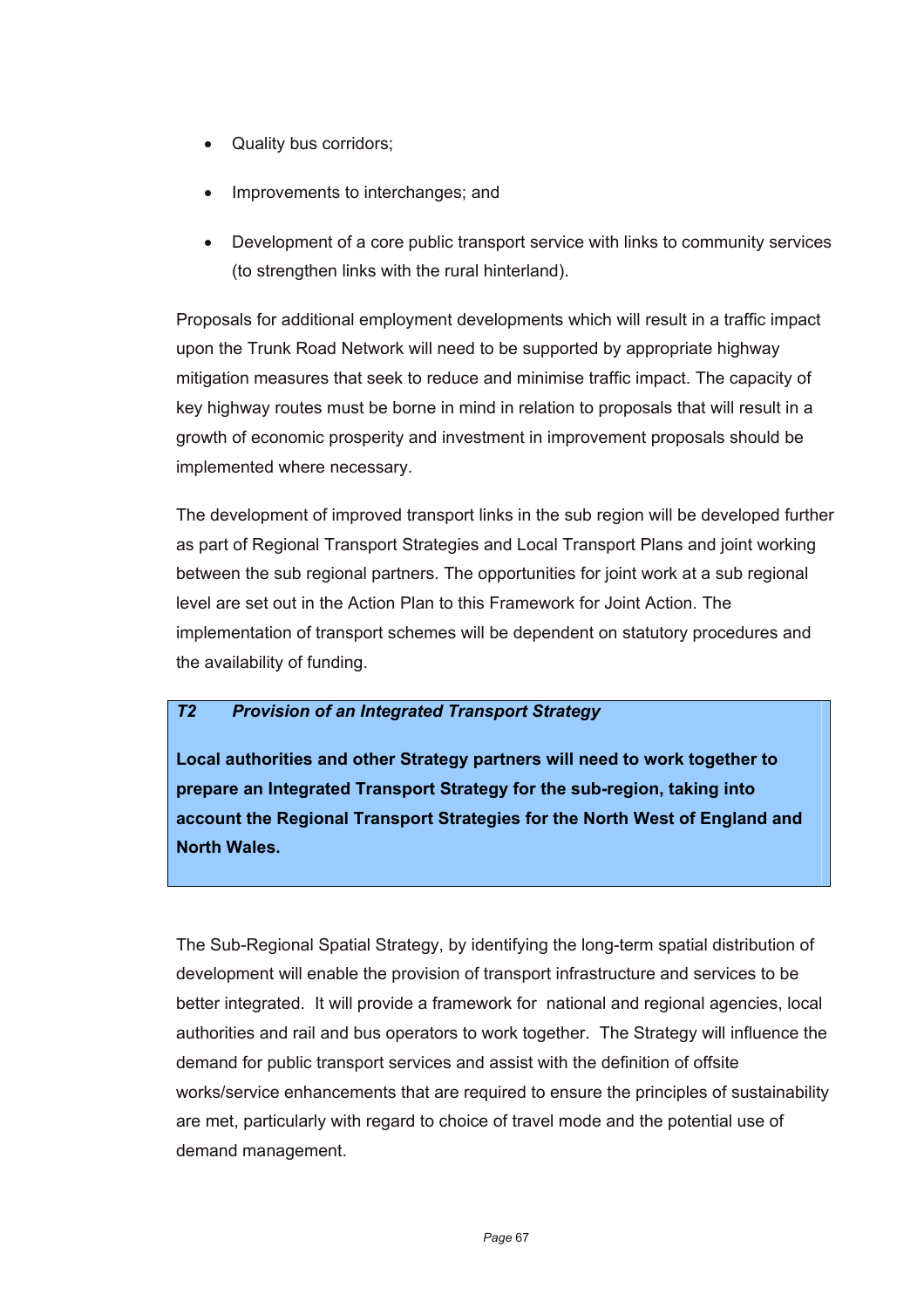### *T3 Encouraging ICT Infrastructure Development*

**Local authorities will be encouraged to work in partnership with other organisations and agencies to promote the continued development and coverage of ICT infrastructure within the sub-region.** 

The presence or absence of adequate ICT infrastructure throughout the sub-region will become increasingly important during the Strategy period, as location requirements of businesses adapt and change to modern technology and as home-working increases. Outside of the main settlements and centres of the sub-region, ICT infrastructure can contribute greatly to the rural economy. The lead in Wales comes from the Welsh Assembly Government's Wales On Line Initiative.

### *The Rural Hinterland*

The rural hinterland of the sub-region differs from its urban settlements and centres in terms of environmental, social and economic characteristics and as a consequence warrants specific attention.

#### *R1 Improving the competitiveness of the agricultural sector*

**Farms will be encouraged to develop both as producers and through the introduction of complementary activities**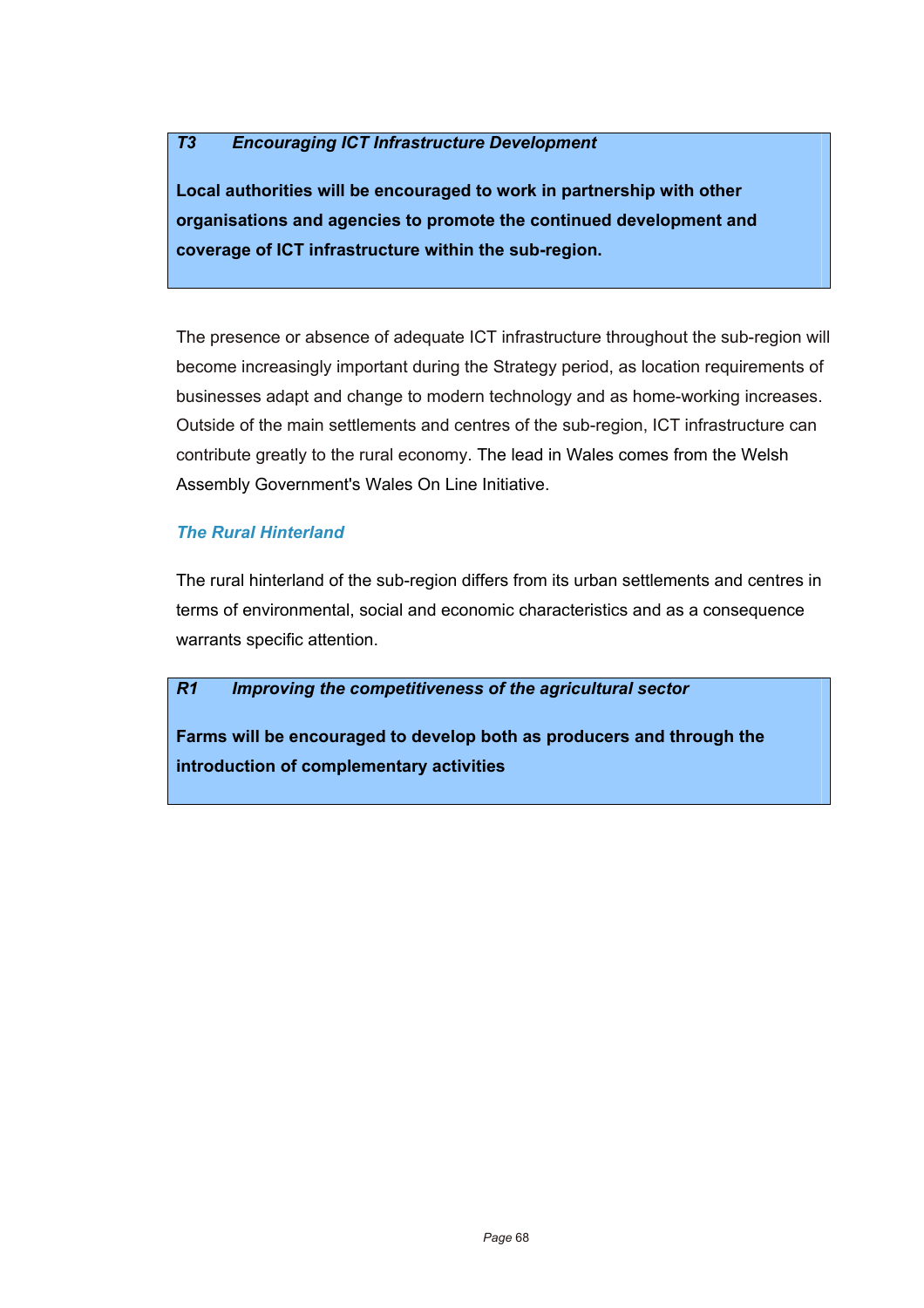Changes to farming policy and a number of set-backs over recent years such as the BSE and Foot & Mouth crises have led to concerns over the sustainable future of the farming industry. Nevertheless, agriculture continues to make a major contribution to the economic prosperity of the sub-region's rural hinterland and exerts a major influence upon the appearance and well-being of its natural environment. The viability of agricultural holdings as productive units can be improved by adding value to their products, finding new markets for them and by introducing new products, technologies and quality schemes. Farm diversification projects may encompass a wide range of areas – from renewable energy to tourism accommodation. The role of tourism in particular in the sub-region presents a considerable opportunity to benefit local economies – whilst traditionally confined by seasonal variations and characterised by low wages, it may provide an important way of supporting farming businesses. It is, however, important to protect the best and most versatile of the sub-regions farmland.

#### *R2 Improving the vitality of rural communities*

**The application of new technology and an improved supply of housing tailored to local circumstances can bring prosperity and secure local services in rural communities.**

The vitality of rural communities can be improved by enabling their residents to obtain well paid work and obtain the services which they require in the areas where they live. Advances in information and communications technology mean that work with a high added value can now be undertaken in any location. By ensuring access to the latest telecommunications infrastructure, new high quality employment opportunities can be provided for working age residents in rural communities without them having to commute or relocate to urban centres. The resulting prosperity, together with an improved supply of housing tailored to local circumstances, can maintain or increase demand for local services, thereby improving viability and reducing the risk of withdrawal. Co-location of services in multi-use premises can further assist in this regard.

### *R3 Improving rural accessibility*

**Links between rural and urban areas within the sub-region will be**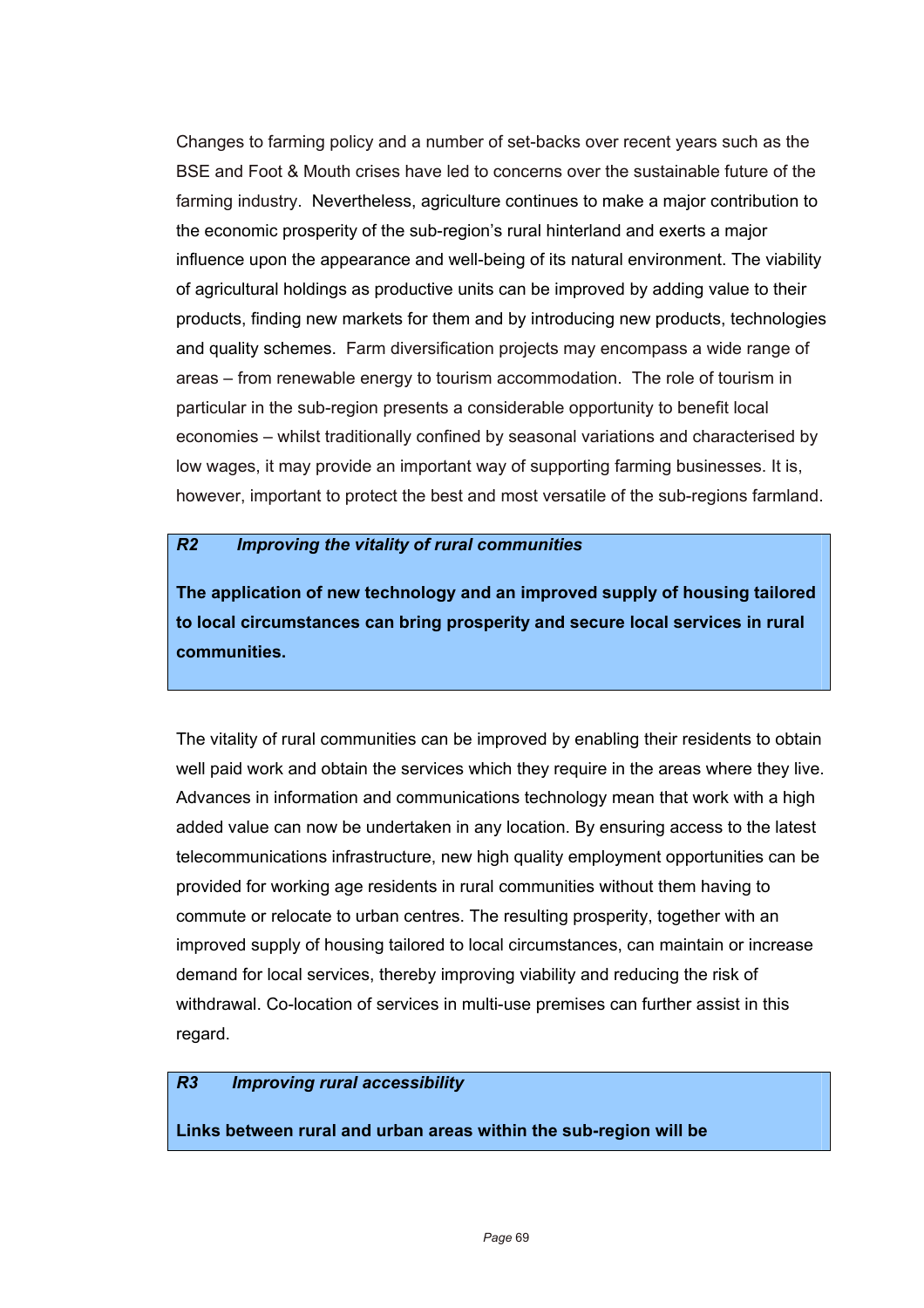**strengthened, to provide rural residents with greater choice and flexibility over employment and service provision where this cannot be provided within their own communities.** 

The rural hinterland is characterised by a more dispersed settlement pattern. Residents of rural areas are often disproportionately more reliant than their urban counterparts on the private car for the majority of their trips, due to issues associated with choice and availability. Residents may also be restricted in terms of access to jobs and services as a result of poorer public transport links between the rural hinterland and the urban settlements and centres. Improving rural accessibility will rely upon strengthening public transport links, including innovative community transport (particularly feeder services to core routes) between rural and urban areas. The subregion's market towns act as service and employment centres for its rural hinterland and the provision of infrastructure and services in these towns needs to be sufficient to fulfil this role.

### *Skills and training*

#### *ST1 development of a new skills and training agenda*

**Partners within the sub-region should be encouraged to develop a new skills and training agenda, focusing on the up-skilling of those already in employment as well as the re-skilling of those who are economically inactive.**

In any western economy the challenge posed by a changing industrial structure can have significant impact on spatial planning policy. The challenge for the sub-region in achieving a growth strategy is to embed existing investors while at the same time continue to focus on attracting new and nurturing existing businesses in the targeted high value sectors.

Some of the key employers, such as Airbus, Vauxhall Motors and MBNA and their associated sectors (aerospace, automotive, and financial services) have been engines for growth in the sub-region over the last 5 years or so. They have provided significant job opportunities with salaries above the sub-regional average. They have made a significant contribution to regional growth trends.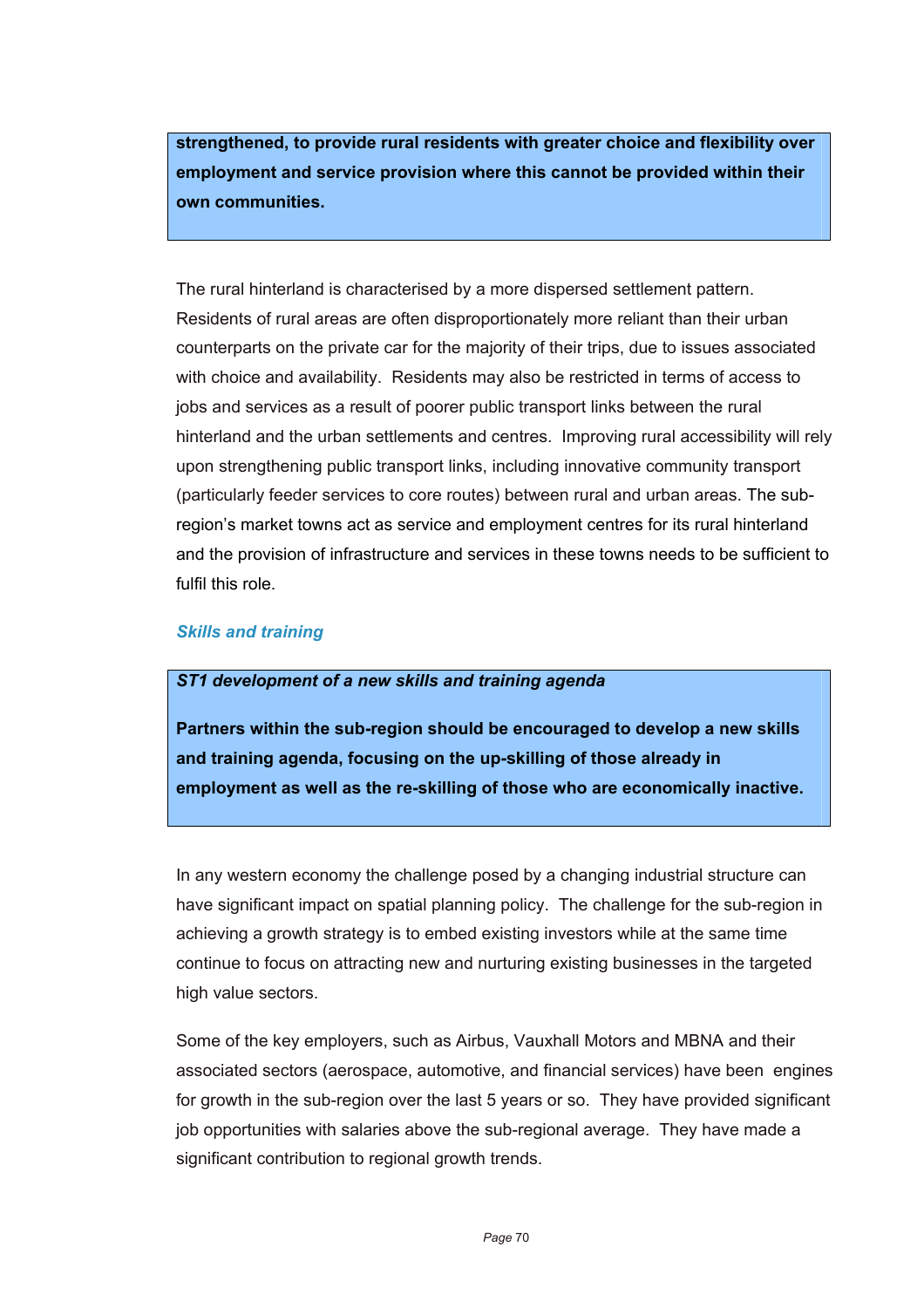However, as these sectors, and the major companies in particular, are now subject to intense global competition from low cost/offshore location and competitive locations elsewhere in Europe (in the case of Airbus). These businesses and their continued positive contribution to the growth of the sub-regional economy will be crucial, particularly as the FDI greenfield investment market is slowing down.

The continued up-skilling of the existing workforce in the sub-region is clearly a priority as it contributes to the overall improvement of the competitiveness of existing businesses and helps embed them into the sub-regional economy.

The priority of the skills and training agencies, throughout the sub-region in prioritising the up-skilling of those in work should continue and this should continue with a focus on the key sectors and businesses in the sub-region.

Those economically inactive, particularly in the regeneration areas, will also need to be trained and upskilled if they are to take the advantage of new employment opportunities in the sub-region. This has to take place alongside the upskilling of existing workforce if the sub-region is to achieve growth targets. It will also assist in the process of revitalising the regeneration areas and improve resident access to employment opportunities.

Lifelong learning is an increasingly important theme and is especially apt in a subregion that is both economically strong but also susceptible to significant structural change in the future. New skills and training programmes include those aimed at helping existing employers to develop more structured and longer-term approaches to staff recruitment, development, education and training.

### *Retail*

Chester is a major shopping destination for not only the sub-region, but for the North West of England and North and Mid Wales. Together with its tourism role, it has a national significance.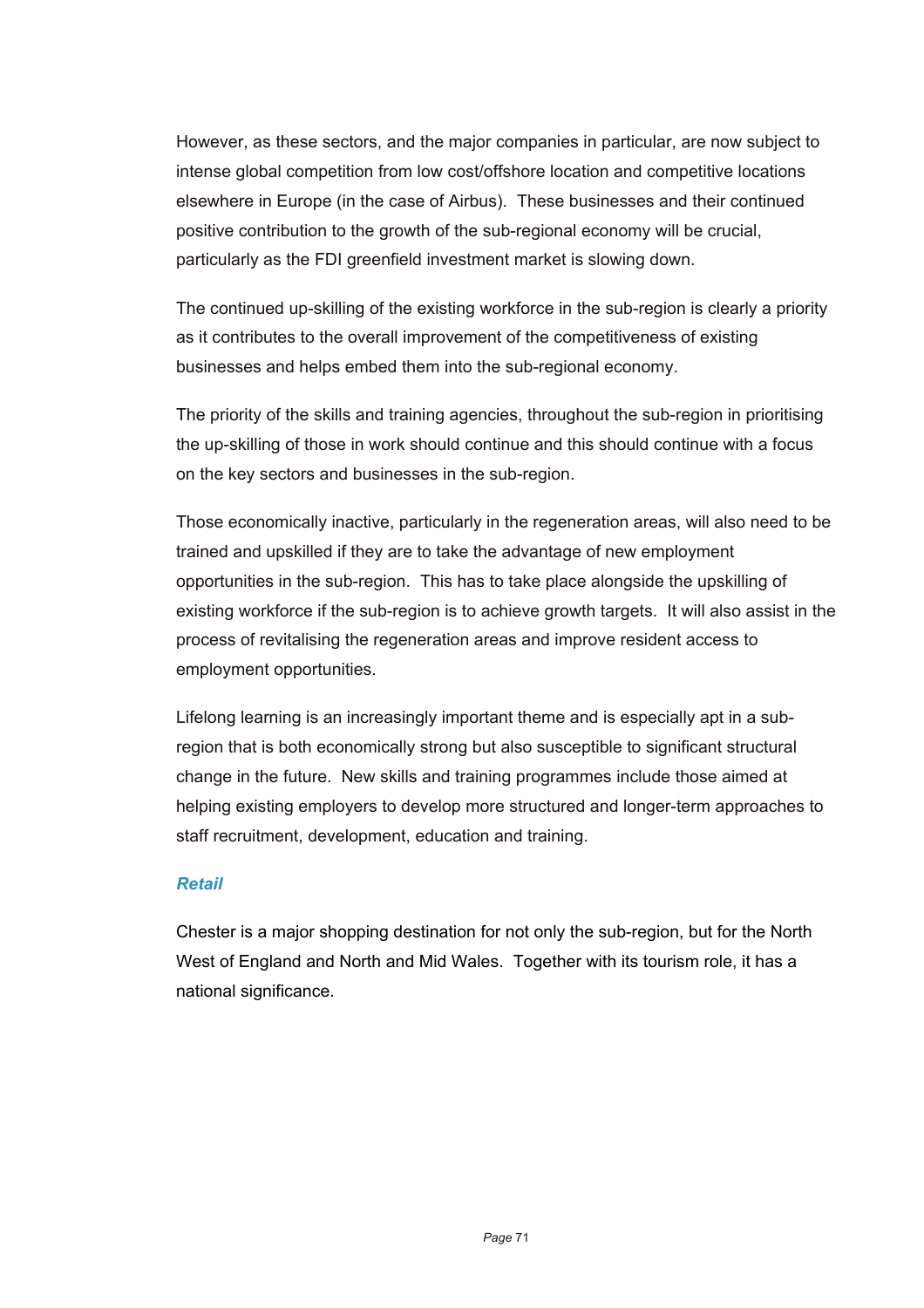Wrexham has an increasingly important regional retail role to play. Major regeneration projects have been completed which have greatly increased the town's retail offer and there are a number of other projects either under construction (for example the former brewery site) or about to start, which will further enhance this offer. Similarly there are proposals for Ellesmere Port which will improve its shopping environment. In addition, there are a number of town centre shopping areas in the sub region of which some to varying degrees have been affected by out of town shopping complexes or edge of town supermarkets.

#### *RET1 Out-of town retail developments*

**There should be a strong presumption against granting planning consent for new out-of-town retail developments.**

The regional planning policies for both Wales and the North West region reinforce the role of city and town centres and discourage out-of-town developments. This concentration on city and town centres for future retail developments should be the cornerstone of future planning policies for retailing.

### *Leisure and tourism*

### *L1 Promotion of the sub-region as a tourist destination*

# **The sub-region will be promoted as a national and international tourist destination.**

The sub-region as a whole has much to offer as a tourist destination, with a full spectrum of attractions, services and facilities. The sub-region includes a wealth and variety of attractive landscapes, historic towns and villages and sections of coastline. Leisure and tourism are likely to be important sources of future economic growth in the sub-region but with an emphasis on activities and jobs at the lower end of the value added chain. However, leisure and tourism are also a vital element of the overall infrastructure of the sub-region for residents, visitors and investors alike.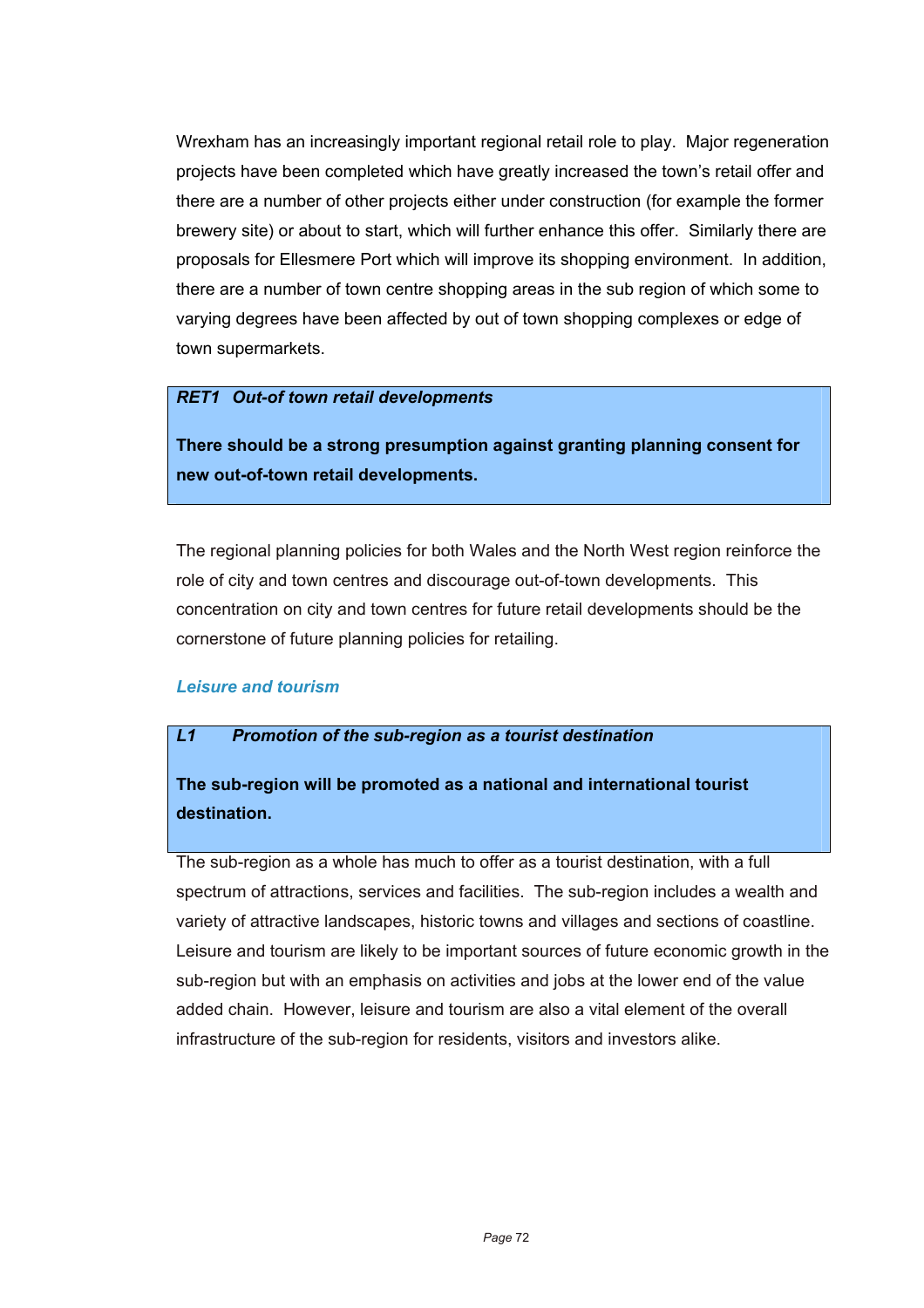At the top end of the market, Chester's heritage assets are recognised as being internationally significant. Despite its existing status as an established heritage destination, the Historic Towns and Cities in England's North West study recognises that there is significant potential for Chester to more fully realise its heritage assets and position itself as an international-class historic city<sup>20</sup> There are now plans to promote the Chester City Culture Park and a new 21<sup>st</sup> Century development for Chester Zoo. Both have been identified as 'Signature Tourism Development Projects' by the Cheshire and Warrington Tourism Board (CWTB) and have huge significance for the sub-regional economy over the next ten years. Furthermore, the Regional Tourism Strategy<sup>21</sup> recognises Chester as a regional 'Attack Brand', thus providing opportunities to use the brand not just for promoting Chester itself but also to help in the wider promotion of the sub-region and region.

There are a number of other, local, tourist attractions that contribute to the tourism offer of the sub-region. For example tourism is worth over £66 million to the Wrexham economy, with growth of over 6% pa. As the sub-regional economy grows, its potential to attract footloose investment in key growth sectors will be dependent to some extent on quality of life decisions rather than incentives, and a high quality natural environment will be a major advantage which partners must exploit. Whilst tourism is very important for the sub-region it is important to appreciate that quality of attraction and service is of fundamental importance in a very competitive market with consumers being increasingly selective. Tourist development must be appropriate to the environment and locality to prevent the erosion of the resources that the tourism industry might be seeking to capitalise on.

### *L2 Regional Parks*

l

**There is an opportunity to benefit the sub-region through the continued development of the Mersey Waterfront Regional Park and the creation of a new River Dee Regional Park. There is a need to:** 

<sup>&</sup>lt;sup>20</sup> 'Historic Towns and Cities in England's Northwest', EDAW and Locum Destination Consulting for NWDA and English Heritage,October 2005

 $21$  "the strategy for Tourism in Englands Northwest" Northwest Regional Development Agency, June 2003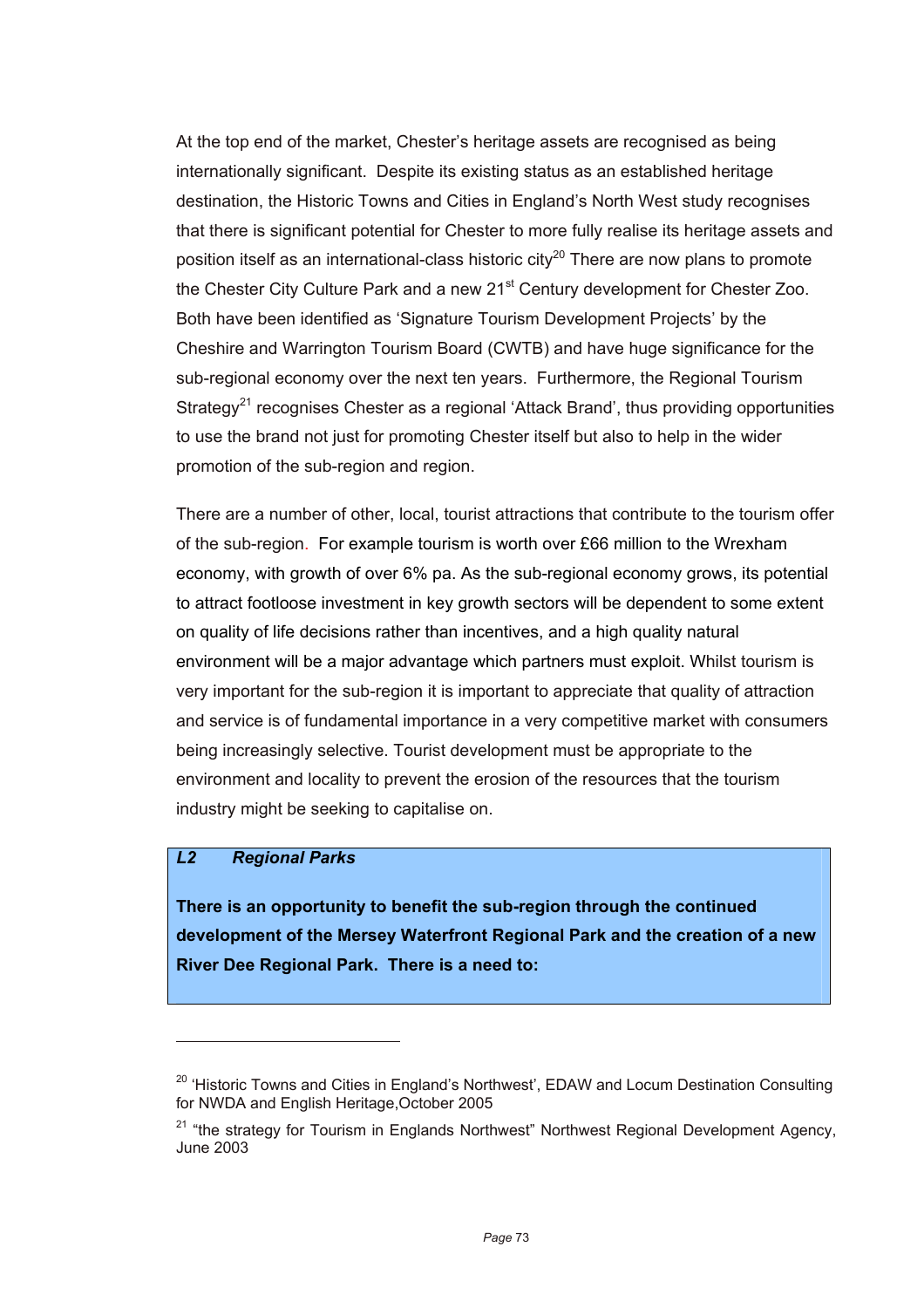- **Establish a partnership to undertake further research into the concept of the River Dee Regional Park; and**
- **Encourage the development of projects in the Mersey Waterfront Regional Park that will benefit the sub-region as a whole.**

The sub-region has many natural advantages in terms of its tourism and leisure offer, one of which being the estuary and coastal areas. The Regional Park concept is one that has been taken forward elsewhere, for example the Weaver Valley Regional Park and the Llanelli Millennium Coastal Park (which now attracts in the region of half a million visitors a year). Parts of the sub-region (Ellesmere Port and Neston) and the wider reference area fall within the Mersey Waterfront Regional Park, which spans over 120km and includes the River Mersey, its Estuary, and parts of the Rivers Dee and Ribble. It has been established to create a major internationally acclaimed attraction with a unique sense of place for people to live, work, invest in and visit.

A concept that could be further explored for the sub-region is one of the River Dee Regional Park, which could straddle the boundaries of England and Wales and provide benefits to both. The concept could integrate economic development with environmental enhancement, protection of internationally designated sites, and the regeneration of communities along the River Dee and estuary area. Linking recreational routes between communities, including walking and cycling routes, could improve the leisure offer of the sub-region and provide added value in terms of spend and employment. The Regional Park concept would require involvement from a wideranging partnership from both sides of the border to be successful. Development of the Mersey Waterfront Regional Park should be complementary to the establishment of the River Dee Regional Park.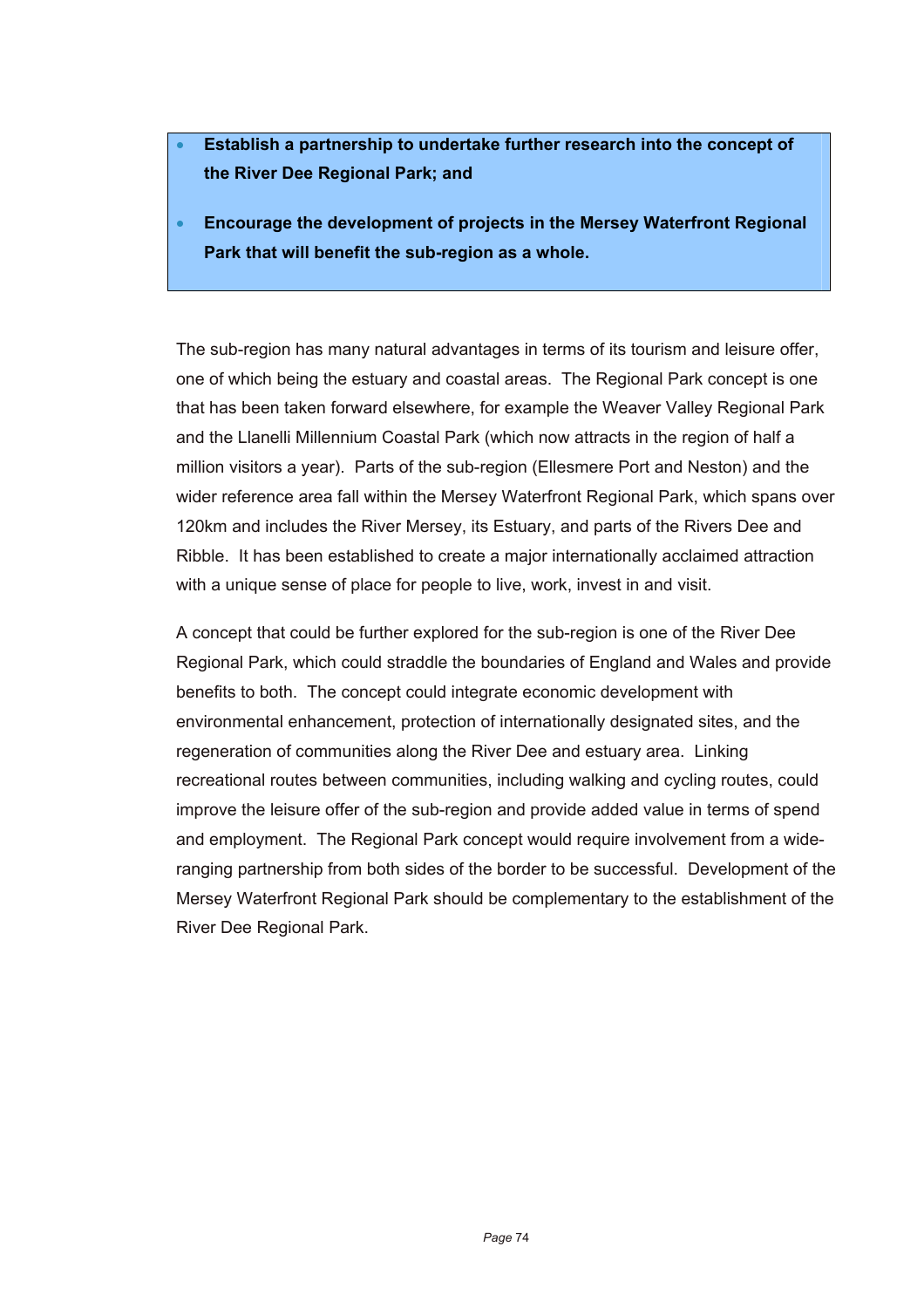### **VI- Implementation, Monitoring and Delivery**

The Sub-Regional Spatial Strategy is supported by a policy framework, relating to key areas such as housing, the economy, the environment, transport and leisure and tourism. The policy framework will enable the implementation of the Strategy at various levels – regional, sub-regional and at local level. A Framework for Joint Action accompanies the Strategy and provides further information on implementation, monitoring and delivery.

Linkages between the strategy and other statutory \ non statutory documents, projects and initiatives at national, regional, sub regional and local levels have been highlighted earlier. As such the development of the strategy has provided an input into the development of the Wales Spatial Plan and the North West Plan (– Submitted Draft Regional Spatial Strategy for the North West of England). Future reviews and changes in content to either of these documents will necessitate the need to review the sub regional spatial strategy, in addition to any review instigated as an outcome of it monitoring and implementation. Provided it is in conformity with the North West Plan (North West RSS) or Wales Spatial Plan, it will form part of each authority's evidence base and could be used in support of individual policies in Local Development Frameworks and Local Development Plans (in England and Wales respectively).

Since the commencement of work on the Sub-Regional Spatial Strategy, the Sub-Region has become a major destination for migrant workers, mainly from the EU new accession countries (particularly Poland and the Czech Republic) but also Portugal. This is a new trend and it is not clear whether this is a temporary or long-term phenomenon. The movement of such large numbers of people can be explained mainly by the availability of employment in the Sub-Region. The immediate effect has been to reduce pressure on the labour market and to 'soak up' many of the hard to fill job vacancies. In doing so, this has allowed the local economy to continue to grow. The impact on the housing market and on demand for schools is, as yet, unclear. As a consequence the monitoring and implementation of the strategy will need to take account of this issue.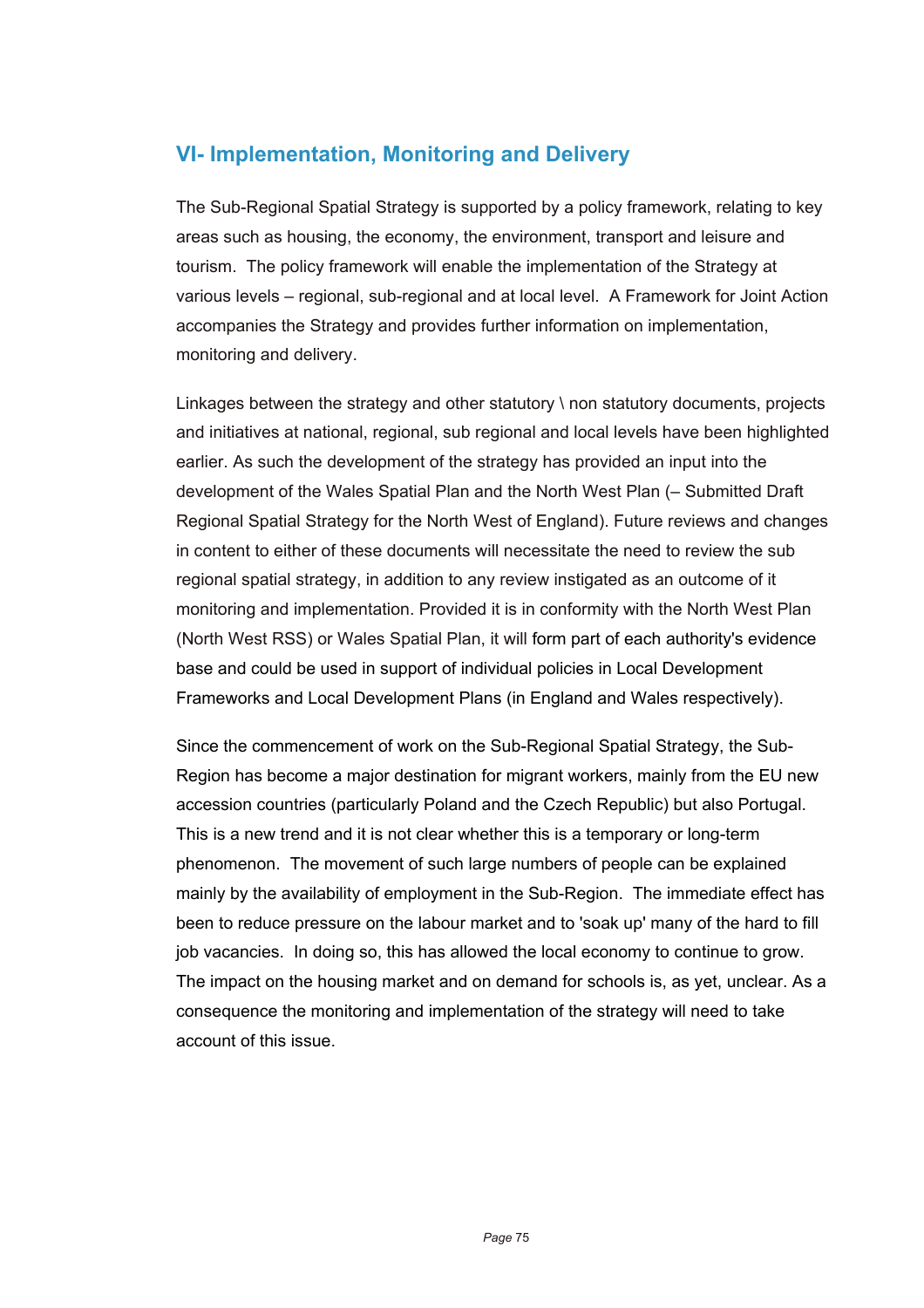

**Appendices**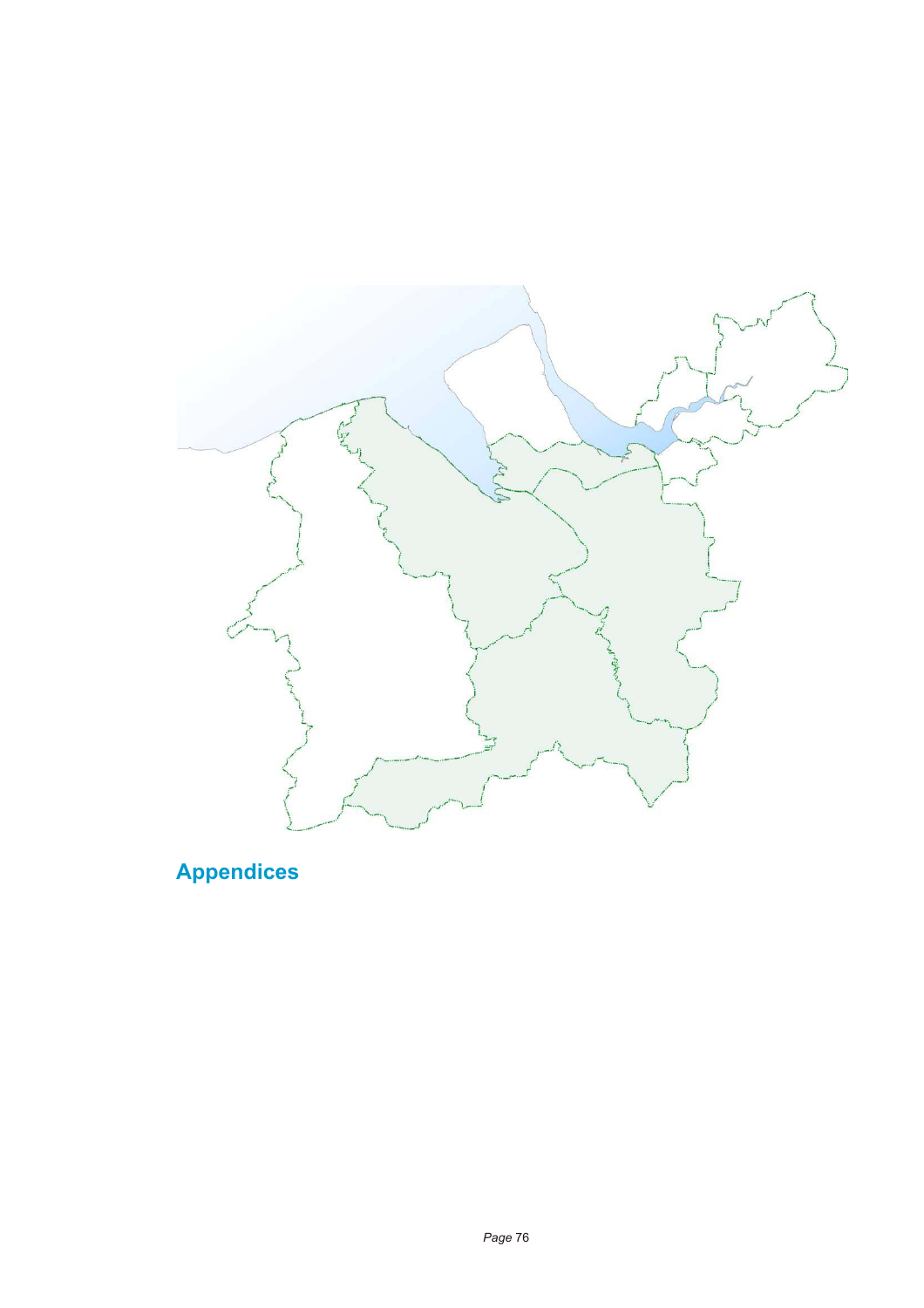# **Appendix 1 – Steering Group Composition**

*[the following includes those attending in an advisory capacity]<sup>22</sup>*

Chester City Council

Cheshire County Council

Flintshire County Council

Wrexham County Borough Council

Ellesmere Port and Neston Borough Council

North West Regional Assembly

Welsh Development Agency

Welsh Assembly Government Planning Division

Welsh Assembly Government Spatial Plan Team

Government Office North West

Merseyside Policy Unit

Denbighshire County Council

ELWa

 $\overline{a}$ 

<sup>&</sup>lt;sup>22</sup> NWDA is not a member of the Steering Group and is therefore not party to this report, although it has attended a number of steering group meetings as an observer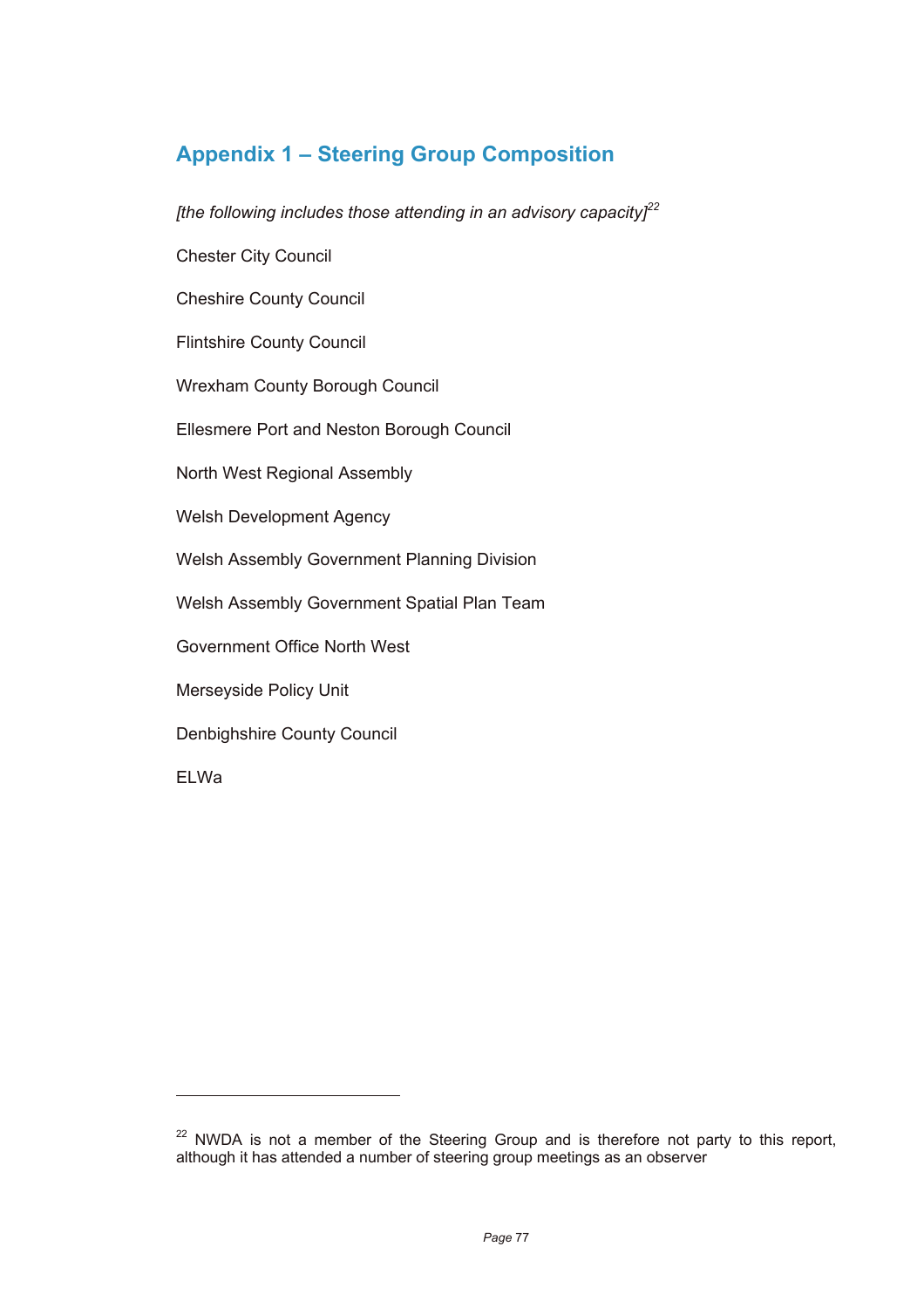## **Appendix 2 – Consultation**

Consultation with stakeholders has formed an essential component of the development of the Sub-Regional Spatial Strategy, a process in which there are many key players, all with differing levels of policy responsibilities. A wide range of consultees was identified for involvement and a register of consultations undertaken with organisations was maintained.

Consultations with key partners and stakeholders focused on the following tasks:

- Development of broad spatial options;
- Working up agreed and preferred options;
- Option testing and appraisal; and
- Development of spatial vision and spatial planning principles.

A series of topic-based workshops were also held at the outset of the study to gain a broad understanding of the sub-region; the various issues, constraints and opportunities present; and to assist with the identification of the broad objectives that should underpin the Sub-Regional Spatial Strategy. The workshops related to three areas, namely the economy, the environment, and travel and movement. They were well attended by a range of organisations. A separate meeting was held for the local authority representatives of the Housing Sub-Group.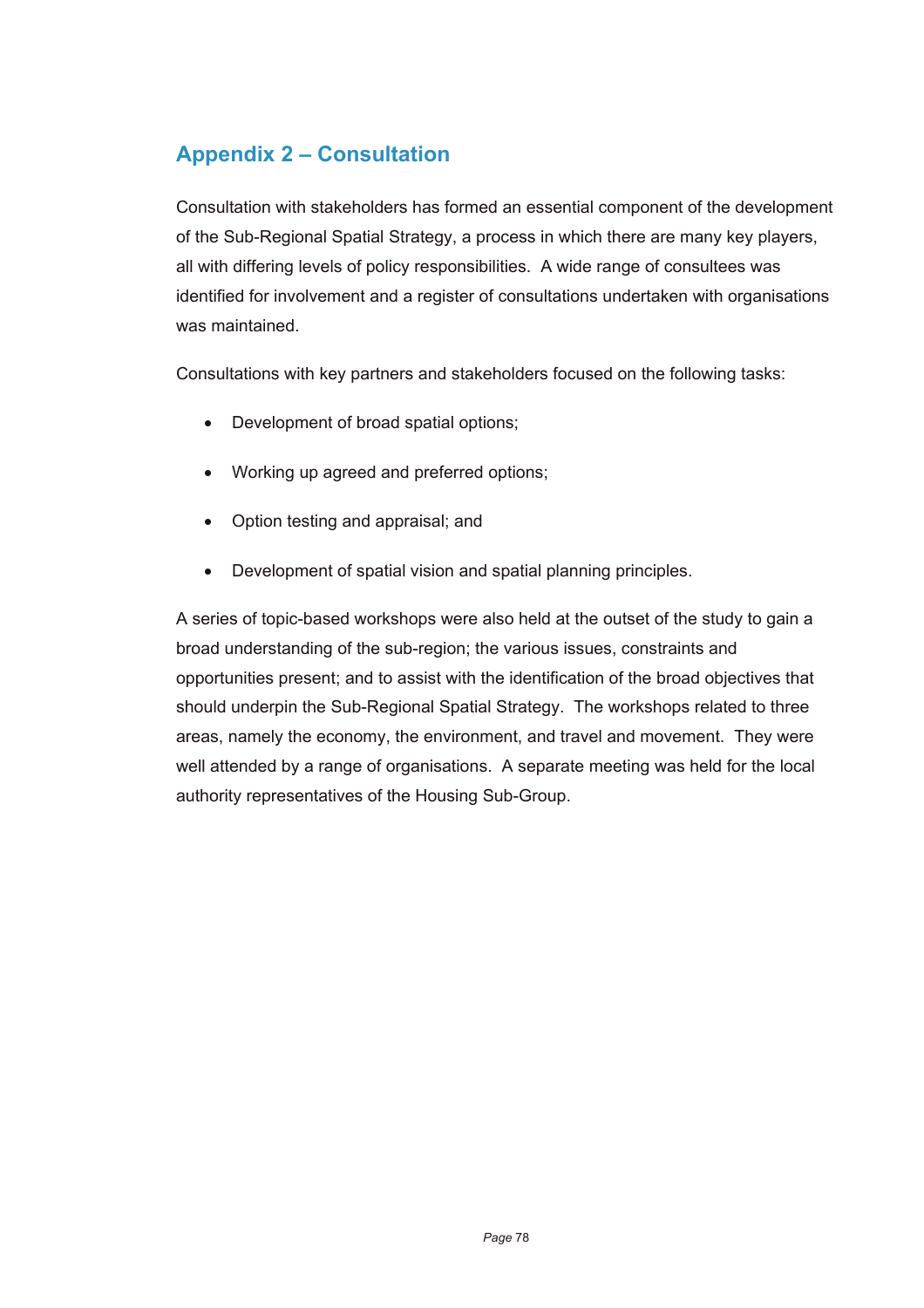### *Consultees*

| A51 Environmental Group                                                  | <b>Home Builders Federation</b>                                             |
|--------------------------------------------------------------------------|-----------------------------------------------------------------------------|
| <b>ARENA Network, WDA</b>                                                | Indigo Planning Ltd (obo Commercial Estates<br>Group)                       |
| <b>AXIS</b>                                                              | Indigo Planning Ltd (obo Peel Holdings Ltd)                                 |
| <b>Boyer Planning</b>                                                    | Merseyside Policy Unit                                                      |
| Brockway Dunn Ltd (obo Anwyl Construction)                               | Mr Paul D W Jones, Flintshire                                               |
| <b>CBI</b>                                                               | National Assembly for Wales Food and Farming<br><b>Development Division</b> |
| Cheshire & Warrington Economic Alliance                                  | North Wales Chamber of Commerce                                             |
| <b>Cheshire County Council</b>                                           | North West Development Agency                                               |
| <b>Cheshire County Council, Environmental</b><br><b>Planning Service</b> | North West Regional Assembly                                                |
| <b>Chester City Council</b>                                              | Peacock and Smith (obo Morrison Supermarkets)                               |
| <b>Countryside Council for Wales</b>                                     | Pegasus Planning Group LLP                                                  |
| <b>CPRE - Campaign to Protect Rural England</b>                          | <b>Power Systems</b>                                                        |
| <b>CPRE North West Region</b>                                            | Royal Town Planning Institute in Wales                                      |
| Denbighshire County Council                                              | <b>RPS Manchester</b>                                                       |
| Ellesmere Port and Neston Borough Council                                | <b>RSPB North Wales Office</b>                                              |
| ELWa                                                                     | The Barton Wilmore Planning Partnership-<br>Northern                        |
| Enviro Watch-Wales and The Borders                                       | The Compton Group                                                           |
| <b>Environment Agency Wales</b>                                          | <b>The National Trust</b>                                                   |
| <b>Flintshire County Council</b>                                         | Welsh Assembly Government Planning Division                                 |
| Government Office North West                                             | Welsh Assembly Government, Wales Spatial<br>Plan Team                       |
| <b>Halton Borough Council</b>                                            | <b>Welsh Development Agency</b>                                             |
| Handbridge Residents Council                                             | <b>Wrexham County Borough Council</b>                                       |
| <b>Highways Agency</b>                                                   |                                                                             |